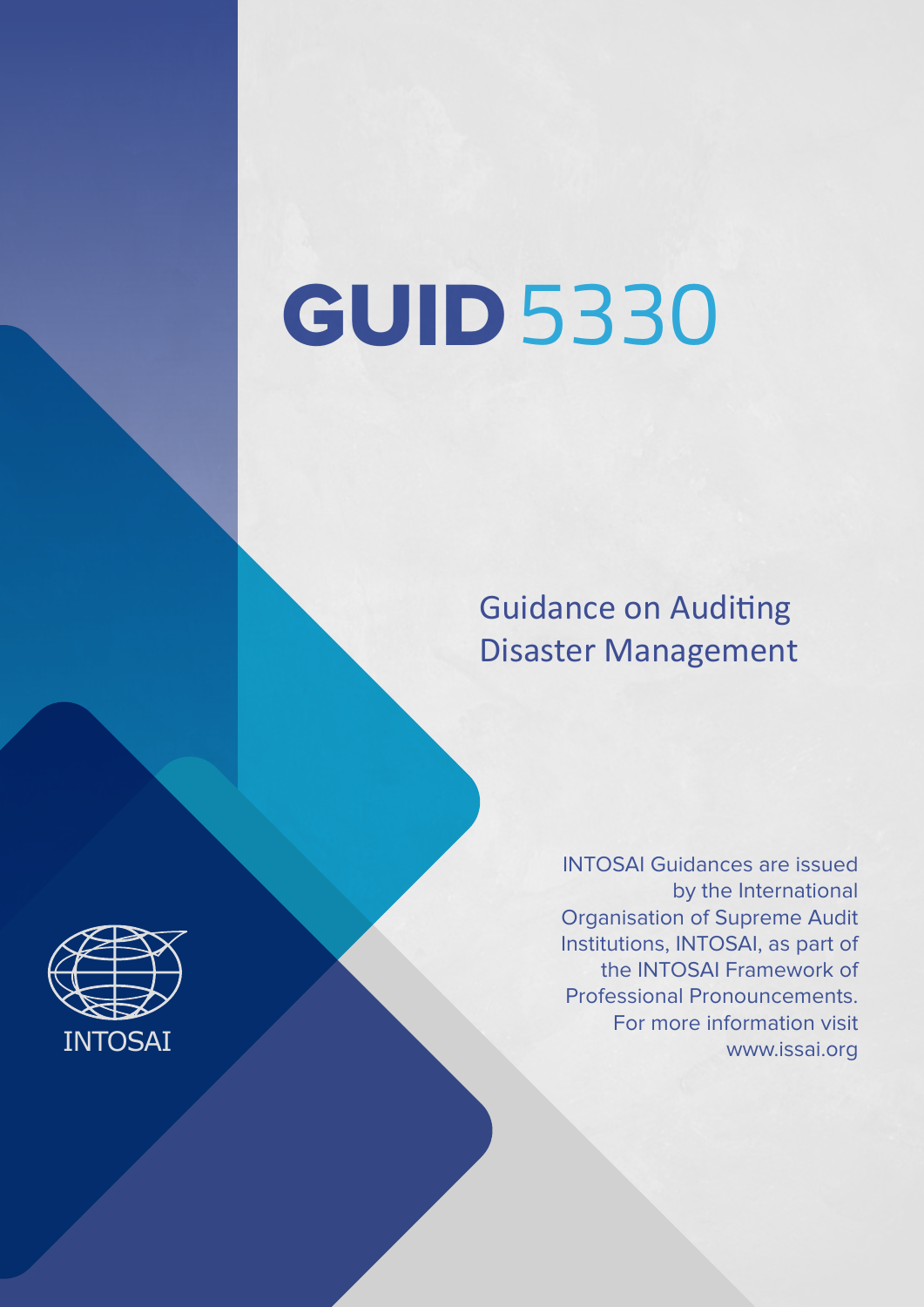

INTOSAI, 2020

- 1) Approved in 2020
- 2) Replaces ISSAIs 5500, 5510, 5520, 5530, 5540 and INTOSAI GOV 9250

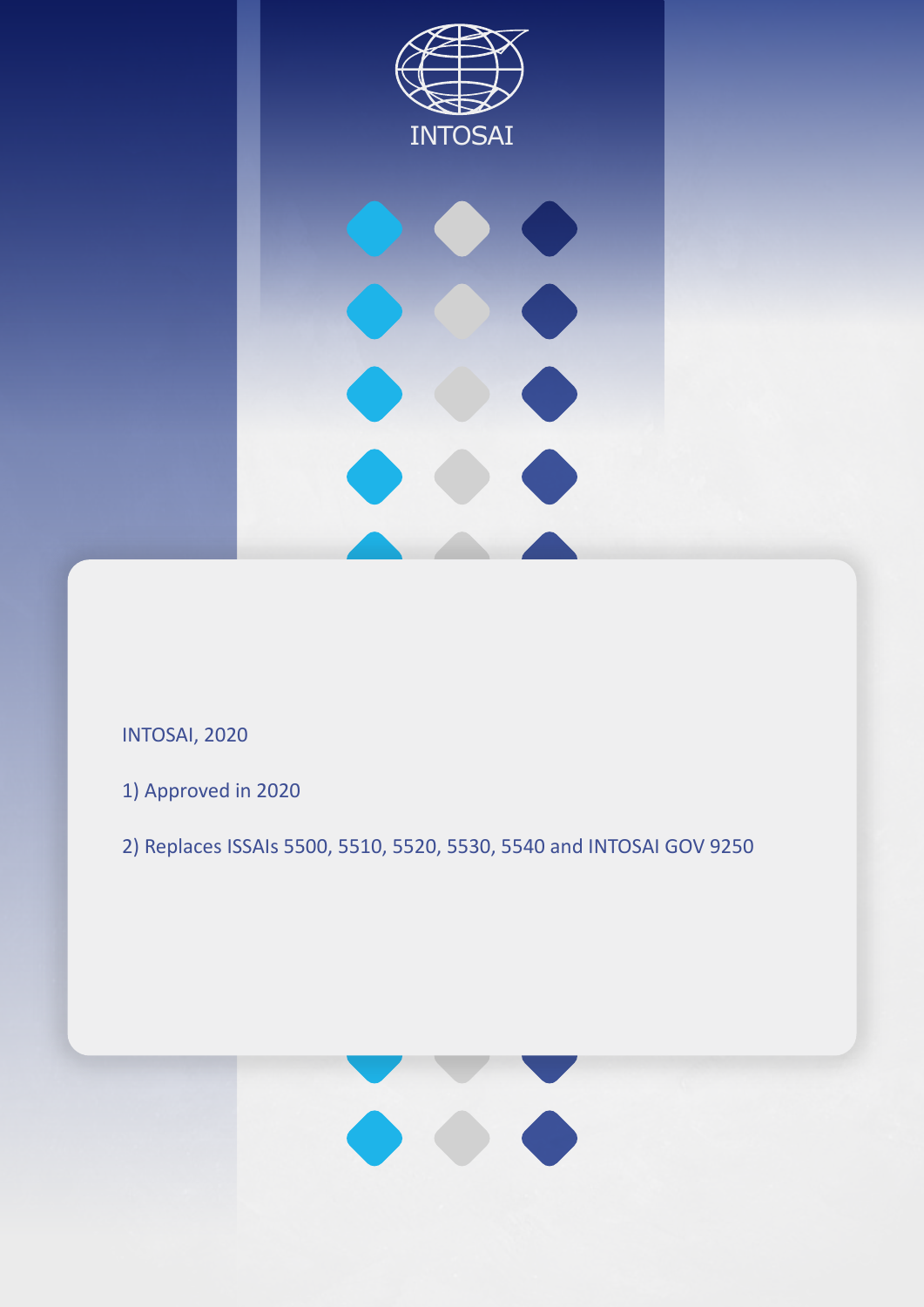# **TABLE OF CONTENTS**

| <b>I. INTRODUCTION</b>                                             | 4                       |
|--------------------------------------------------------------------|-------------------------|
| <b>II. OBJECTIVE</b>                                               | 6                       |
| <b>III. DEFINITIONS</b>                                            | $\overline{\mathbf{z}}$ |
| IV. SCOPE OF THE GUID                                              | 8                       |
| <b>V. DISASTER MANAGEMENT CYCLE</b>                                | 9                       |
| <b>VI. AUDITING DISASTER MANAGEMENT</b>                            | 12                      |
| <b>Planning the Audit</b>                                          | 12                      |
| <b>Establish the terms of the audit</b>                            | 13                      |
| Obtain understanding of the subject matter and its context         | 14                      |
| <b>Conduct risk assessment or problem analysis</b>                 | 15                      |
| Identify the risk of fraud                                         | 17                      |
| Develop an audit plan and design the audit                         | 18                      |
| <b>Conducting the audit</b>                                        | 21                      |
| <b>Reporting and Follow-up</b>                                     | 22                      |
| <b>VII. ANNEXES</b>                                                | 25                      |
| <b>Annex I: Glossary</b>                                           | 26                      |
| <b>Annex II: Examples of audit objectives</b>                      | 34                      |
| Annex III: Examples of elements to consider when planning an audit | 36                      |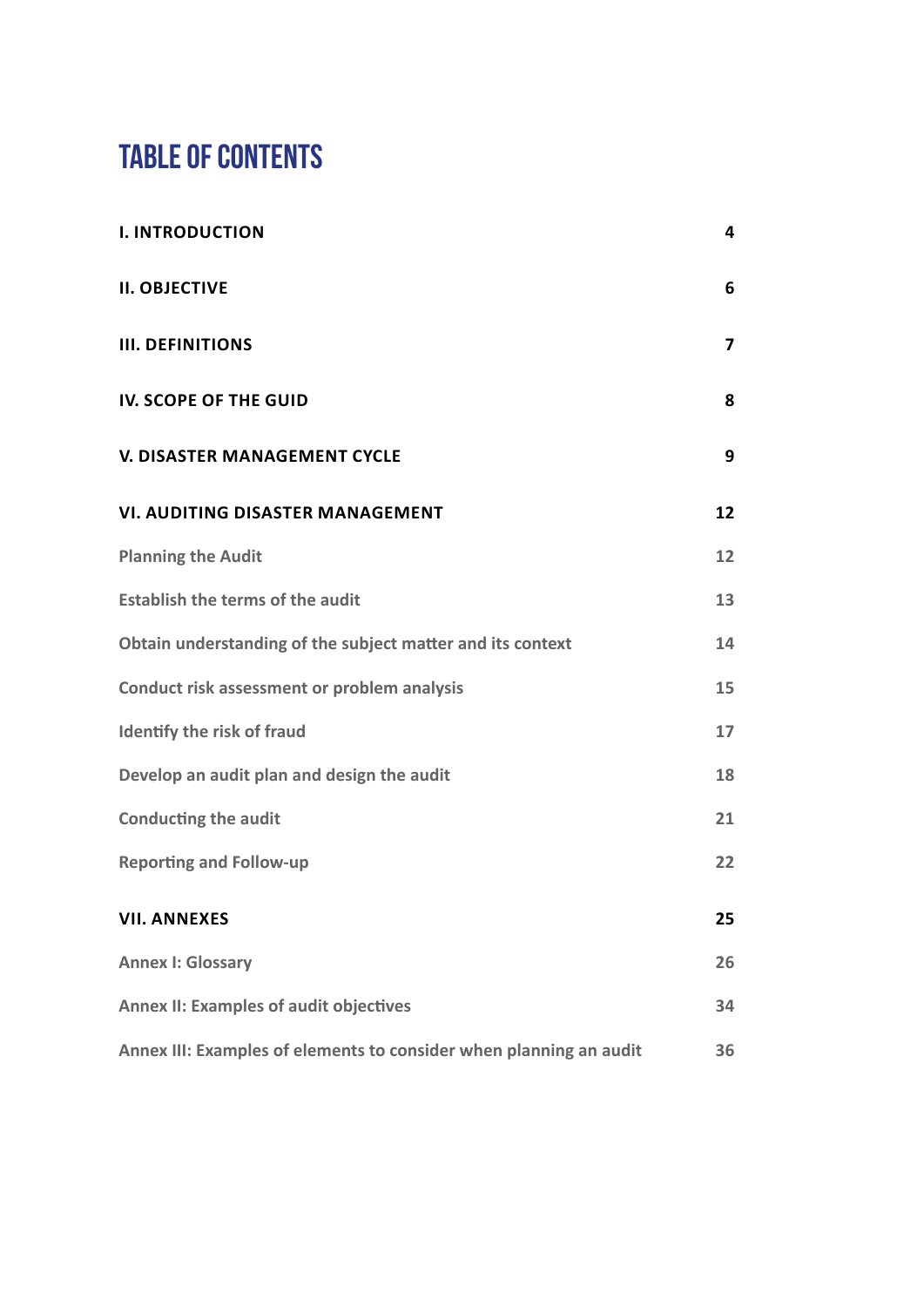# **I Introduction**

- 1) Disaster can strike any part of the world at any time. It may be the result of natural causes (e.g. earthquakes, tsunamis, flooding or volcanic eruptions) or man-made ones (e.g. building in a flood plain, inappropriate building standards for earthquake-prone areas or nuclear accidents), or a mixture of the two such as a pandemic. They can occur suddenly (e.g. earthquakes) or develop slowly (e.g. drought). According to the International Federation of the Red Cross and Red Crescent Societies more than 90 percent of natural hazards are now regarded as climate-related, and climate change is a key driver of risk, bringing with it ever more intense weather and growing uncertainty.
- 2) Disaster can often have a considerable human, environmental and economic impact. Consequently, significant sums are spent on humanitarian aid and the rehabilitation of the people affected, together with the re-building and reconstruction of infrastructure and public facilities affected by disasters. Furthermore, significant amounts are also spent on disaster risk reduction activities, which are estimated to be highly cost-effective.
- 3) Supreme Audit Institutions (SAIs) have an important role in ensuring accountability and transparency in the way disasters are managed (when pre-disaster activities are put in place, when a disaster strikes and during post-disaster activities). This may include raising awareness of those issues (especially of risk reduction), assessing the cost effectiveness of risk reduction actions and auditing the post disaster aid and rehabilitation and reconstruction work in a context where, often, ex-ante controls may not work, standard operating procedures are not in place and institutional mechanisms are weak.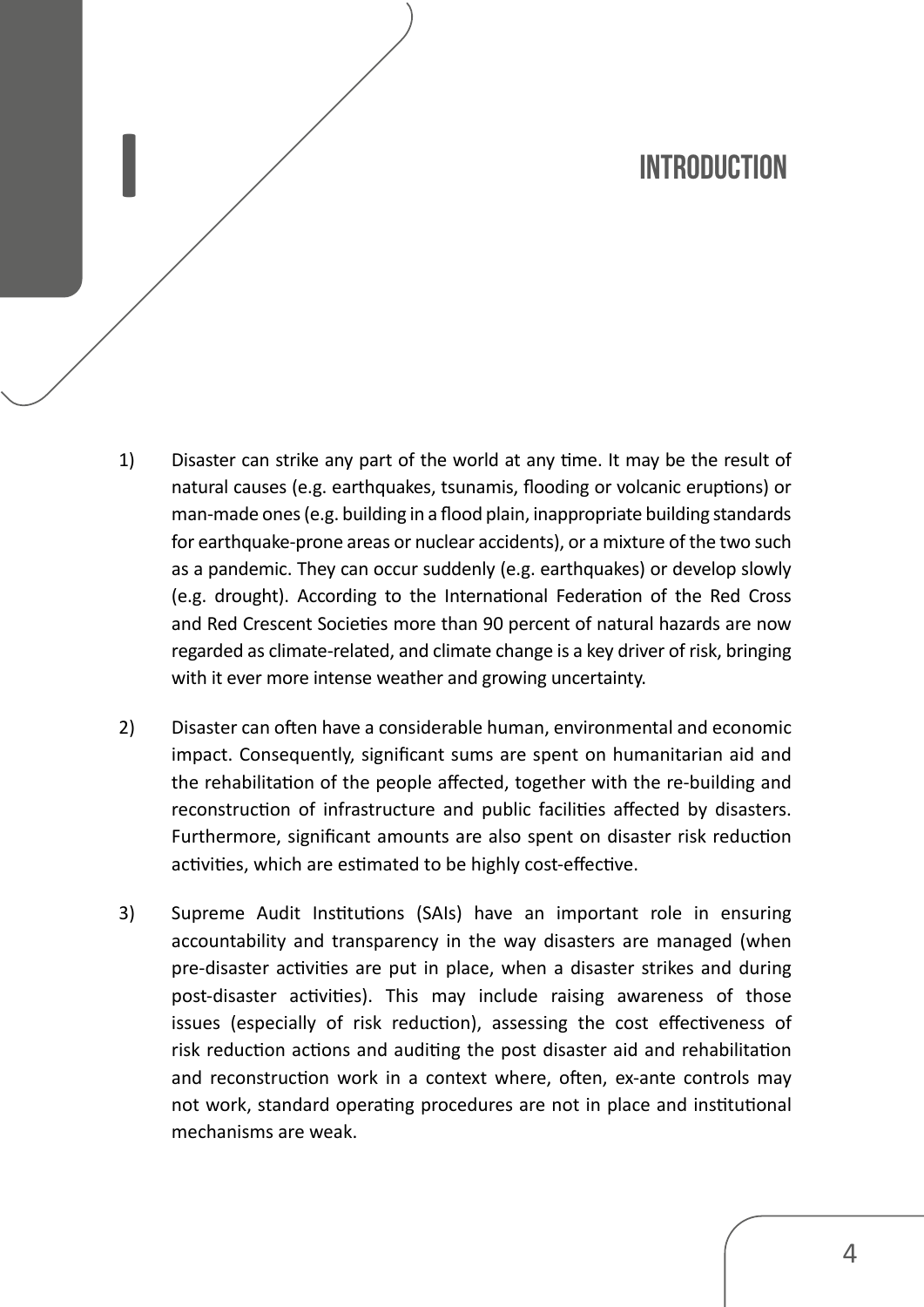- 4) Guidance pronouncements or GUIDs are non-mandatory guidelines for use by auditors applying the International Standards of Supreme Audit Institutions (ISSAIs) in all types of audit.
- 5) The principles of public sector auditing are enumerated in ISSAI 100. In auditing Disaster Management, auditors therefore refer to the General Principles and Principles Related to the Audit Process in ISSAI 100.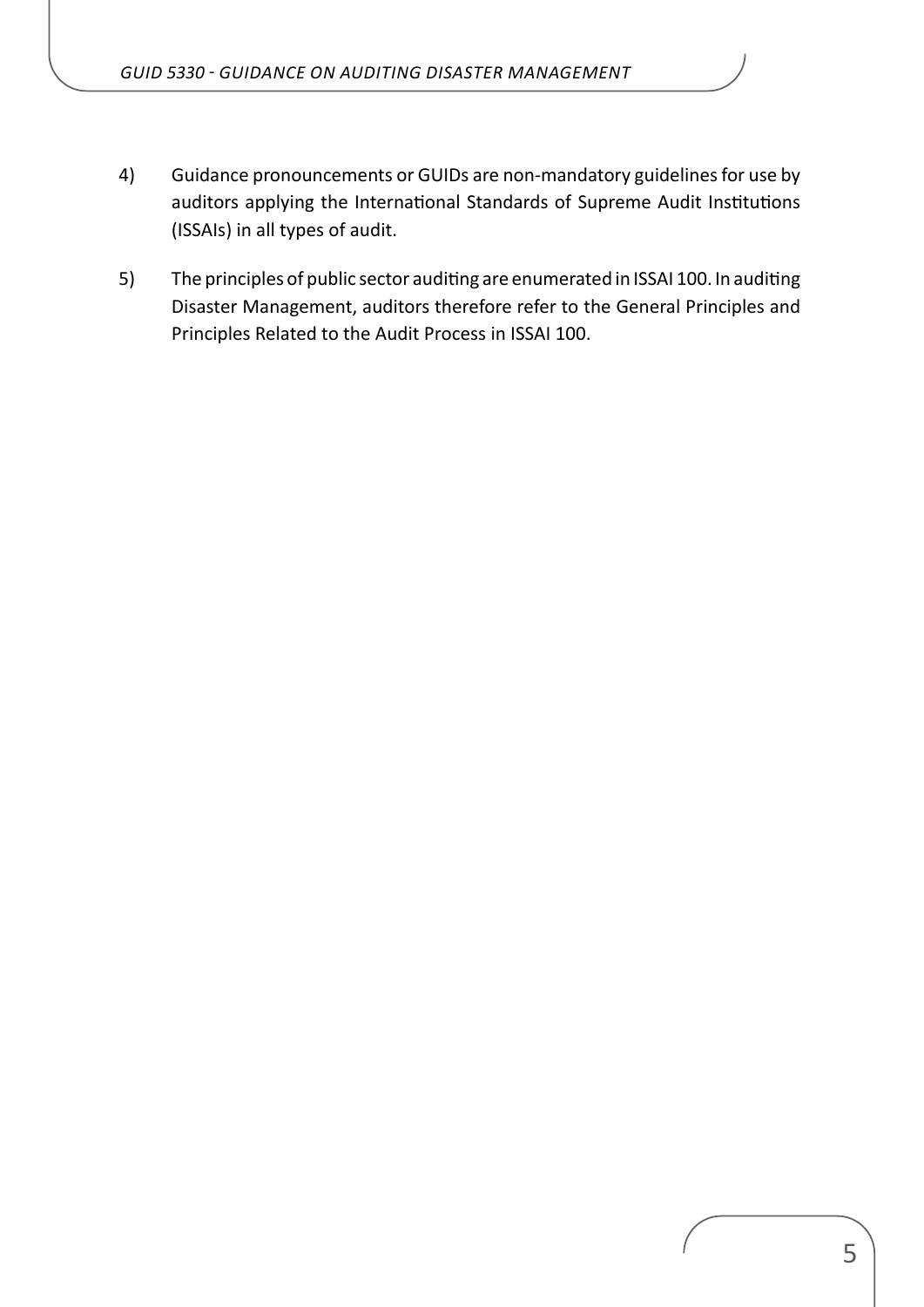## **OBJECTIVE**

6) This GUID aims to serve as guidance for SAIs when auditing Disaster Management. The fundamental auditing principles provided in ISSAI 100, are applied in all phases of direct reporting engagements (performance and compliance audit) in order to produce quality audit reports. Financial audit is mentioned only in relation to specific risk relating to audit of financial statements of entities affected by a disaster.

<span id="page-5-0"></span>**II**

- 7) This GUID provides SAIs with guidance to assess whether pre-disaster activities / disaster risk reduction, emergency response, post disaster aid and rehabilitation and reconstruction:
	- limit the impact of and increase preparedness for disasters in a cost effective manner;
	- improve the effectiveness, economy and efficiency of disaster aid;
	- have appropriate internal controls and promote accountability and transparency;
	- ensure that appropriate internal control and procurement procedures are in place and are routinely tested;
	- prevent or reduce fraud, waste and abuse; and
	- assess the costs and benefits of recovery investments to ensure infrastructure is resilient to future disasters.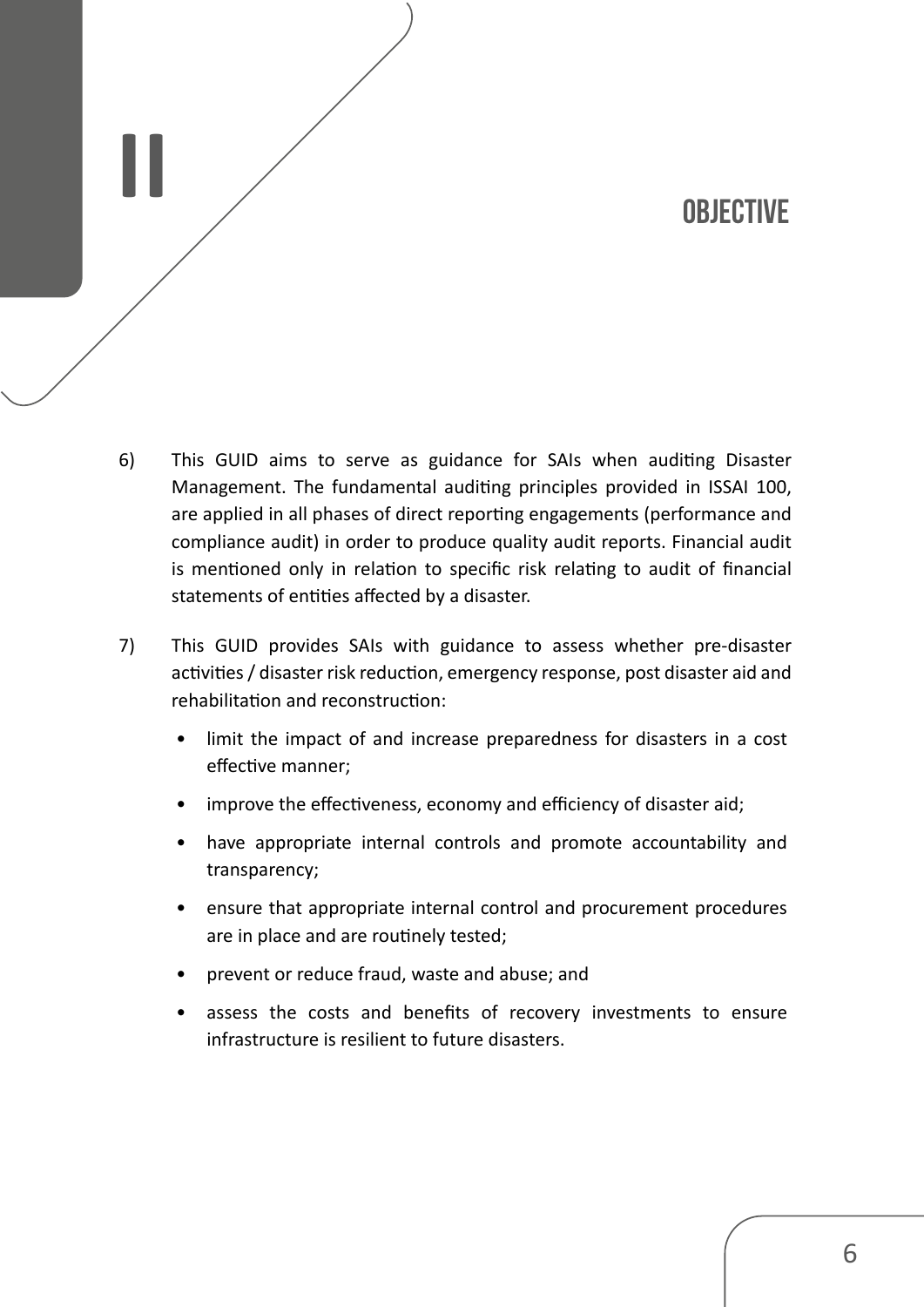<span id="page-6-0"></span>

**Definitions**

Definitions are provided in Annex I.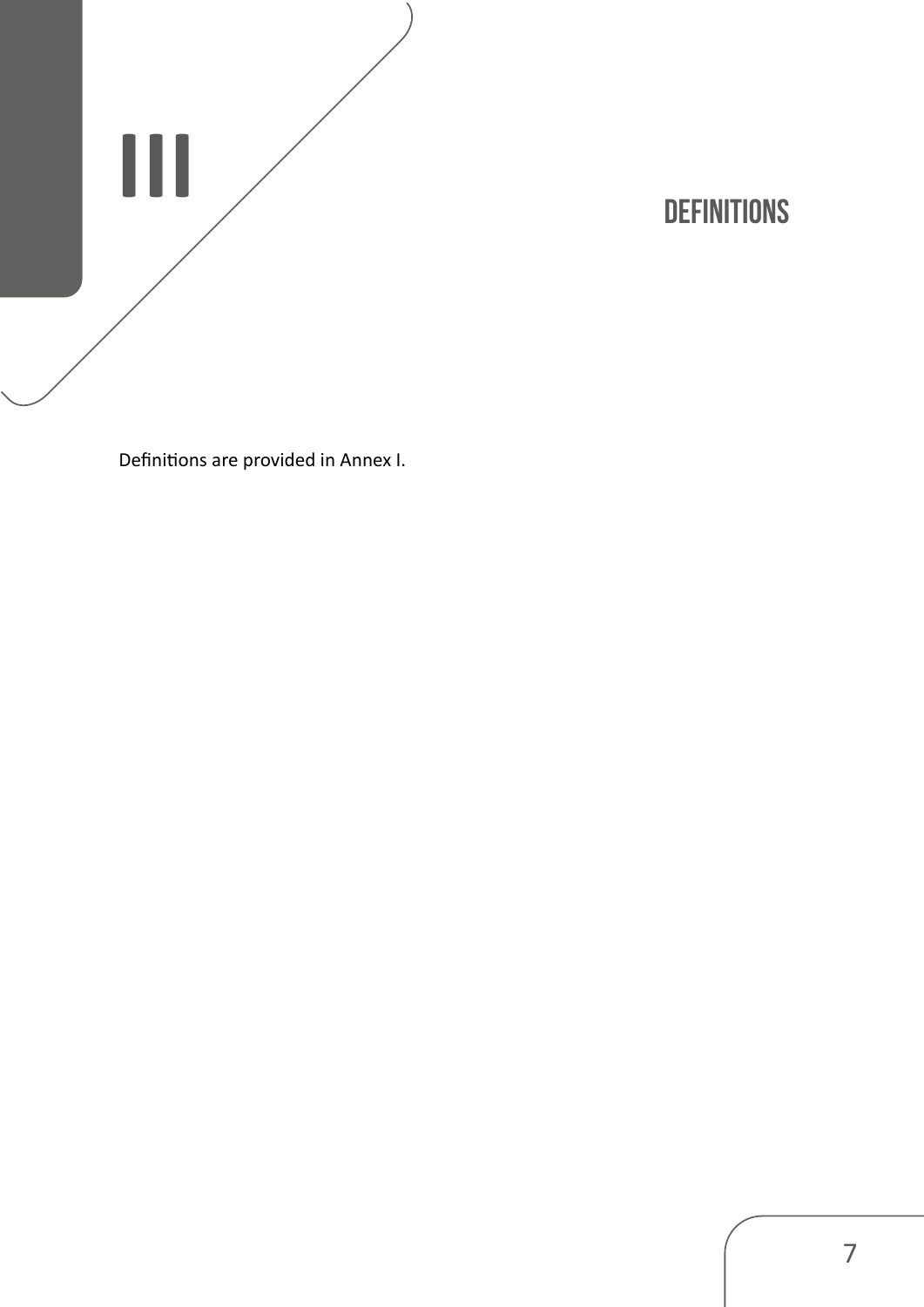## **Scope of the GUID**

- 8) The GUID covers the audit phases (planning, execution, reporting and follow $up)^1$  for the entire Disaster Management cycle (from pre-disaster activities (mitigation and prevention and preparedness) to post disaster activities once a disaster strikes (recovery and relief, national and international response to emergency response, rehabilitation and reconstruction). Audits can be undertaken for any stage of the Disaster Management Cycle.
- 9) The GUID provides support for all audit stages with more detailed support for the planning phase of the audit process as defined in ISSAI 100, specially the following two principles: *obtain understanding and conduct risk assessment.* It is under this process that most of the specificities related to disaster management will need to be dealt with by auditors.
- 10) Thus, this guideline provides guidance on how the issues relating to auditing different aspects of disaster management could be addressed by using financial audit, in limited cases (i.e. in relation to specific risks relating to audit of financial statements of entities affected by a disaster), or performance or compliance audit. The GUID does not contain any requirements for the conduct of the audit.

1 As required by ISSAI 100 Paragraphs 44-51.

<span id="page-7-0"></span>**IV**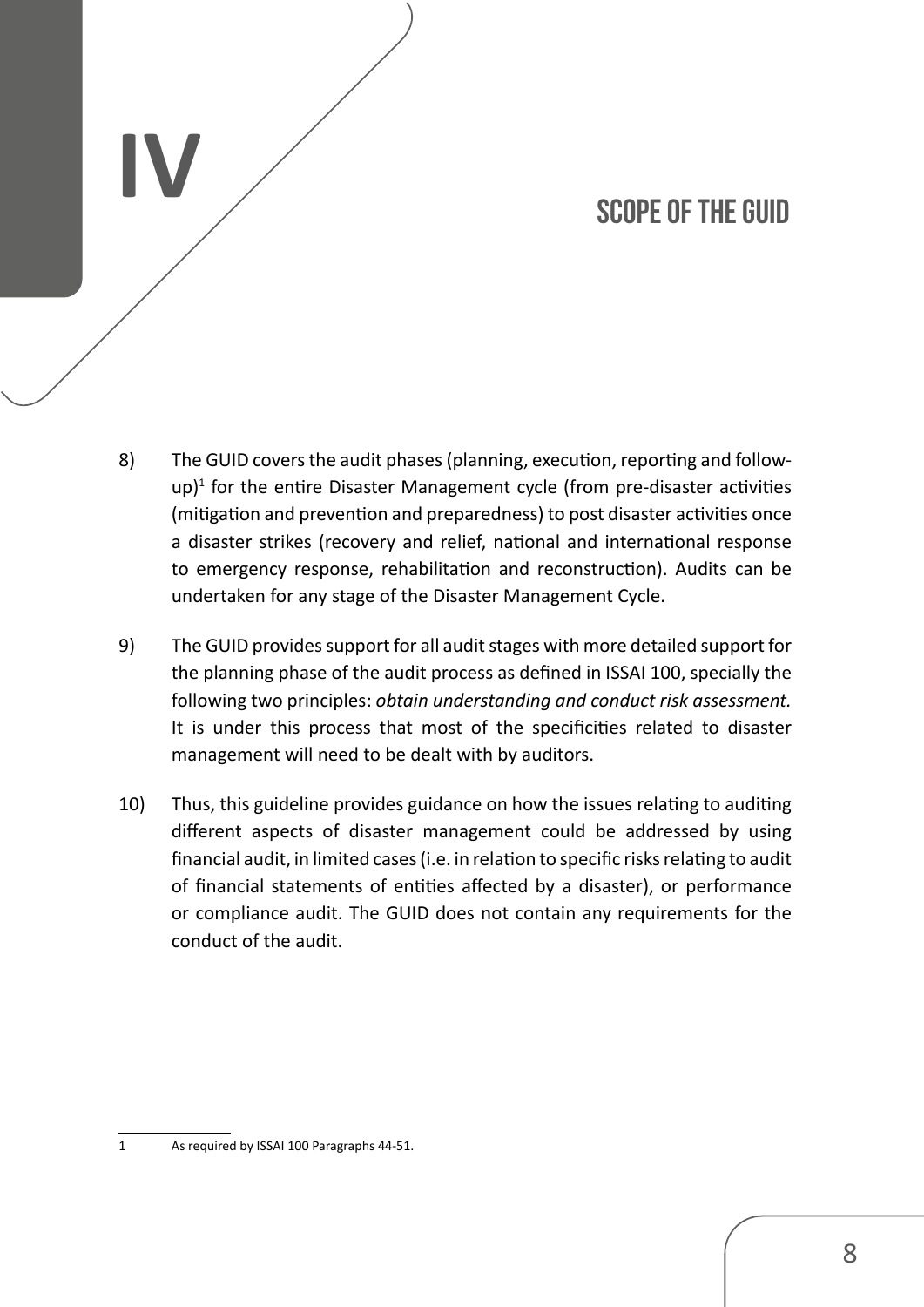## **Disaster Management cycle**

11) For practical purposes, Disaster Management is depicted here as a cycle divided into six segments, as shown in figure 1. Two of these segments relate to the preventive and preparatory measures which government can establish and operate in advance of potential disaster (pre-disaster activities). The other four segments describe the activities that follow the occurrence of disaster (post-disaster activities).

<span id="page-8-0"></span>**V**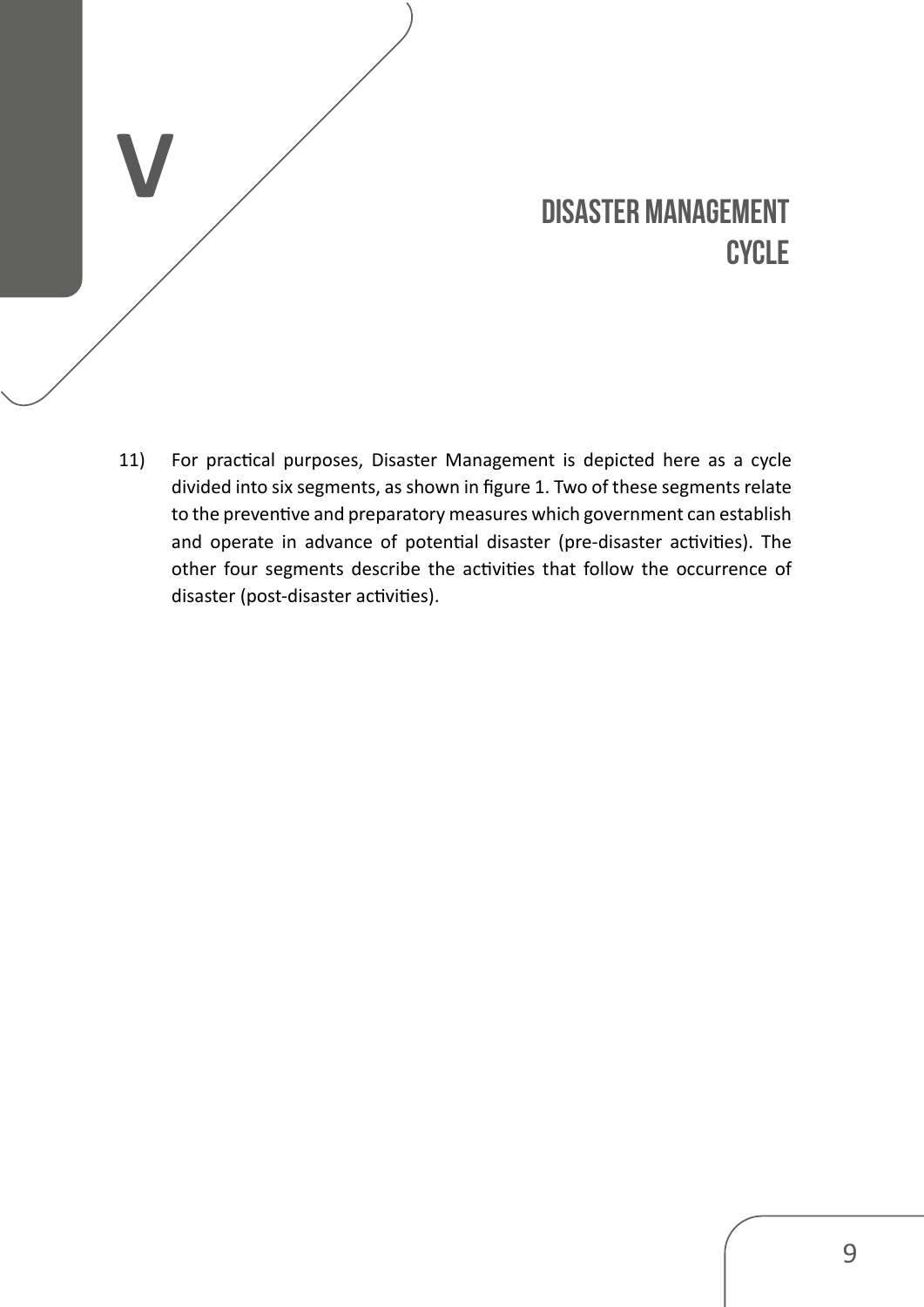Figure 1: Disaster management cycle showing pre-disaster, disaster occurrence and post-disaster phases



#### *Source: Prepared by the SAI of Indonesia*

- 12) In advance of a disaster, governments focus on prevention, mitigation and preparedness measures which are carried out in preparation for a potential disaster. They include activities such as:
	- assessing the risk of disaster and the vulnerably of the government or the society;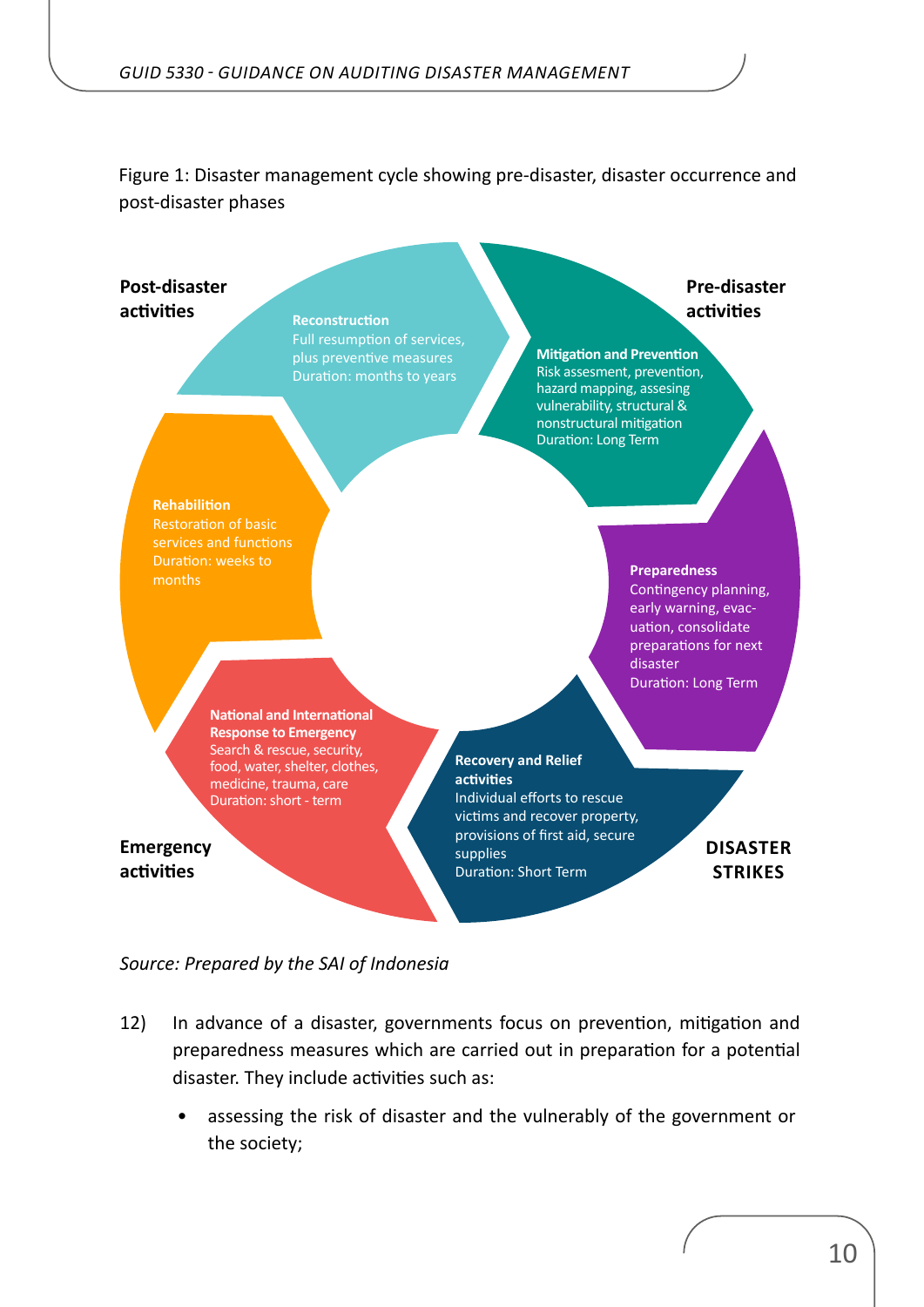- the installation of early warning systems;
- developing and testing plans of action;
- organising tasks between the different authorities involved;
- ensuring that timely and accurate data would be available in case a disaster strikes;
- educating the population at risk; and
- taking actions to reduce the vulnerability of infrastructure to disaster impacts.

These activities must reflect relevant lessons from previous or similar disasters. Pre-disaster activities can be grouped together under the heading **"Disaster Risk Reduction"**.

- 13) Activities which take place once disaster strikes can be emergency or nonemergency in nature and can be carried out at individual, local, national and international level. **Emergency response activities include:**
	- rescue, recovery, first aid assistance, evacuation of the injured and dignified and proper management of the dead;
	- emergency assistance and services (shelter, water, medicines, health care etc.);
	- emergency food aid;
	- emergency financial assistance to affected population or sectors of society; and
	- coordination of the relief and assistance actions, ensuring those activities are based on timely, accurate and reliable data, and crisis communications.
- 14) Once the urgency of the situation abates, **post-disaster rehabilitation and reconstruction** activities start over. These are designed to rebuild housing and infrastructure, while exploring opportunities to reduce future disaster risks, and restore services and the functioning of the local economy and alleviate survivor's emotional distress. The different phases of the cycle may partly overlap; they form a continuum.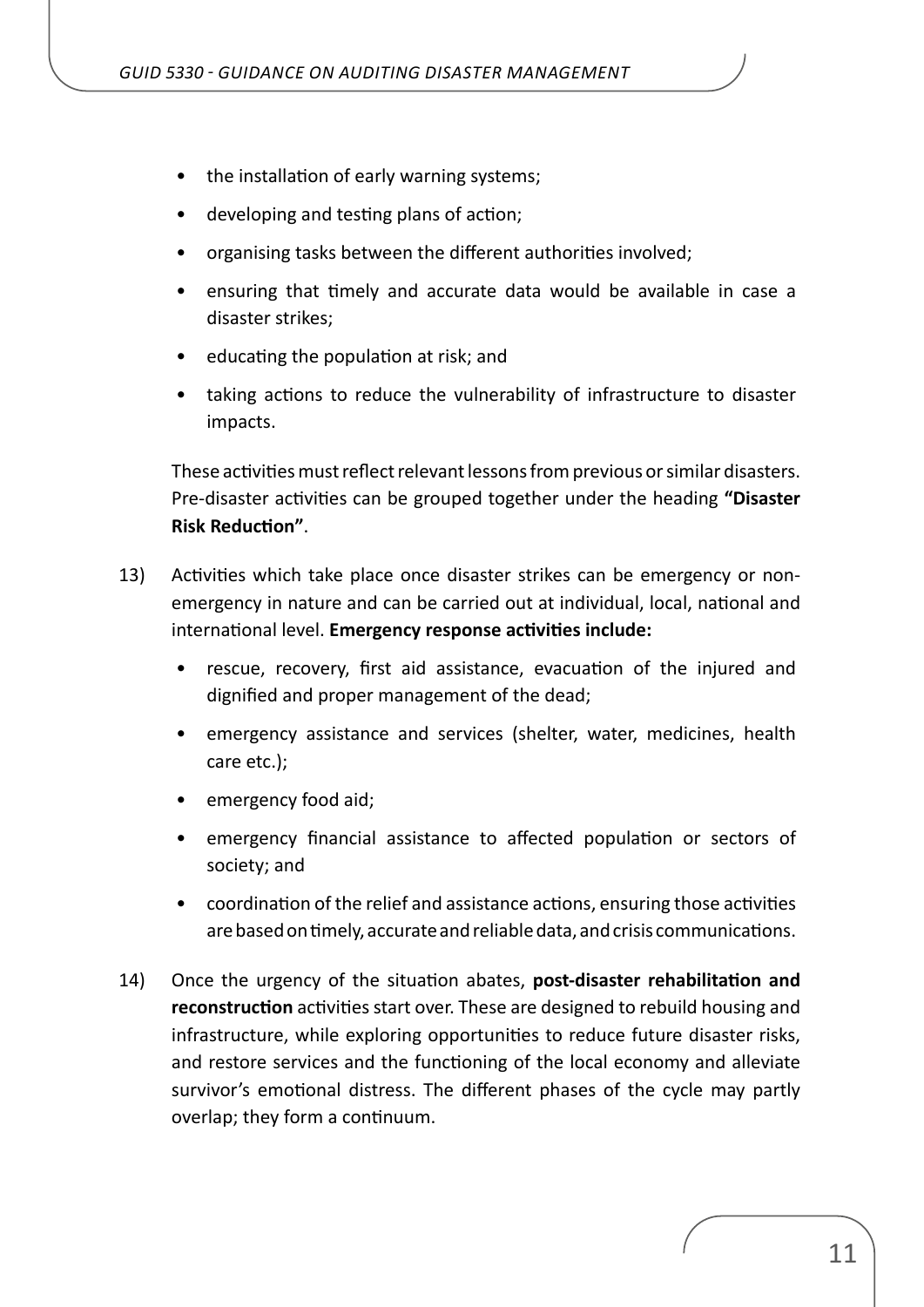# <span id="page-11-0"></span>**VI Auditing Disaster Management**

15) This section aims at providing auditors with supplementary guidance on the matters to consider when performing Financial (in relation to specific risks relating to audit of financial statements of entities affected by a disaster), Performance, and Compliance audits of Disaster Management. It does not cover all of the issues auditors may need to take into account when performing an audit on Disaster Management. For auditing standards relevant to each type of audit, auditors would refer to the principles and standards of the related ISSAIs and corresponding GUIDs.

## **Planning the Audit**

- 16) ISSAI 100 requires that auditors when planning an audit need to apply the following principles:
	- establish the terms of the audit clearly;
	- obtain an understanding of the nature of the entity / programme to be audited;
	- conduct a risk assessment or problem analysis and revise this as necessary in response to the audit findings;
	- identify and assess the risk of fraud relevant to the audit objectives; and
	- develop an audit plan to ensure that the audit is conducted in an effective and efficient manner.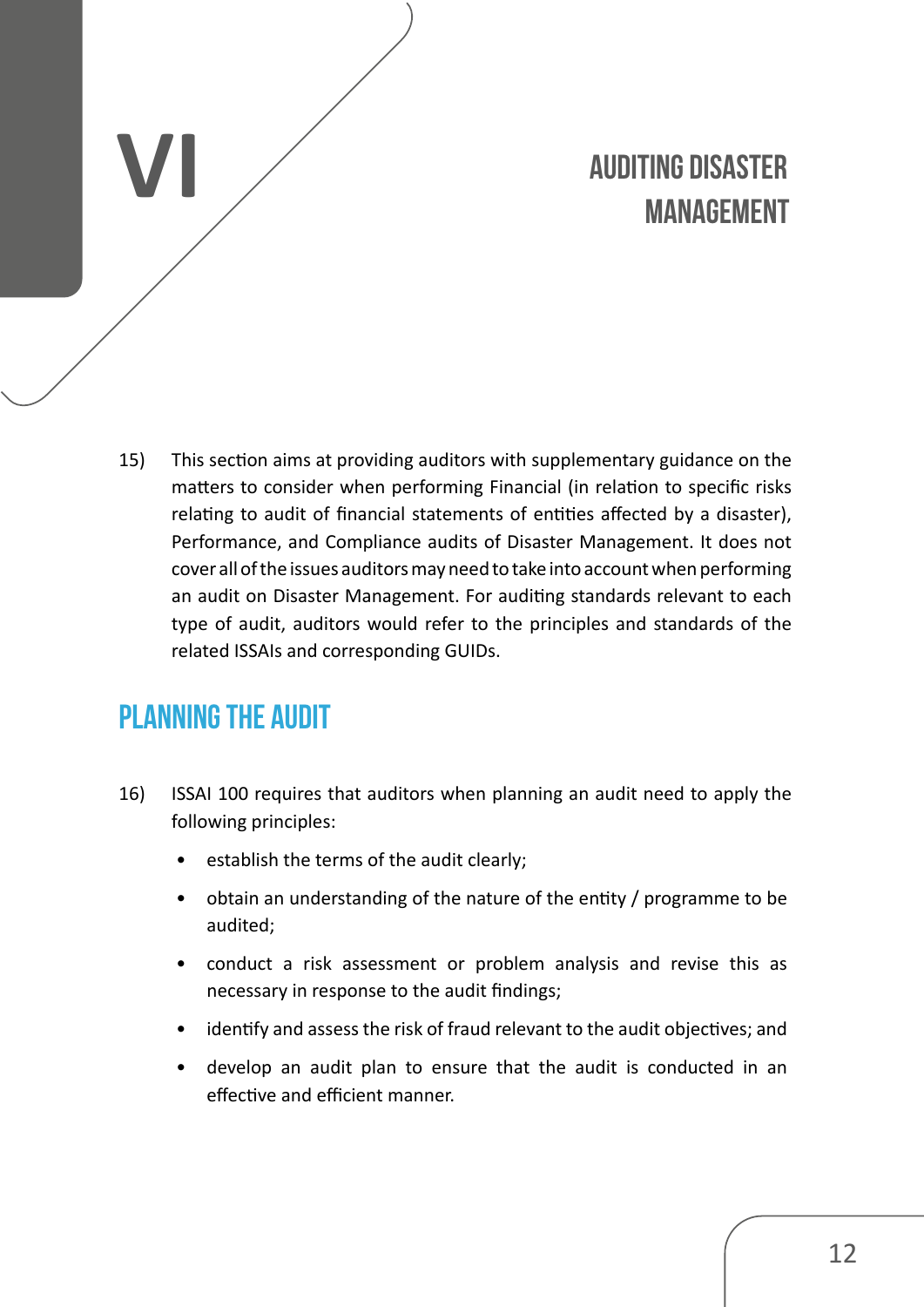## <span id="page-12-0"></span>**ESTABLISH THE TERMS OF THE AUDIT**

- 17) In Disaster Management auditing, as for any other topic, SAIs agree or establish a common understanding of the terms of the audit with the audited entity's management, those charged with governance and others as applicable.
- 18) They can also usefully consider the legal mandate under which they operate since, for example, audit work can involve examining aid paid directly by government to operational agencies which are not part of the government. They may also consider cooperating with other SAIs, for instance in situations where multi-donors operate.
- 19) Since the audit often takes place in a difficult environment, when defining the terms of the audit, particular attention can be given to a risk analysis in view of defining a realistic and feasible scope and audit objectives. Auditors may keep in mind the appropriateness of the timing for the planned audit. How much the audit would affect the time and resources of the staff responsible for dealing with the disaster may also be considered. Auditors may discuss with the auditee on how the audit procedures to be carried out in a way that would minimize the burden on the auditee's staff. The same applies for the access to or availability of information, which may be challenging in situations of emergency. Disaster management or governance is often characterised by multiple layers and therefore it is useful to clearly define the respective roles, responsibilities and obligations to the engagement.
- **20) In a financial audit**, auditors determine through the collection of audit evidence, whether an entity's financial information is presented in its financial statements in accordance with the financial reporting and regulatory framework applicable. The disaster may affect the circumstances under which the financial audit can be conducted. See also ISSAI 200.
- **21) Performance auditors** assess the economy, efficiency and effectiveness of government undertakings, systems, programmes or operations in relation to the disaster. See also ISSAI 300.
- **22) Compliance auditors** assess whether activities undertaken in relation to a disaster comply with legislation (i.e. the disaster management act, the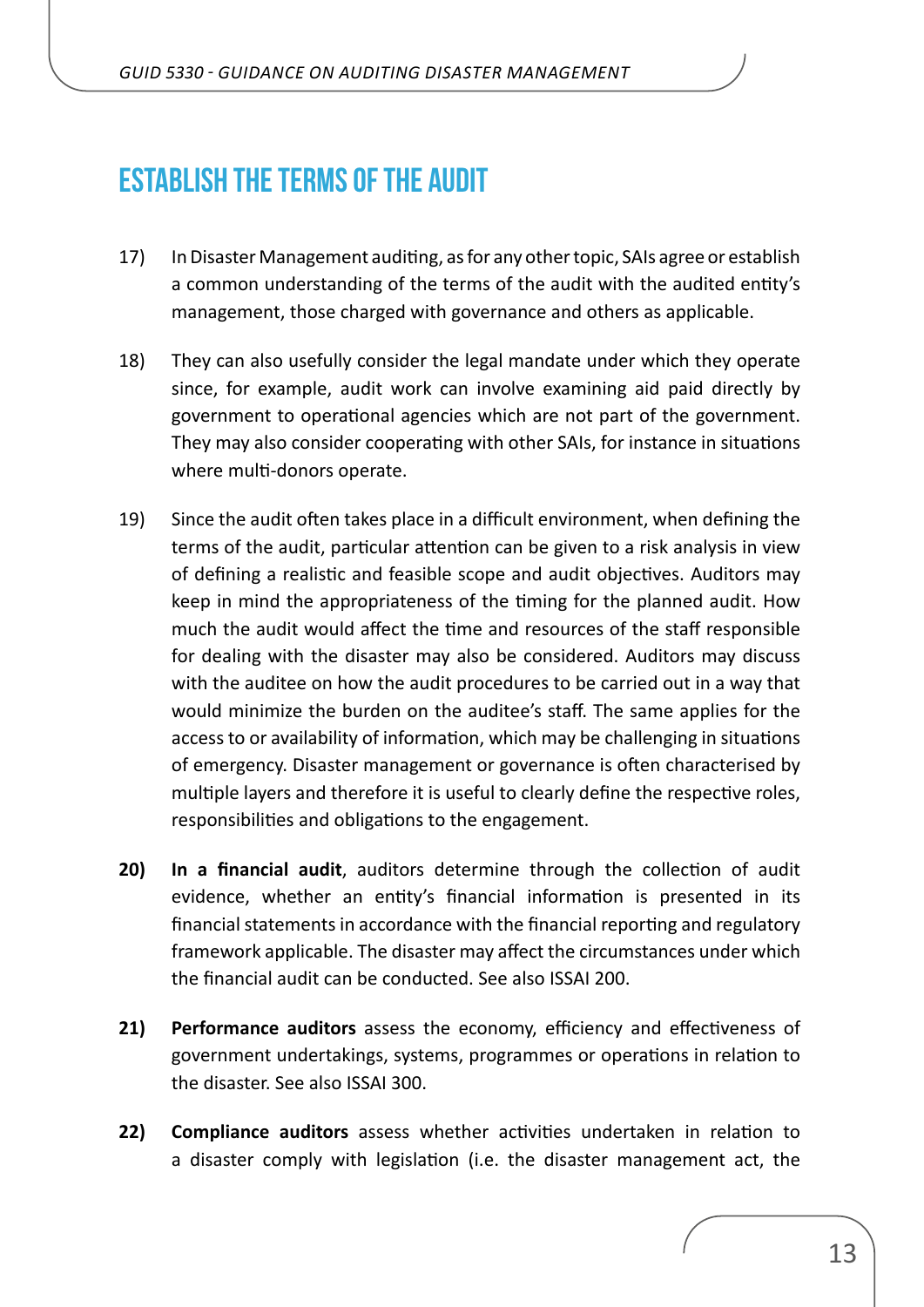<span id="page-13-0"></span>building code, public procurement act), agreed policies or principles outlined in international agreements aimed at guiding entities that are providing emergency assistance (i.e. adherence to the humanitarian principles of humanity, neutrality, impartiality and operational independence<sup>2</sup>). See also ISSAI 400.

## **Obtain understanding of the subject matter and its context**

- 23) For the audit on disaster management, this includes determining at which stage of the disaster management cycle the country is. It also includes understanding the disaster types, the likelihood with which they are expected to occur, their estimated impact and the different sectors that may be concerned, the relevant objectives, operations, regulatory environment, internal controls, financial and other systems and researching the potential sources of audit evidence. Knowledge can be obtained from regular interaction with those charged with governance and other relevant stakeholders. This may also mean consulting experts, researchers and academics and examining documents (including earlier studies and work done by other SAIs).
- 24) Because disaster management is primarily the responsibility of governments, an important element for auditors to consider at this stage is the existence of a **governance framework and policies** for managing disaster risk reduction or disaster-related short-term, medium-term and/or long-term operations. Gaining knowledge on these issues would also help auditors to better understand how, for instance, national disaster plans are based on an analysis of potential risks, outline disaster management strategies, and provide the basis for prioritising disaster management activities and coordinating them at all levels (see Annex III – Point A.1).
- 25) In defining their own disaster management policies, countries at risk have the primary role of establishing and maintaining adequate arrangements for dealing with their vulnerability to disaster. But disaster management is also a shared responsibility between government, the private sector and civil society,

<sup>2</sup> United Nations General Assembly Resolutions 46/182 of 1991 and 58/114 of 2004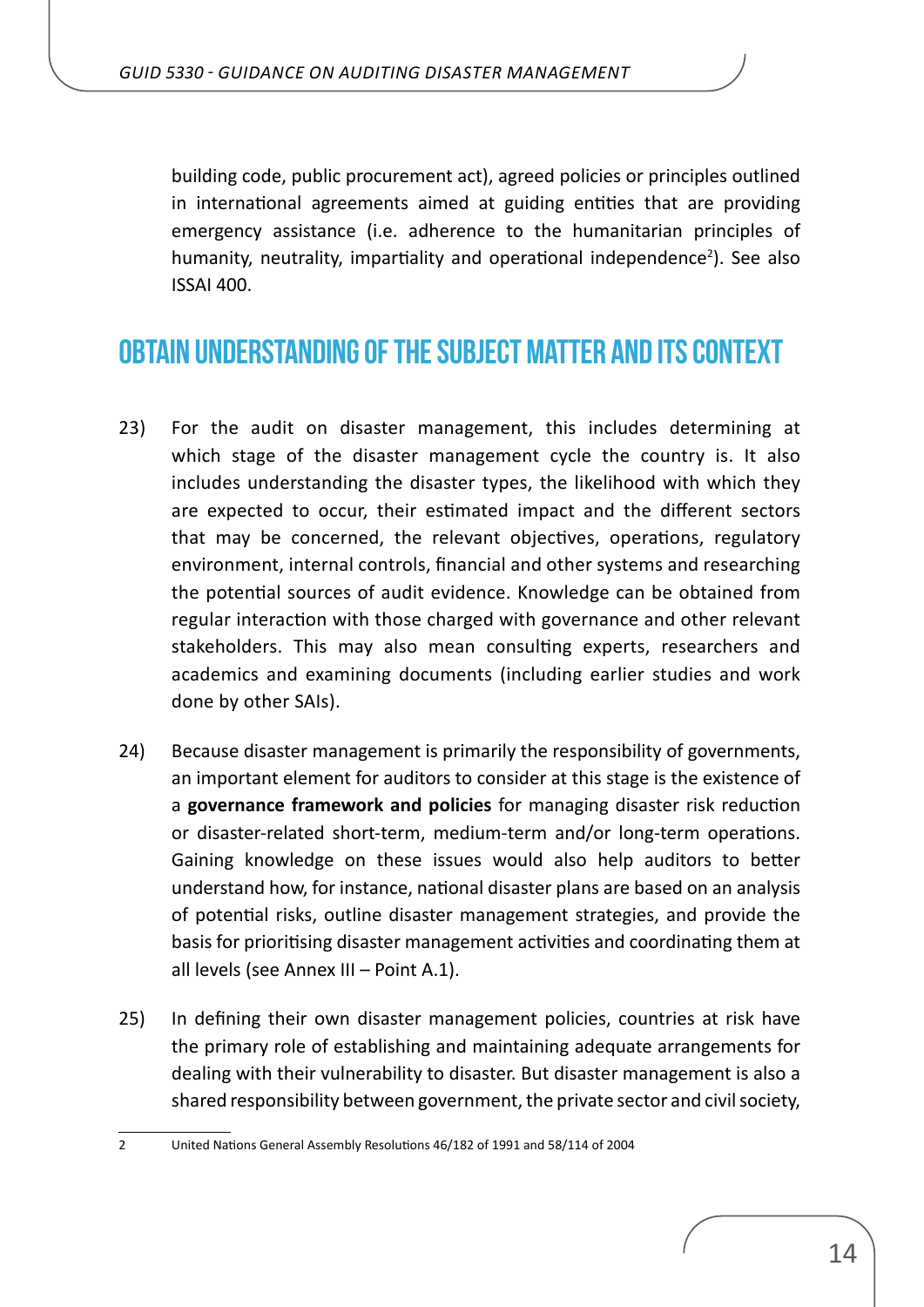<span id="page-14-0"></span>hence there are many other institutions or agencies involved in disaster risk reduction, in providing, coordinating, delivering and reporting on relief, in recovery and emergency responses, and in post disaster rehabilitation and reconstruction.

26) In order for auditors to apply their professional judgement throughout the audit process and to identify the potential sources of evidence, it is important that auditors identify and gain an understanding of the **entities involved**, their legal framework and organisational structure and the stage of the disaster cycle (see figure 1) at which they operate. This also includes understanding their roles and responsibilities, the programmes or activities they manage, the cooperation and coordination mechanisms in place between them and the tools they are using, such as disaster plans, risk assessment and appropriate information systems (see Annex III – Point A.2).

## **Conduct risk assessment or problem analysis**

- 27) ISSAI 100:46 states that "the auditor should consider and assess the risk of different types of deficiencies, deviations or misstatements that may occur in relation to the subject matter". This can be done by the auditor while obtaining an understanding of the subject matter and its context. Thereby the auditor assesses management's response to identified risks, as well as how this response is implemented. It may cover an evaluation of the appropriateness and quality of the risk/vulnerability assessment carried out by the government's agency responsible for developing disaster plans for instance as well as an analysis of internal controls.
- 28) The task of evaluating the quality of the risk assessment carried out in a specific country is a complex one: when is it good or good enough? what is sufficient? Therefore, SAIs can often benefit from sharing experience with other SAIs to identify answers to some of these questions by referring to examples from previous audits. SAIs can also consider using the work of external experts. The G20/OECD methodological framework for Disaster Risk Assessment and Risk Financing<sup>3</sup> could provide a useful guide for auditors on
- 3 <http://www.oecd.org/gov/risk/g20oecdframeworkfordisasterriskmanagement.htm> This framework is intended to help government in developing more effective disaster risk management strategies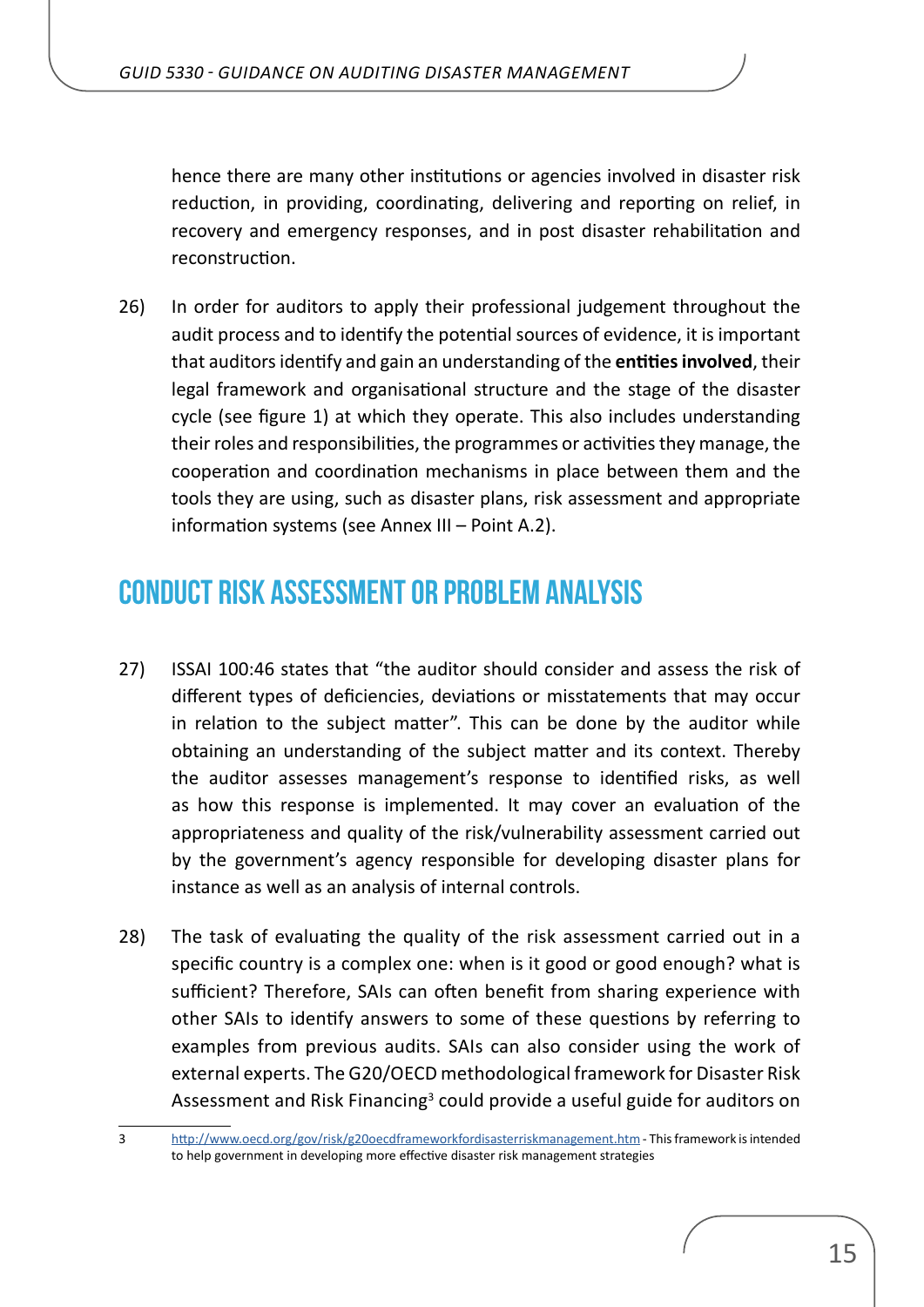how to assess, or promote the assessment of, disaster risk.

- 29) Due to the complexity of managing disasters or to the fact that governments may not accurately estimate their exposure to a disaster, auditors need to conduct risk assessments of the audit environment to properly identify highrisk areas as potential audit subject matters or audit objectives (See Annex III – point B). Undertaking such assessment may help auditors:
	- to identify the elements at risk in the community and whether those elements have been prioritised or protected by authorised parties;
	- to identify whether government has defined appropriate disaster preparedness and mitigation responses which the community will include in the disaster plan;
	- to assess business continuity measures in place;
	- to identify whether a community is aware of the potential disaster risk and what they and related parties can do about it;
	- to assess capabilities at all levels of government against established criteria to identify gaps in preparedness;
	- to obtain other disaster specific information; and
	- to identify emergency relief needs.
- 30) In **performance audit**, auditors need to identify risks or problems with regard to economy, efficiency, and effectiveness. The extent to which these risks exist depends on the type of disaster, its risk of occurrence and the impact it is likely to have. Once this information has been identified and documented by auditors, risks to economy, efficiency, and effectiveness are likely to result from inadequate risk assessment; organisation, planning, monitoring, internal control, coordination and lack of a sound disaster management information system. Assessing the risks allows the auditors to identify control weaknesses and high risk areas in disaster risk reduction measures and activities (see Annex III – Point B.1).
- 31) In **compliance audit**, auditors' risk assessment starts by identifying significant risks of non-compliance with the regulatory framework of the country and/or international agreements (see Annex III – Point B.1).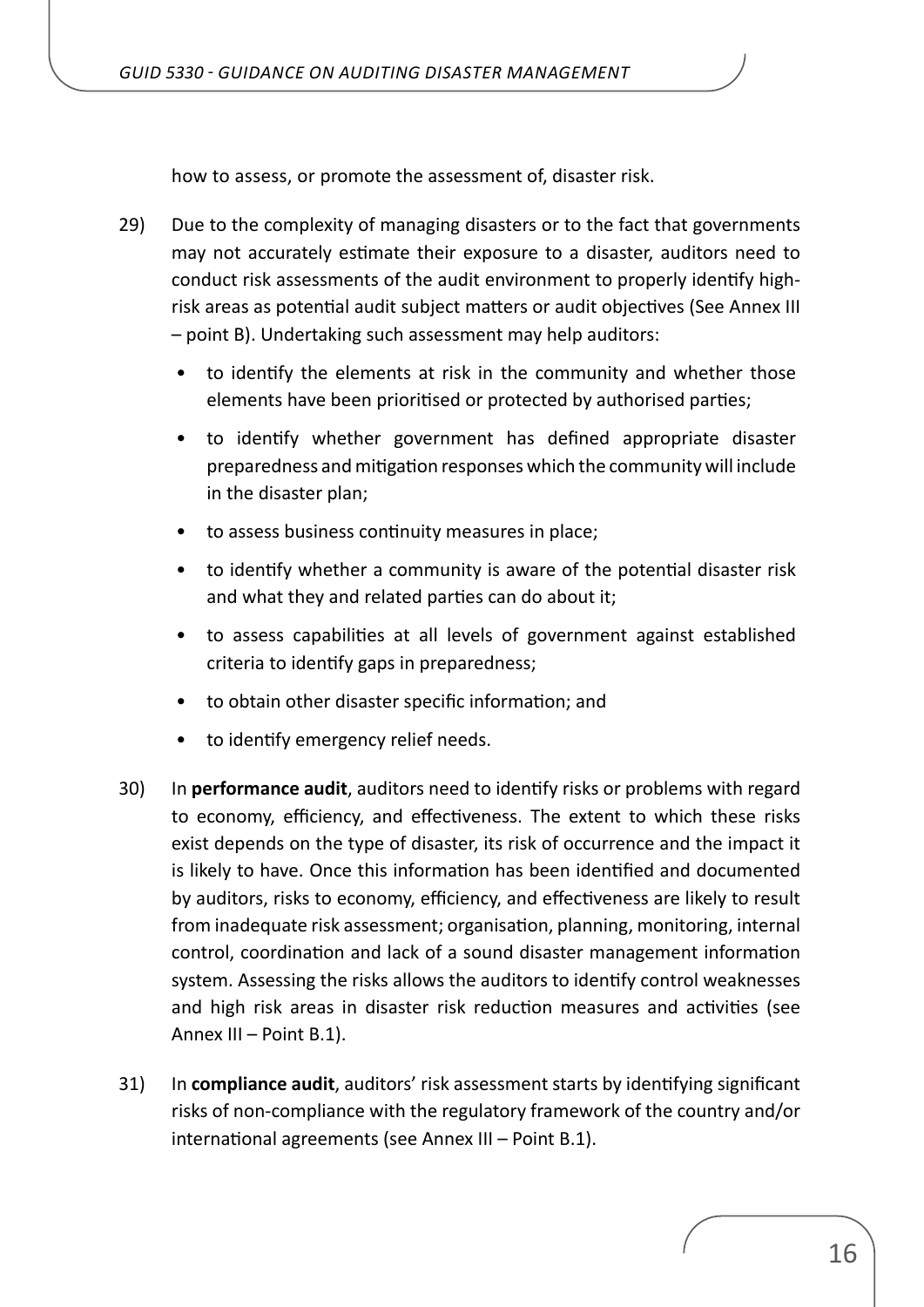<span id="page-16-0"></span>32) In **financial audit**, auditors identify and assess the risk of material misstatement in the financial statements as a whole, and at assertion level, in order to determine the most appropriate audit procedures to address those risks. Auditors assess the risk of financial statements being materially impacted by a disaster. (see Annex III – Point B.2).

## **Identify the risk of fraud**

- 33) Auditors make enquiries and perform procedures to identify and respond to the risks of fraud relevant to the audit objectives. They maintain an attitude of professional scepticism and are alert to the possibility of fraud throughout the audit process.
- 34) There are specific risks of fraud in all disaster management activities throughout the cycle which can be assessed:
	- the preparedness for the emergency phase following a disaster of national integrity systems;
	- increased risk of fraud and corruption in emergency situations following the occurrence of a disaster, due to the large volume of aid arriving quickly into affected regions for rapid distribution to disaster victims;
	- once rehabilitation and reconstruction activities start over, increased risk of fraud and corruption in procurement associated with high volumes of public expenditure on reconstruction projects; and
	- issues around other sources of funds such as tax revenues, debt relief, new state loans and insurance recoveries which may also require careful examination by auditors<sup>4</sup>.
- 35) Fraud and corruption can take various forms, such as overstated needs and data manipulation (exaggerating or underreporting the number of victims for instance), demands for kickbacks from suppliers and from those applying to receive aid, mark-ups and embezzlement or asset theft as well as delivery of fraudulent equipment.

See for instance <https://www.auditnz.govt.nz/who-we-are/news/scott-tobin-feature>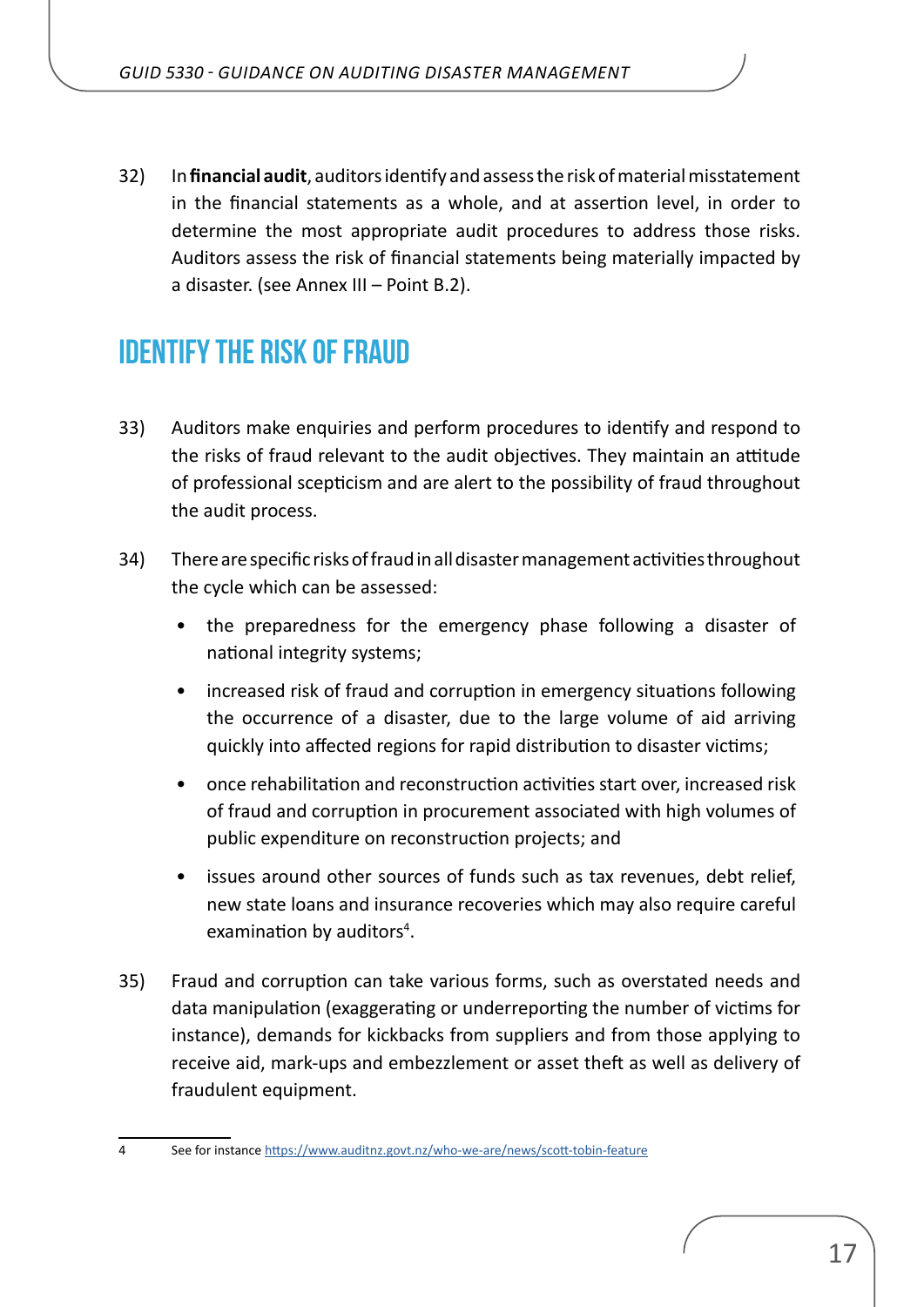## <span id="page-17-0"></span>**Develop an audit plan and design the audit**

- 36) Planning for a specific audit includes strategic and operational aspects.
- 37) Strategically, planning defines the audit scope, objectives and approach. The objectives refer to what the audit is intended to accomplish. The scope relates to the subject matter and the criteria which the auditors will use to assess and report on the subject matter, and is directly related to the objectives. The criteria typical for disaster management audit include best international practices, management strategies and targets, average numbers and indicators concerning loss or injuries, experience from rescue operations, rehabilitation and reconstruction. The approach will describe the nature and extent of the procedures to be used for gathering audit evidence. The audit needs to be planned to reduce audit risk to an acceptably low level.
- 38) Operationally, planning entails setting a timetable for the audit and defining the nature, timing and extent of the audit procedures and the composition of the audit team. In post-disaster conditions, it is important for auditors to assess the appropriate timing of the audit. During planning, auditors assign tasks to the members of their team as appropriate and identify other resources that may be required, such as subject experts.
- 39) Audit planning need to be responsive to significant changes in circumstances and conditions. It is an iterative process that takes place throughout the audit. Before selecting the audit area/topic/ subject matter, auditors consider, where relevant to the audit, whether they have:
	- understood the disaster management processes and the focus of each phase (pre disaster, emergency relief, post disaster) ;
	- understood the structural, legal and regulatory framework of the entities being audited;
	- assessed the nature of the risks in each phase; and
	- familiarised themselves with the internal controls applied by each of the organisations responsible for managing disaster-related processes, including management of disaster-related aid and tested whether those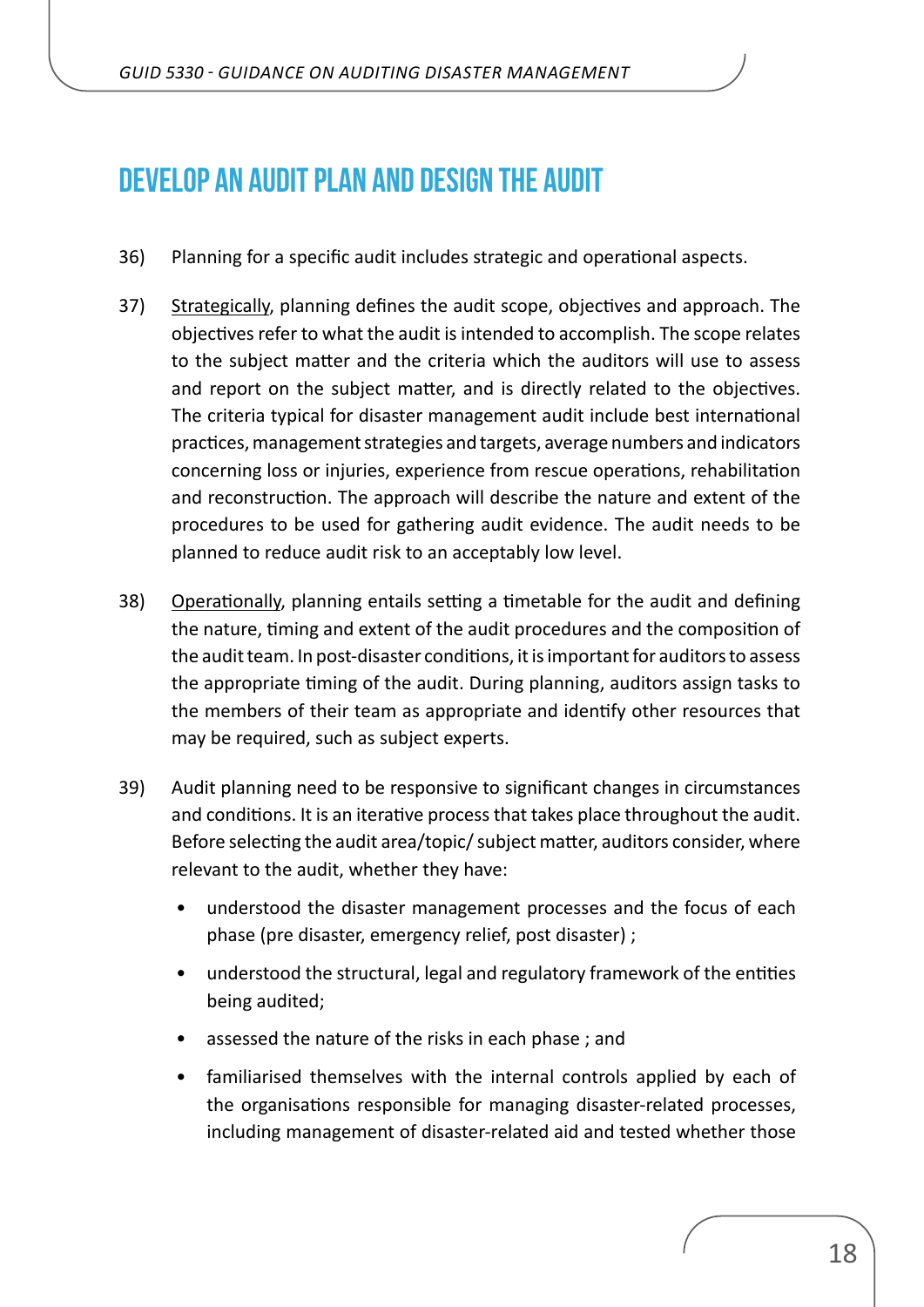internal controls are operating and are sufficient to overcome or reduce the risks.

- 40) In **financial audit**, often defined in national legislation and in SAIs' mandates, auditors proceed to designing the audit procedures based on the results of the assessment of risks of material misstatement due to error or fraud. Disasters may affect the quality of financial statements. Financial audits include a review of the accounts and the underlying transactions, including disaster-related expenditure. A disaster may also negatively affect auditors' ability to conduct the audit: for instance, it may not be possible for auditors to get access to the auditee's IT systems or physical premises. In such cases, the risk that the auditor gives a wrong opinion may be increased. If it is not possible due to the circumstances of the disaster to complete the financial audit and issue an audit opinion, in the interim the SAI may choose to conduct other audit procedures or audits.
- 41) For **compliance and performance audits**, based on the audit risks assessed as critical/priority and problems identified, auditors decide on the following:
	- whether to conduct a compliance audit or performance audit or a combination of both; and
	- the specific stage(s) of the disaster management cycle to be covered in the scope of the audit.
- 42) Auditors identify and rank potential audit topics for performance audit mainly based on the following criteria:
	- audits expected to add maximum value in terms of improved accountability, transparency, economy, efficiency and effectiveness; and
	- audits that ensure an appropriate coverage of disaster management within the limitations of the resources available for the audit.
- 43) Auditors need also to take account of whether they have sufficient knowledge and audit experience collectively as a team to audit the potential topics.
- 44) Once auditors have chosen an audit area/topic/subject matter, they start designing the specific audit. To define the scope of the audit, auditors identify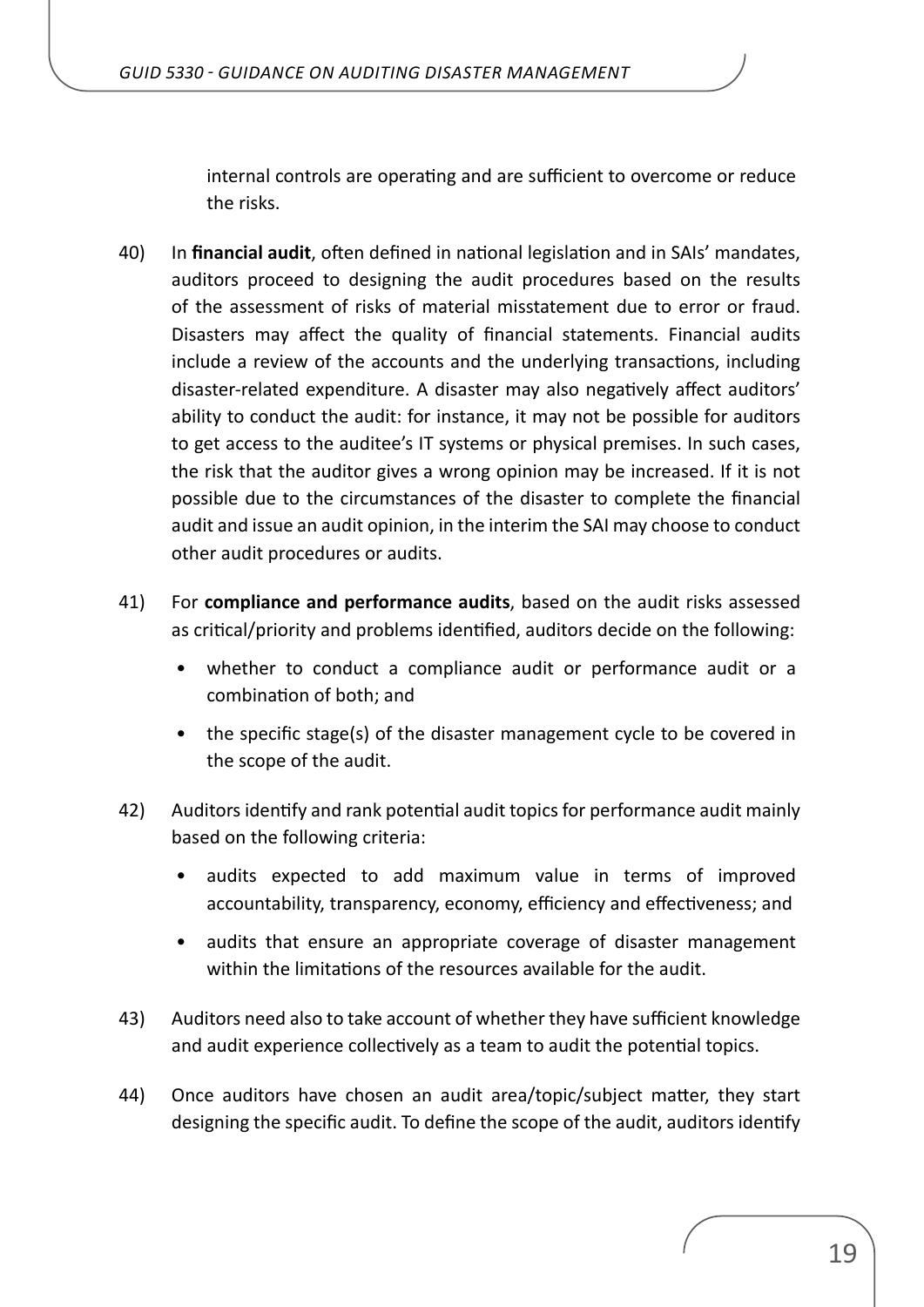which entities, programmes, locations or time-periods are to be included in the audit. The audit objective(s) can be the basis for defining the overall audit question to which auditors will seek an answer. Examples of audit objectives per types of audits are provided in Annex II.

- 45) In order to develop an effective approach, especially for performance and compliance audits, auditors may find it useful to obtain a sufficient understanding of **initiatives / tools developed by the international community** to develop or deepen their knowledge of the matter, such as the Yokohama (1994) and Kobe (2005) conferences, the Hyogo Framework for Action, the Sendai Framework and/or the International strategy for disaster risk reduction<sup>5</sup> for instance. The 2030 Agenda for Sustainable Development also includes several goals and targets that can contribute to reducing disaster risks and building resilience<sup>6</sup>, which could be useful to auditors. Other studies or documents<sup>7</sup> from international organisations or community<sup>8</sup> may also be useful.
- 46) When designing the audit, auditors may also ask themselves whether there is benefit in **cooperating** with other auditors:
- 47) For instance, disaster management activities in one country may be funded by another country. In such cases the need for the donor and recipient countries' SAIs to collaborate and thus allow their audits to cover all aspects of disaster management takes on added importance. Collaboration between the SAIs of different countries is equally important when auditing bilateral or multinational treaties on disaster management and/or promoting cooperation on hazards which transcend national borders such as the establishment of early warning systems.
- 48) Moreover, the flow of disaster-related aid from donors to recipients and the corresponding flow of information from recipients to donors is complex. Several different auditors may seek to audit very complex aid flows: governments donating humanitarian aid, international agencies receiving and donating aid and governments receiving aid. There is often scope for

<sup>5</sup> <https://www.unisdr.org/who-we-are/international-strategy-for-disaster-reduction>

<sup>6</sup> <https://sustainabledevelopment.un.org/topics/disasterriskreduction>

<sup>7</sup> In October 2019, GAO issued Disaster Resilience Framework: Principles for Analyzing Federal Efforts to Facilitate and Promote Resilience to Natural Disasters (<https://www.gao.gov/products/GA0-20-100SP>).

<sup>8</sup> Such as WHO, UNDP, OECD, IDI...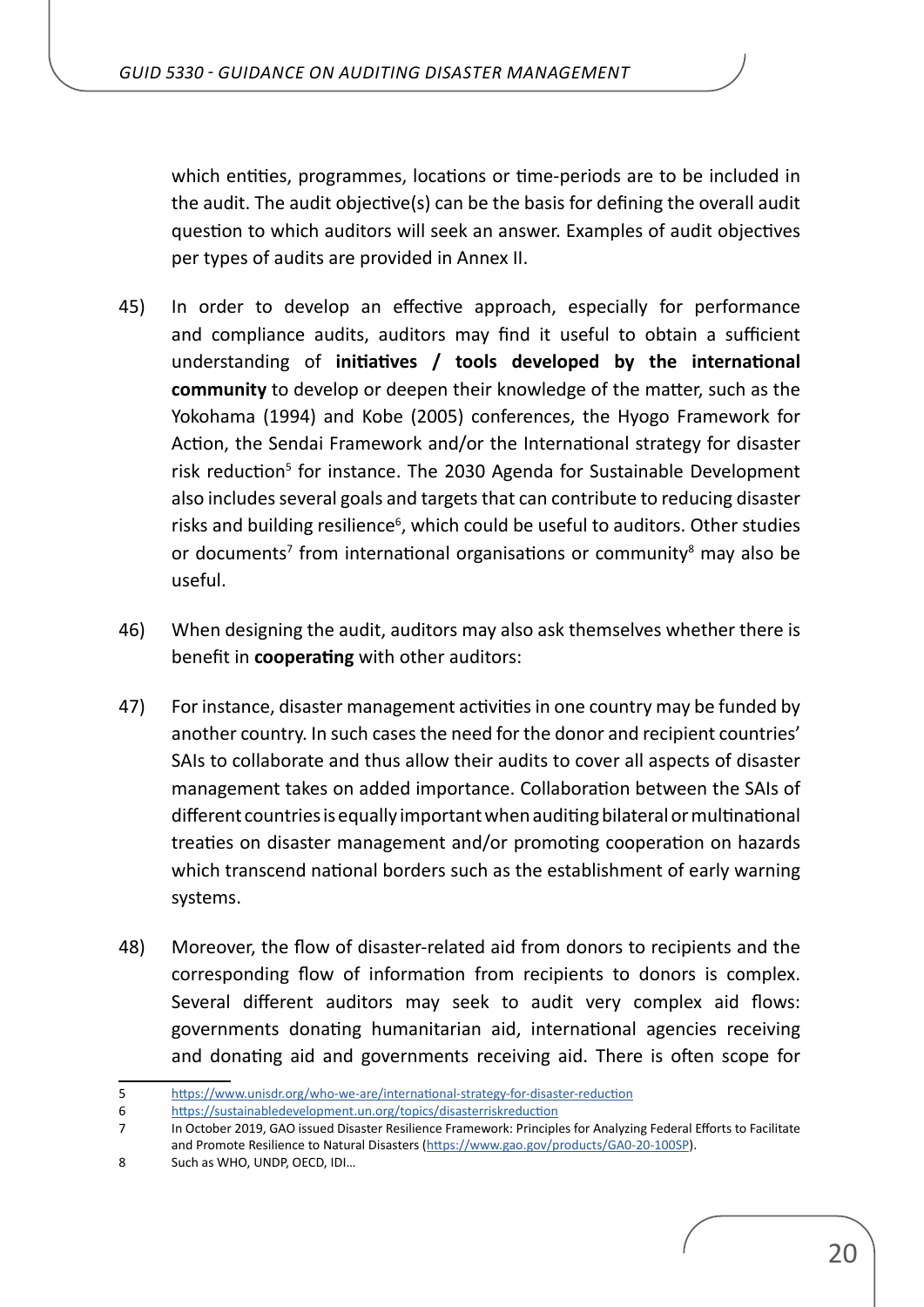<span id="page-20-0"></span>cooperation between auditors which can involve carrying out joint, parallel or coordinated audits (see INTOSAI GUID 9000). For example, two or more SAIs of donor governments may seek to cooperate on auditing national contributions to a disaster-affected population. Donor and recipient government SAIs may find it useful for both parties to coordinate their audits of aid provided by the donor government for a specific disaster in the recipient country. This is especially the case when major disasters take place and many donors are involved in making significant donations. SAIs of donor governments can learn much from SAIs in recipient countries about the national legal and operational environment for auditing disaster-related aid and SAIs from recipient countries can learn about the international context of receiving disaster-related aid. The exchange of information and transfer of knowledge between SAIs in the context of disaster-related aid can be of mutual benefit.

- 49) In many cases, SAIs have similar objectives and apply the same auditing standards. This makes it possible for SAIs to consider the feasibility of cooperating, by carrying out joint or parallel audits. This would allow SAIs to pool resources, share tools, learn from each other and possibly overcome issues regarding the adequacy of their individual audit mandates. Experience shows that parallel audits are often the most convenient way of cooperating. In this context, care needs to be taken not to overburden audited bodies.
- 50) When planning an audit, auditors may also consider organising an on-thespot visit at an early stage of the emergency to gather information and to understand and record evidence of the way in which disaster-related aid is being implemented.
- 51) Examples of elements to guide auditors when planning an audit can be found in Annex III.

## **Conducting the audit**

- 52) Auditors perform audit procedures that provide sufficient appropriate audit evidence to support the audit report (ISSAI 100:49).
- 53) In the same way as for any other type of audit, when auditing disaster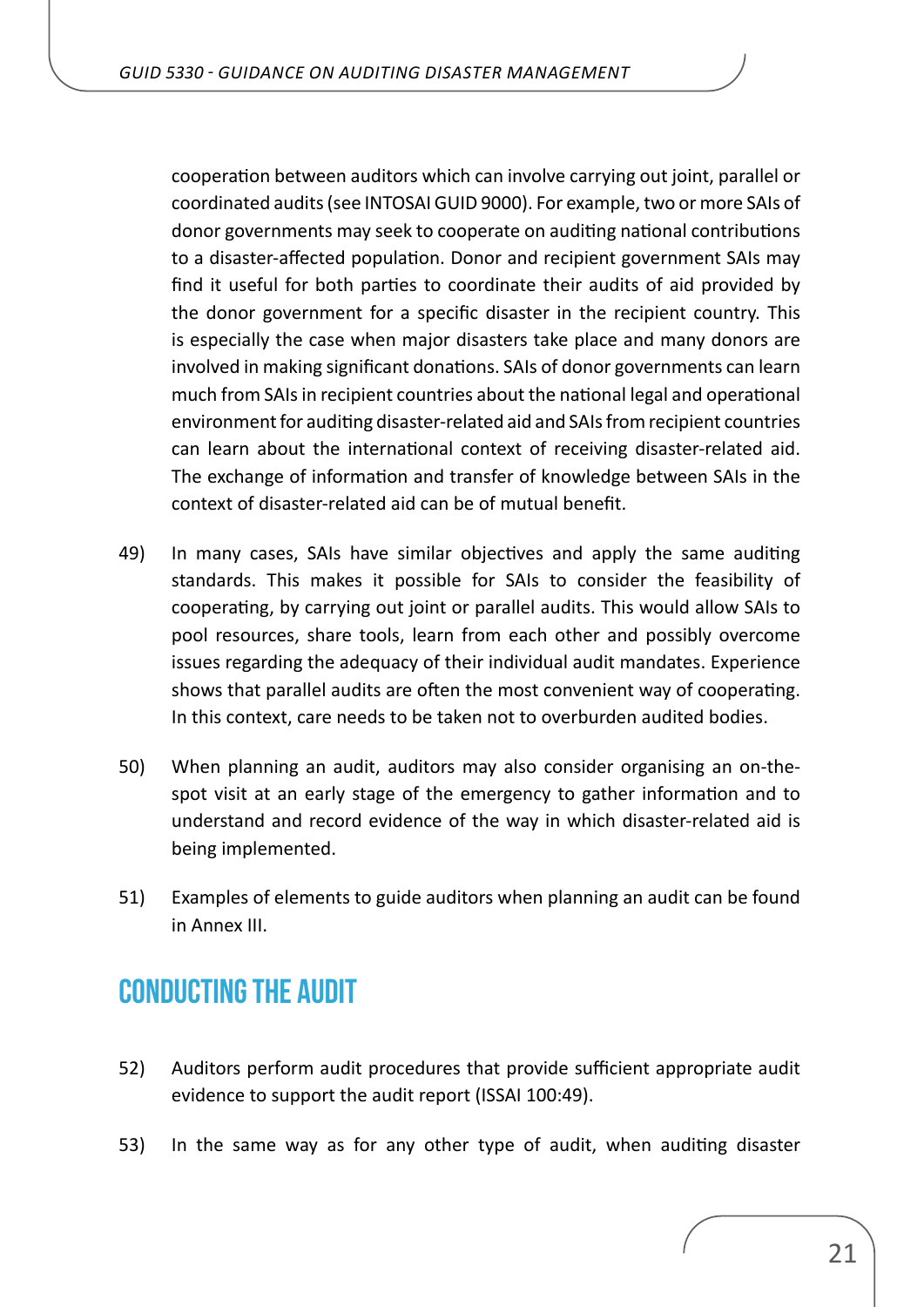<span id="page-21-0"></span>management, auditors' decisions on the nature, timing and extent of audit procedures will affect the evidence to be obtained. Auditors' approach to obtaining the required audit evidence will reflect the complexity of disaster management activities.

- 54) Auditors need to be aware of emergency procedures which may be in operation during the emergency phase following a disaster. It may not be possible to comply with all the relevant laws and regulations in emergency situations and auditors need to take into account the need to circumvent some rules in exceptional circumstances or due to *force majeure*, in order to prioritise the saving of lives and the alleviation of human suffering. However, auditors will expect that, where it is reasonable, the deviations from the rules need to be documented, in a timely manner and explained. Auditors may also verify the degree to which appropriate disaster preparedness measures were already in place and whether the measures took into account the need for pre-defined emergency procedures.
- 55) Furthermore, particular methods for obtaining audit evidence such as onthe spot inspection or observation may be challenging (for instance during the phase when emergency activities are carried out) and require particular attention from the auditors in order not to disturb the emergency response for instance. Therefore, if possible, alternative methods for obtaining evidence can be applied. In such a case, auditors may need to continuously evaluate if the evidence obtained with those methods is sufficient to persuade a knowledgeable person that the findings are reasonable, relevant and reliable.

## **Reporting and Follow-up**

- 56) Auditors can perform financial, compliance or performance audits of disaster management. They would therefore refer to the specific reporting and followup requirements of their audit engagement<sup>9</sup>.
- 57) When conducting their work, auditors bear in mind the need to make timely recommendations, which are formulated to maximise their positive impact on disaster management.

<sup>9</sup> See ISSAIs 200, 300 and 400.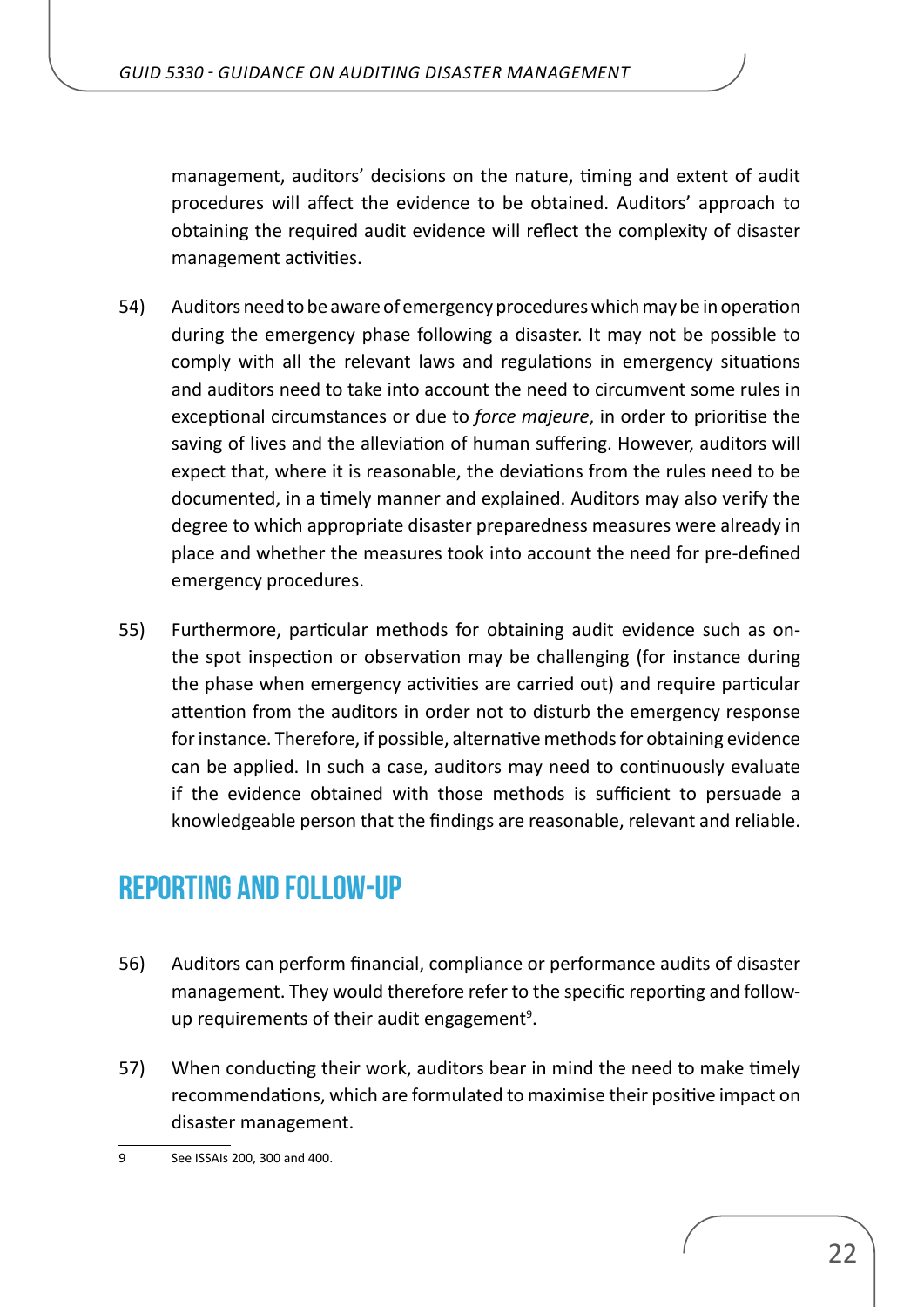- 58) Auditors may develop recommendations that:
	- would be of use in preparatory measures for potential future disasters (for example, in the field of infrastructure development, auditors may recommend rebuilding infrastructure in such a way as not only to replace damaged facilities, but also to reduce the impact of future disasters and create a resilient community);
	- would advocate for update or improvements of local legislation, regulations and/or policies, including on the need to clearly assign roles and responsibilities;
	- would draw attention to the absence of disaster risk reduction policies if this is the case, or raise awareness of the importance of such policies if they are not a matter of high priority to the Government;
	- advocate the establishment of clear roles and responsibilities within the different aspects of emergencies, including coordination of the institutions involved, and for a more effective management of donor coordination. For that purpose, they can recommend improvements to the policies, procedures, planning, and oversight of international cash and in-kind donations in response to disasters. They can also recommend, for instance, that Parliament enacts appropriate laws or concludes international agreements to facilitate international cooperation;
	- propose that a fraud and corruption prevention strategy is built or further developed;
	- seek to improve human resources, develop organisational capacity and/ or strengthen organisations' monitoring systems based, for instance, on comparative cost information;
	- advocate that post disaster evaluations are carried out in order to identify lesson learnt and/or good practices;
	- advocate the inclusion of crisis counselling in post-disaster activities.
- 59) The success of disaster risk reduction depends on the participation of society as a whole, including an understanding of the importance of the resilience of nations and communities. The clarity of the audit reports is vital in this respect, to ensure maximum impact. Auditors may consider giving publicity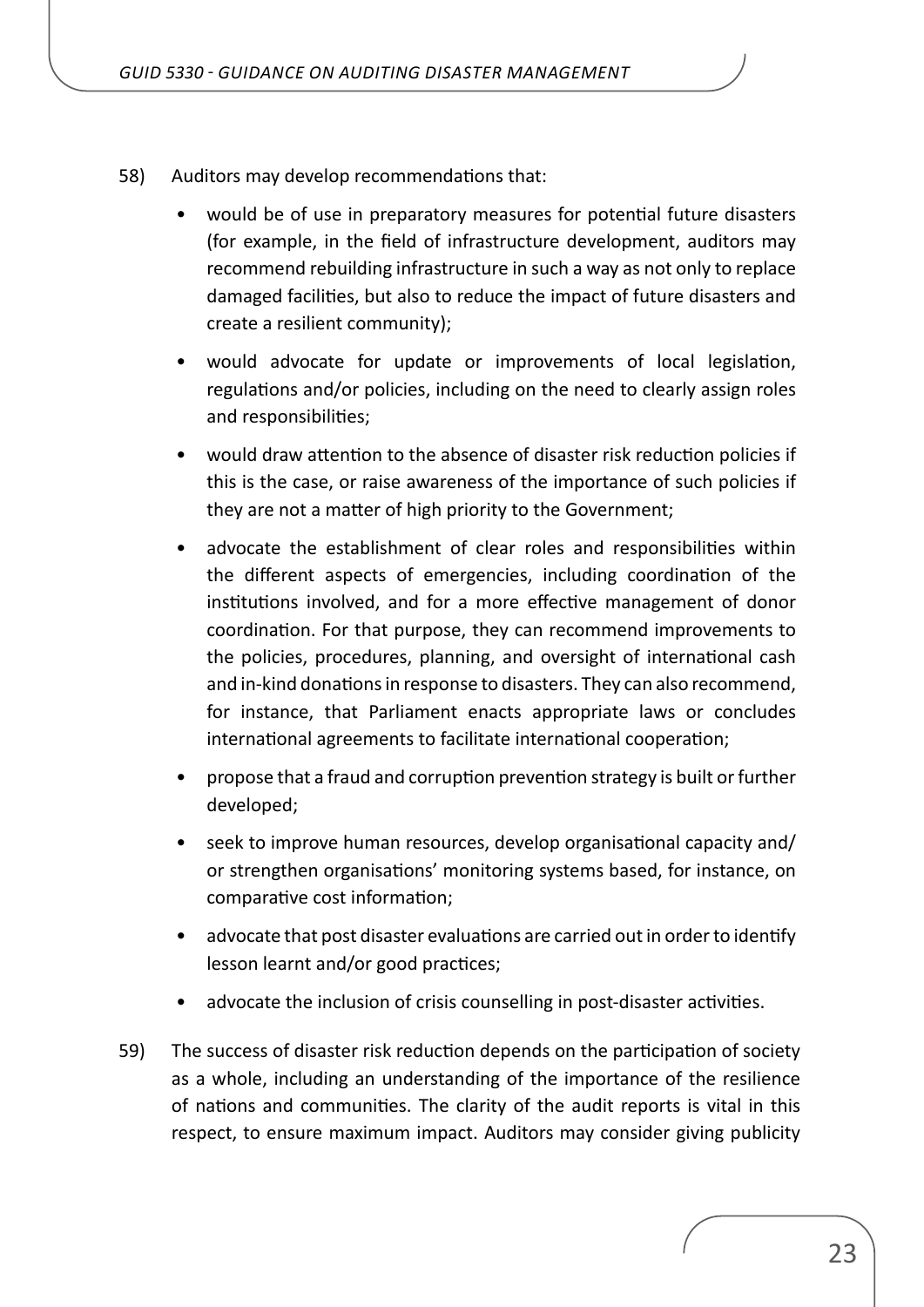to recommendations in audit reports by using other media, such as civil society organisations and academia and by making themselves available for discussion with stakeholders.

- 60) Auditors may consider distributing their reports widely since, for instance, other auditors, such as auditors of a donor government, may use the work already carried out by the auditors of the recipient government.
- 61) Having a thorough follow-up phase is of the utmost importance to ensure that auditees follow auditors' recommendations, which aims at mitigating future disasters.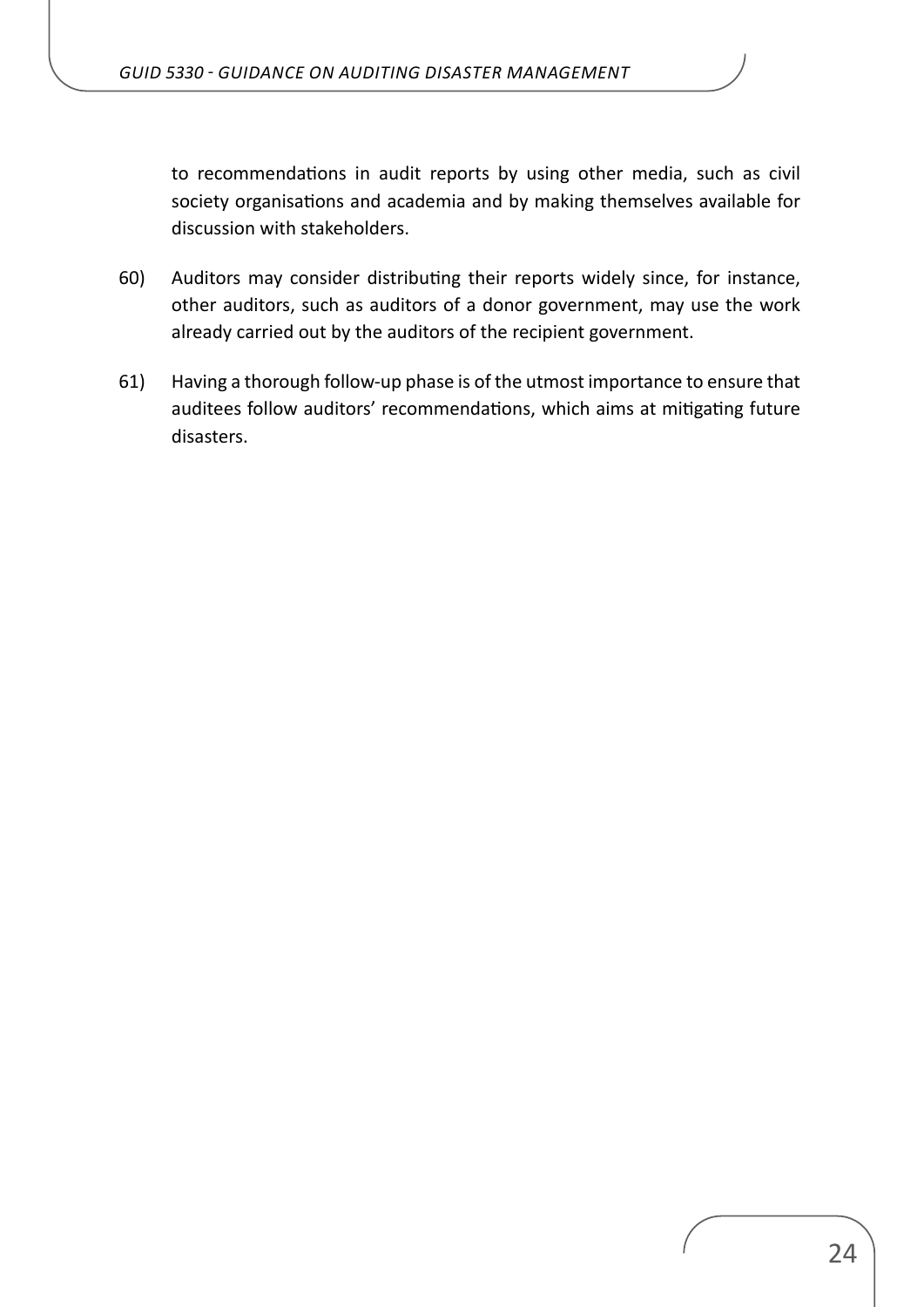# <span id="page-24-0"></span>**VII Annexes**

Annex I: Glossary

Annex II: Examples of audit objectives

Annex III: Examples of elements to consider when planning an audit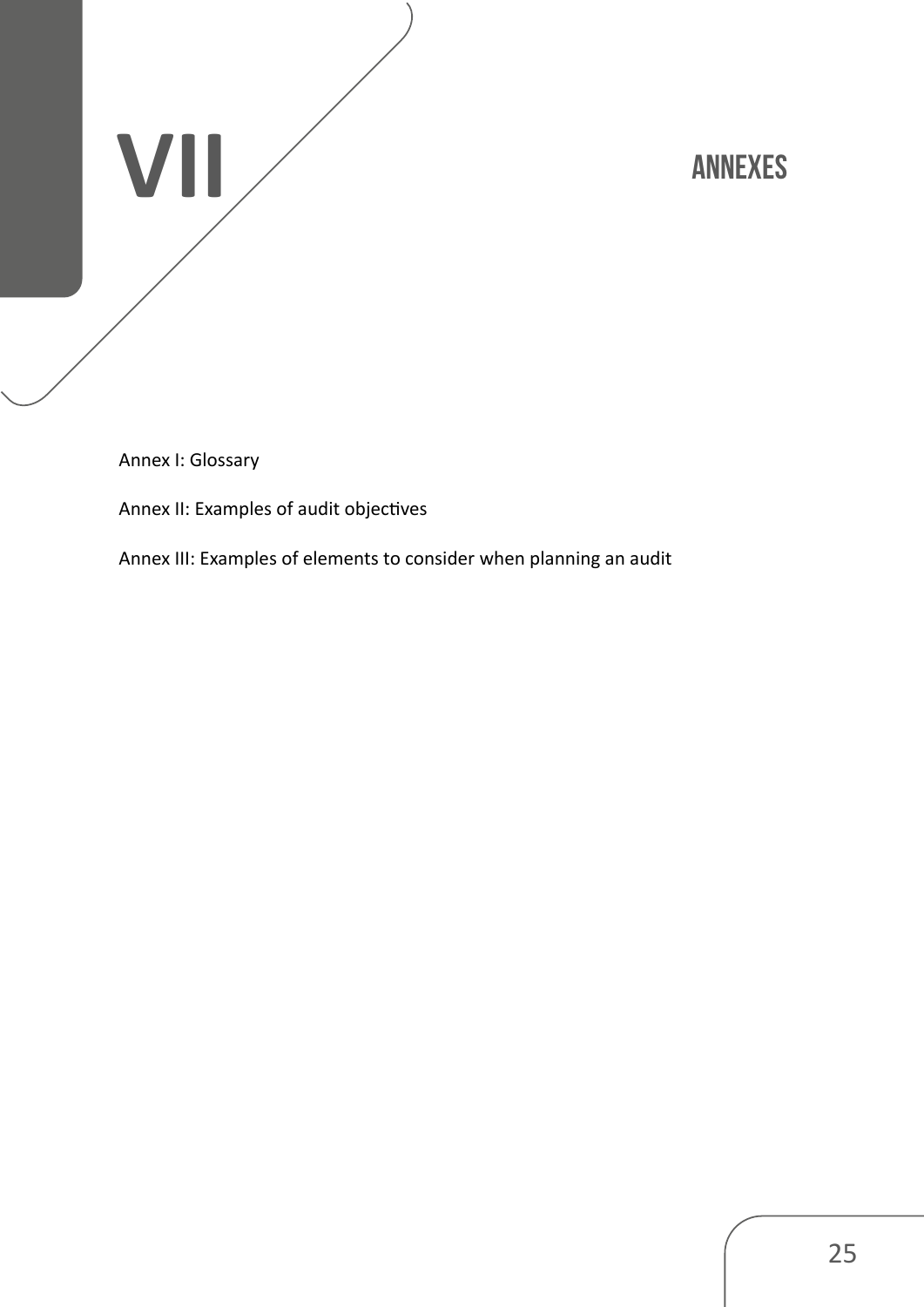# <span id="page-25-0"></span>**Annex I: Glossary**

Most of the definitions below are taken from the UNDRR terminology adopted by the United Nations General Assembly on 2 February 2017<sup>10</sup> (i.e. adopted by the international community and generally accepted).

## » **DISASTER:**

A serious disruption of the functioning of a community or a society at any scale due to hazardous events interacting with conditions of exposure, vulnerability and capacity, leading to one or more of the following: human, material, economic and environmental losses and impacts. The effect of the disaster can be immediate and localised, but is often widespread and could last for a long period of time. The effect may test or exceed the capacity of a community or society to cope using its own resources, and therefore may require assistance from external sources, which could include neighbouring jurisdictions, or those at the national or international levels.

The following terms are also used:

- Small-scale disaster: a type of disaster only affecting local communities which require assistance beyond the affected community;
- Large-scale disaster: a type of disaster affecting a society which requires national or international assistance;
- Frequent and infrequent disasters: depend on the probability of occurrence and the return period of a given hazard and its impacts. The impact of frequent disasters could be cumulative, or become chronic for a community or a society;
- A slow-onset disaster is defined as one that emerges gradually over time. Slow-onset disasters could be associated with, e.g., drought, desertification, sea-level rise, epidemic disease;
- A sudden-onset disaster is one triggered by a hazardous event that emerges quickly or unexpectedly. Sudden-onset disasters could be associated with, e.g., earthquake, volcanic eruption, flash flood, chemical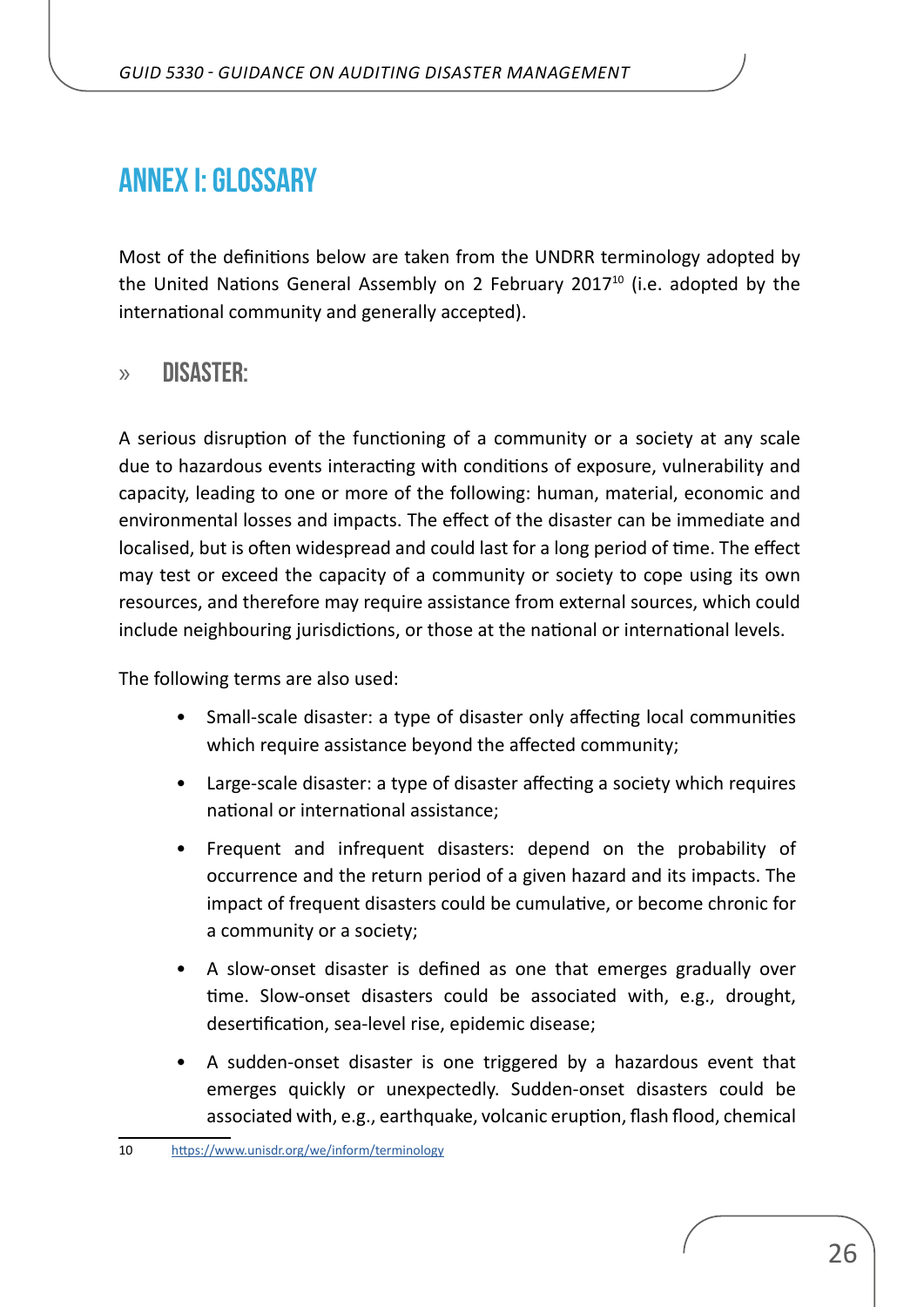explosion, critical infrastructure failure, transport accident, health crisis.

### » **DISASTER MANAGEMENT:**

The organisation, planning and application of measures preparing for, responding to and recovering from disasters.

### » **DISASTER PREPAREDNESS PLANNING:**

Disaster preparedness planning can be defined as the process of systematically preparing for future contingencies, including major incidents and disasters. The plan is usually a document shared between participants and stakeholders that specifies tasks and responsibilities adopted in the multi-agency response to the emergency. It is a blueprint for managing events and should be responsive to management needs. It should specify the lines of action, collaboration, command, and communication during a disaster or major event. In other words, it is the framework for emergency response. In addition, the plans are needed to maintain continuity while managing the crisis, and to guide recovery and reconstruction effectively, therefore disaster preparedness planning is often referred to as contingency planning. In addition to planning, another important aspect of preparedness is assessing capabilities to better identify gaps and measures to address these gaps.

### » **DISASTER-RELATED AID:**

Disaster-related aid covers aid provided to fund disaster preparedness measures or activities as well as aid provided to help people who are victims of a natural disaster or conflict to meet their basic needs and rights.

This aid aims at saving lives, alleviating suffering and protecting human dignity.

It can be provided from public and private donors to those affected by disaster (individual, community, organisation or government) as cash or financial aid and inkind aid, or a mixture of these.

**Financial aid** is cash or other monetary assistance.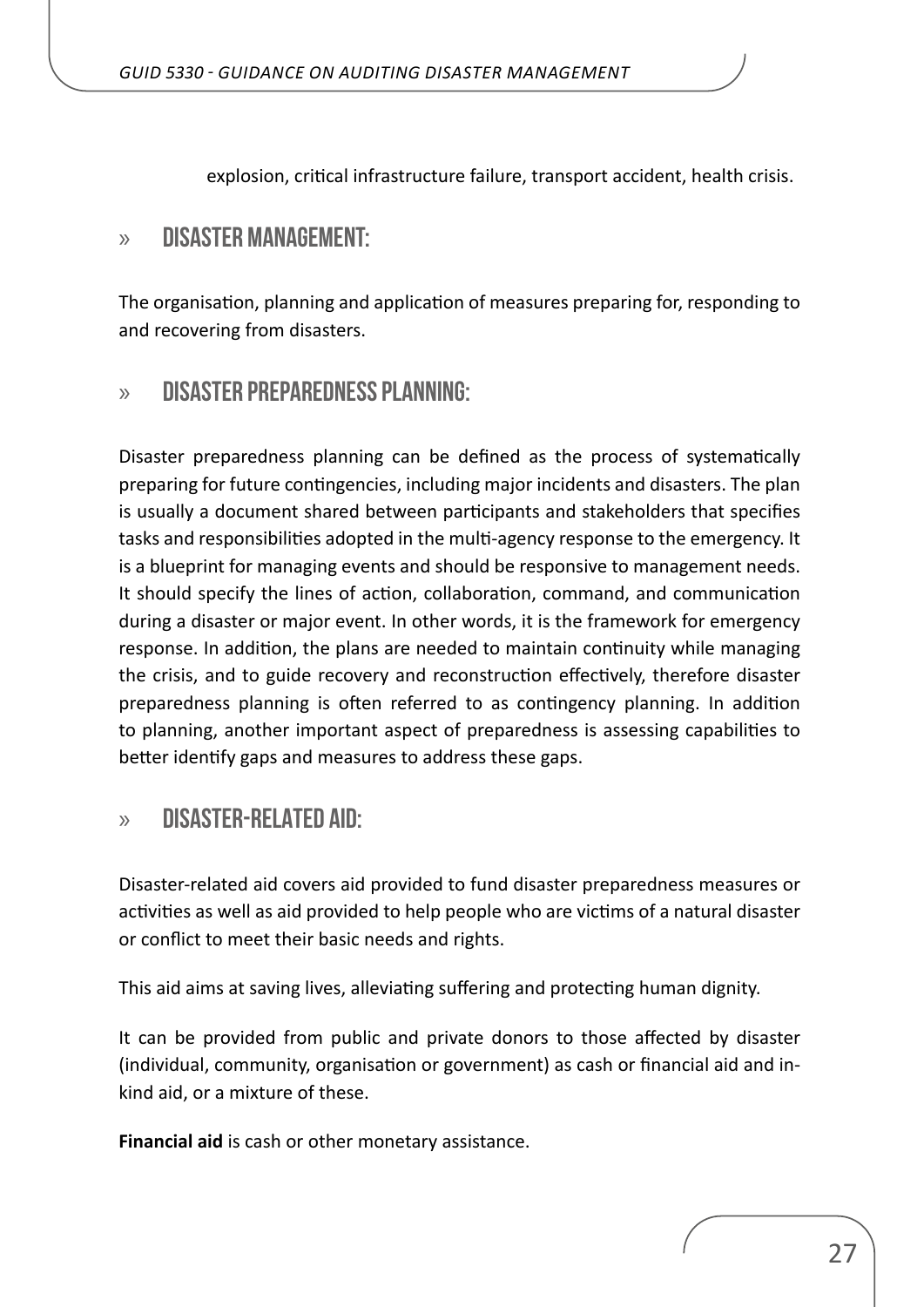**In-kind aid** is assistance in the form of materials or services, such as food, tents, medical equipment and supplies and the secondment of staff or international military assistance.

Disaster aid can flow:

- » directly from donors to the affected by disaster, for example from donor governments to the governments of affected countries or from NGOs which have collected private contributions to affected communities;
- » through one or more intermediary entities which may be operational agencies implementing aid actions directly, or international agencies channelling aid towards operational agencies or directly to individuals or communities in need.

People directly affected by the disaster (doctors, firefighters, disaster-trained person…) can also provide help and assistance.

#### » **DISASTER RISK:**

The potential loss of life, injury, and destruction or damage to assets which could occur to a system, society or a community in a specific period of time, determined probabilistically as a function of hazard, exposure, vulnerability and capacity. Disaster risk comprises different types of potential losses which are often difficult to quantify. Nevertheless, with knowledge of the prevailing hazards and the patterns of population and socioeconomic development, disaster risks can be assessed and mapped, in broad terms at least.

It is important to consider the social and economic contexts in which disaster risks occur and to bear in mind that people do not necessarily share the same perceptions of risk and their underlying risk factors.

## » **DISASTER RISK MANAGEMENT:**

Disaster risk management is the application of disaster risk reduction policies and strategies to prevent new disaster risk, reduce existing disaster risk and manage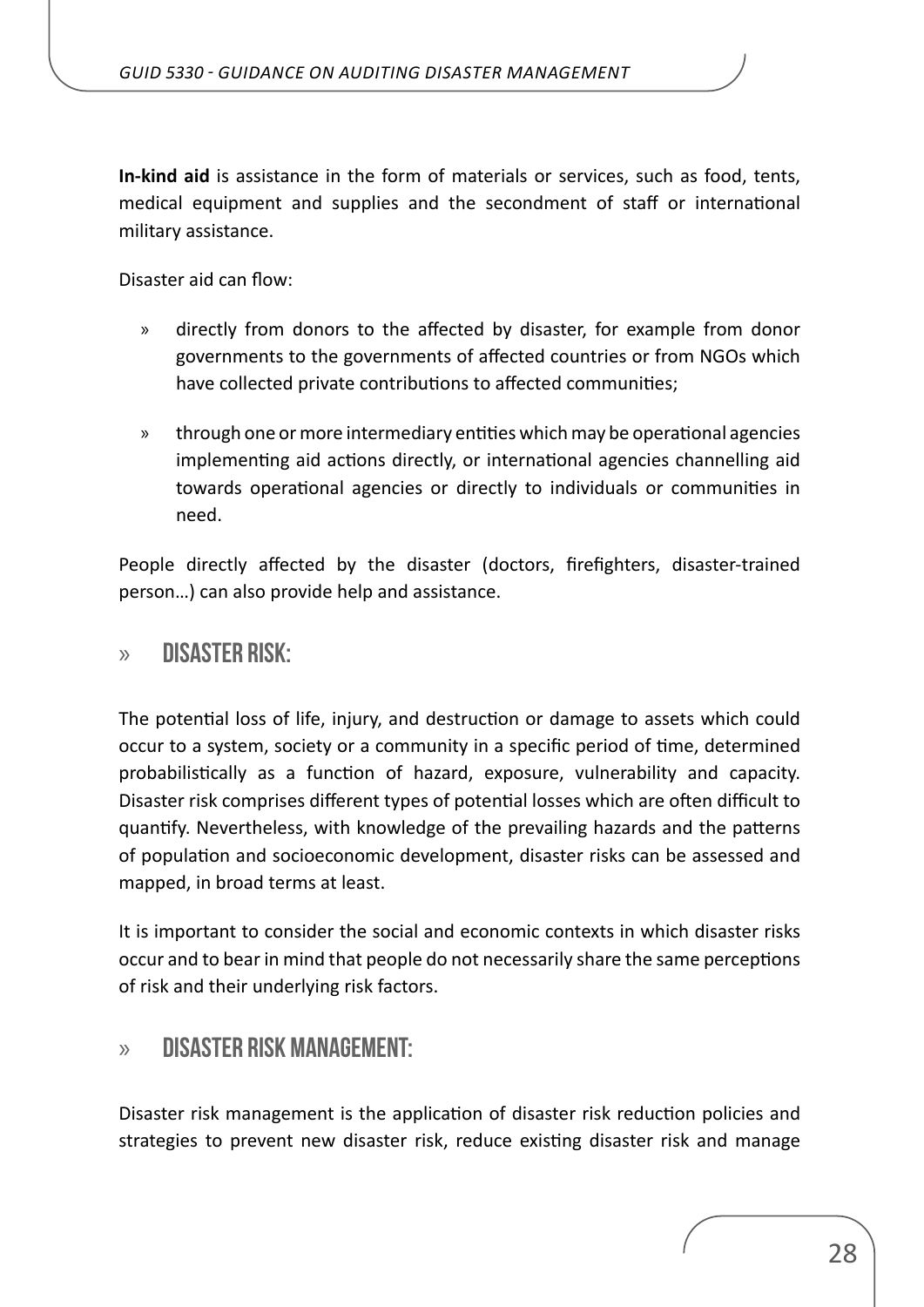residual risk, contributing to the strengthening of resilience and reduction of disaster losses. Disaster risk management actions can be divided into prospective disaster risk management, corrective disaster risk management and compensatory disaster risk management, also called residual risk management.

Prospective disaster risk management activities address and seek to avoid the development of new or increased disaster risks. They focus on addressing disaster risks that may develop in future if disaster risk reduction policies are not put in place. Examples are better land-use planning or disaster-resistant water supply systems.

Corrective disaster risk management activities address and seek to remove or reduce disaster risks which are already present and which need to be managed and reduced now. Examples are the retrofitting of critical infrastructure or the relocation of exposed populations or assets.

Compensatory disaster risk management activities strengthen the social and economic resilience of individuals and societies in the face of residual risk that cannot be effectively reduced. They include preparedness, response and recovery activities, but also a mix of different financing instruments, such as national contingency funds, contingent credit, insurance and reinsurance and social safety nets.

## » **DISASTER RISK MANAGEMENT PLANS:**

Disaster risk management plans set out the goals and specific objectives for reducing disaster risks together with related actions to accomplish these objectives. They should be guided by the Sendai Framework for Disaster Risk Reduction  $2015-2030<sup>11</sup>$  and considered and coordinated within relevant development plans, resource allocations and programme activities. National plans need to be specific to each level of administrative responsibility and adapted to the different social and geographical circumstances that are present. The timeframe and responsibilities for implementation and the sources of funding should be specified in the plan. Links can be made to sustainable development and climate change adaptation plans should be drawn up where possible.

<sup>11</sup> The Sendai Framework for Disaster Risk Reduction is a 15-year, voluntary, non-binding agreement which recognizes that the State has the primary role to reduce disaster risk but that responsibility should be shared with other stakeholders including local government, the private sector and other stakeholders. It aims for the substantial reduction of disaster risk and losses in lives, livelihoods and health and in the economic, physical, social, cultural and environmental assets of persons, businesses, communities and countries.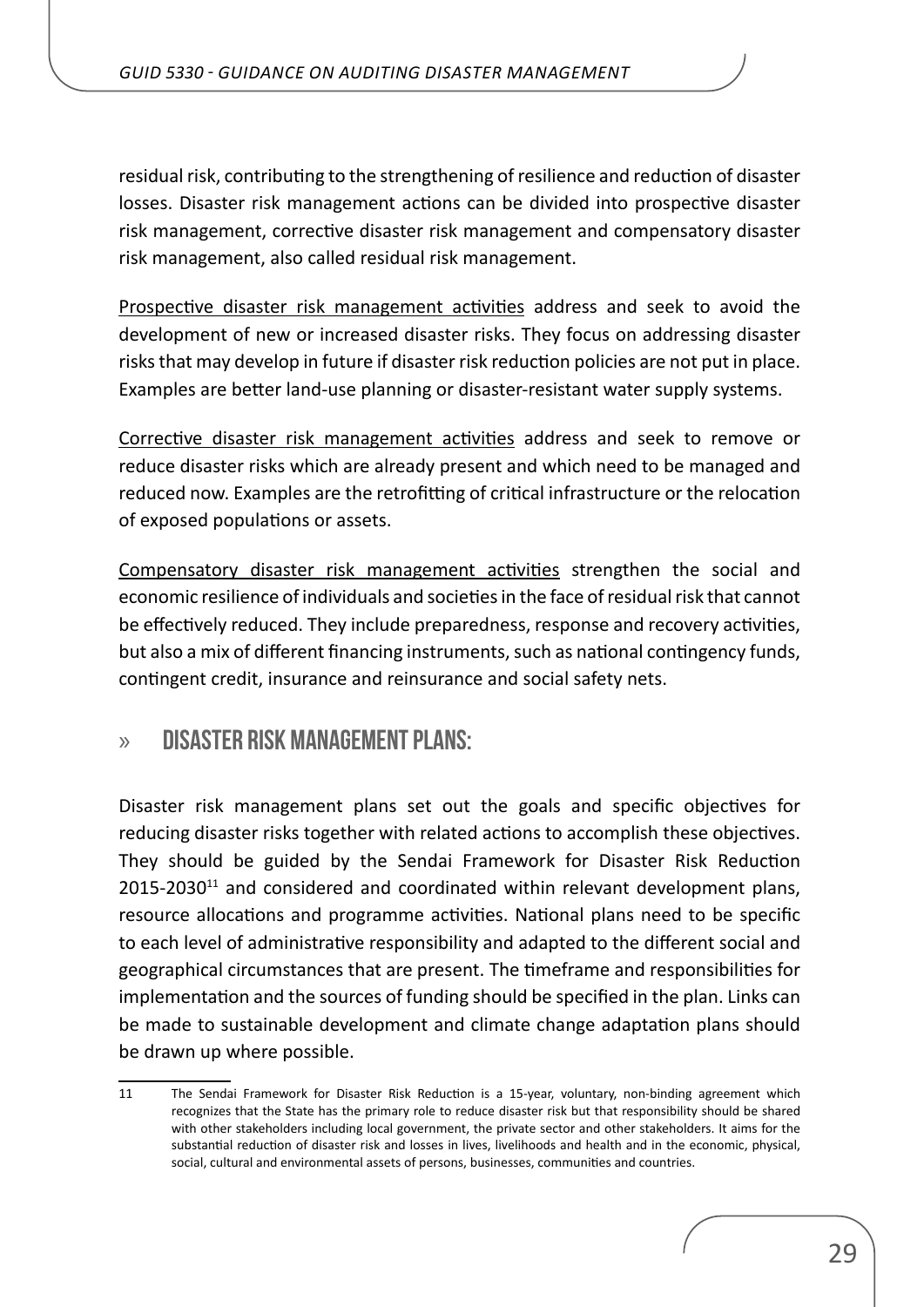#### » **DISASTER RISK REDUCTION:**

Disaster risk reduction is aimed at preventing new and reducing existing disaster risk and managing residual risk, all of which contribute to strengthening resilience and minimize vulnerabilities and therefore to the achievement of sustainable development.

### » **DISASTER RISK REDUCTION STRATEGIES AND POLICIES:**

Disaster risk reduction strategies and policies define goals and objectives across different timescales and with concrete targets, indicators and time frames. In line with the Sendai Framework for Disaster Risk Reduction 2015-2030<sup>12</sup>, these should be aimed at preventing the creation of disaster risk, the reduction of existing risk and the strengthening of economic, social, health and environmental resilience.

### » **EARLY WARNING SYSTEM:**

An integrated system of hazard monitoring, forecasting and prediction, disaster risk assessment, communication and preparedness activities systems and processes that enables individuals, communities, governments, businesses and others to take timely action to reduce disaster risks in advance of hazardous events.

Effective "end-to-end" and "people-centred" early warning systems may include four interrelated key elements: (1) disaster risk knowledge based on the systematic collection of data and disaster risk assessments that would include scenario building and hypothetical models of unobserved disasters; (2) detection, monitoring, analysis and forecasting of the hazards and possible consequences; (3) dissemination and communication, by an official source, of authoritative, timely, accurate and actionable warnings and associated information on likelihood and impact; and (4) preparedness at all levels to respond to the warnings received. These four interrelated components need to be coordinated within and across sectors and multiple levels for the system to work effectively and to include a feedback mechanism for continuous improvement. Failure in one component or a lack of coordination across them could lead to the failure of the whole system.

12 Ibid.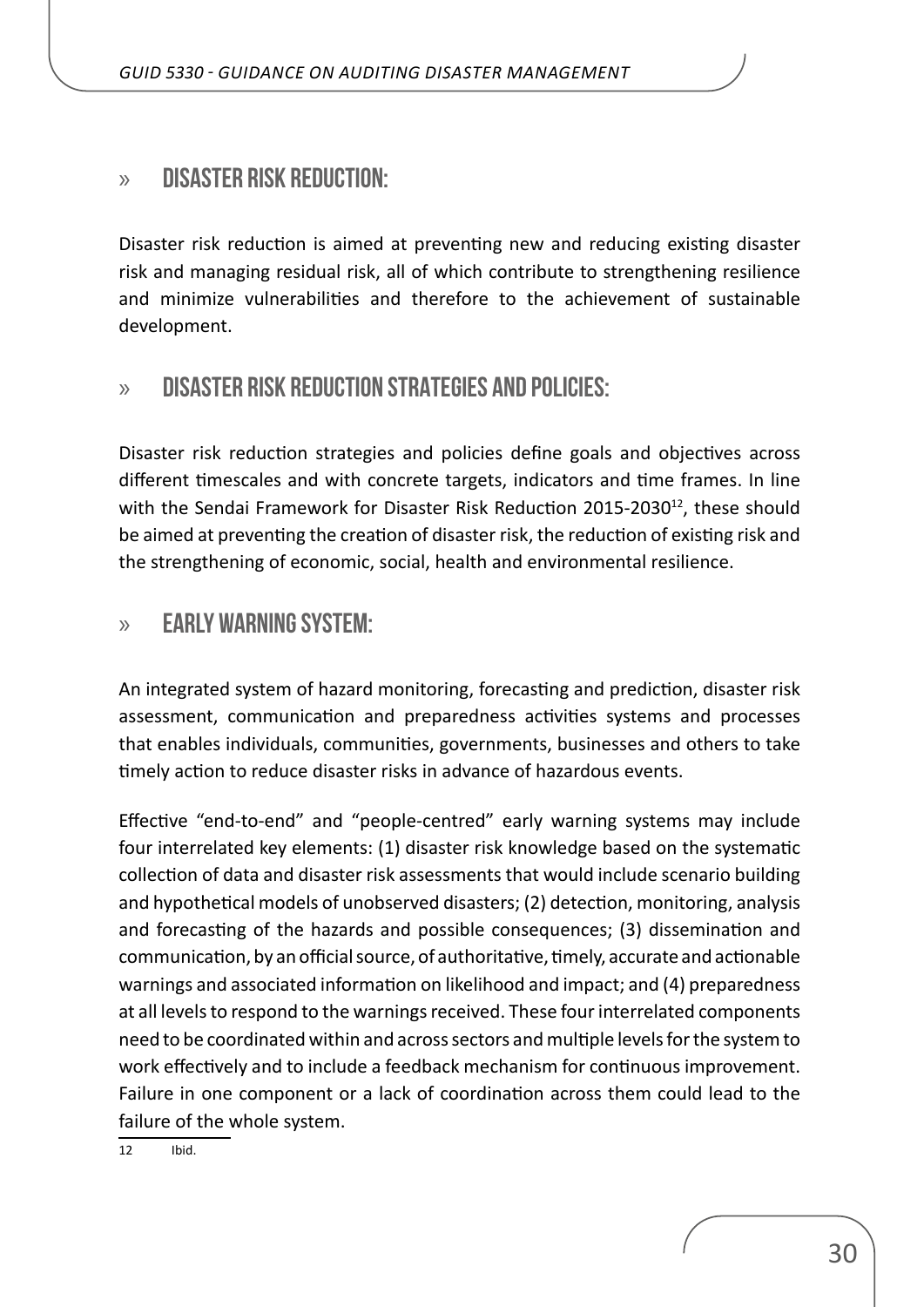#### » **EMERGENCY:**

A serious situation or occurrence that happens unexpectedly and demands immediate action.

#### » **EMERGENCY RELIEF:**

Emergency relief represents the financial assistance, goods or services made available to individuals and communities or to entities that have experienced losses due to disasters.

#### » **EMERGENCY RESPONSE:**

Emergency response is the effort made to mitigate the impact of a disaster on the population and the environment.

### » **GEOGRAPHIC INFORMATION SYSTEMS (GIS):**

A GIS can be described as a computerized system that allows the introduction, storage, analysis and presentation of data, especially spatial (georeferenced) data. A GIS can contribute to decision making when broad and complex information has to be taken into account.

GIS are used to integrate, store, analyse, manage and present data that are linked to locations. GIS technology can be used by governments to assess where hazardous natural phenomena are likely to occur. Mapping hazards and potential sources of disaster using GIS provides essential data for disaster risk reduction plans by allowing governments to link data using a geographical dimension.

#### » **HAZARD:**

A process, phenomenon or human activity that may cause loss of life, injury or other health impacts, property damage, social and economic disruption or environmental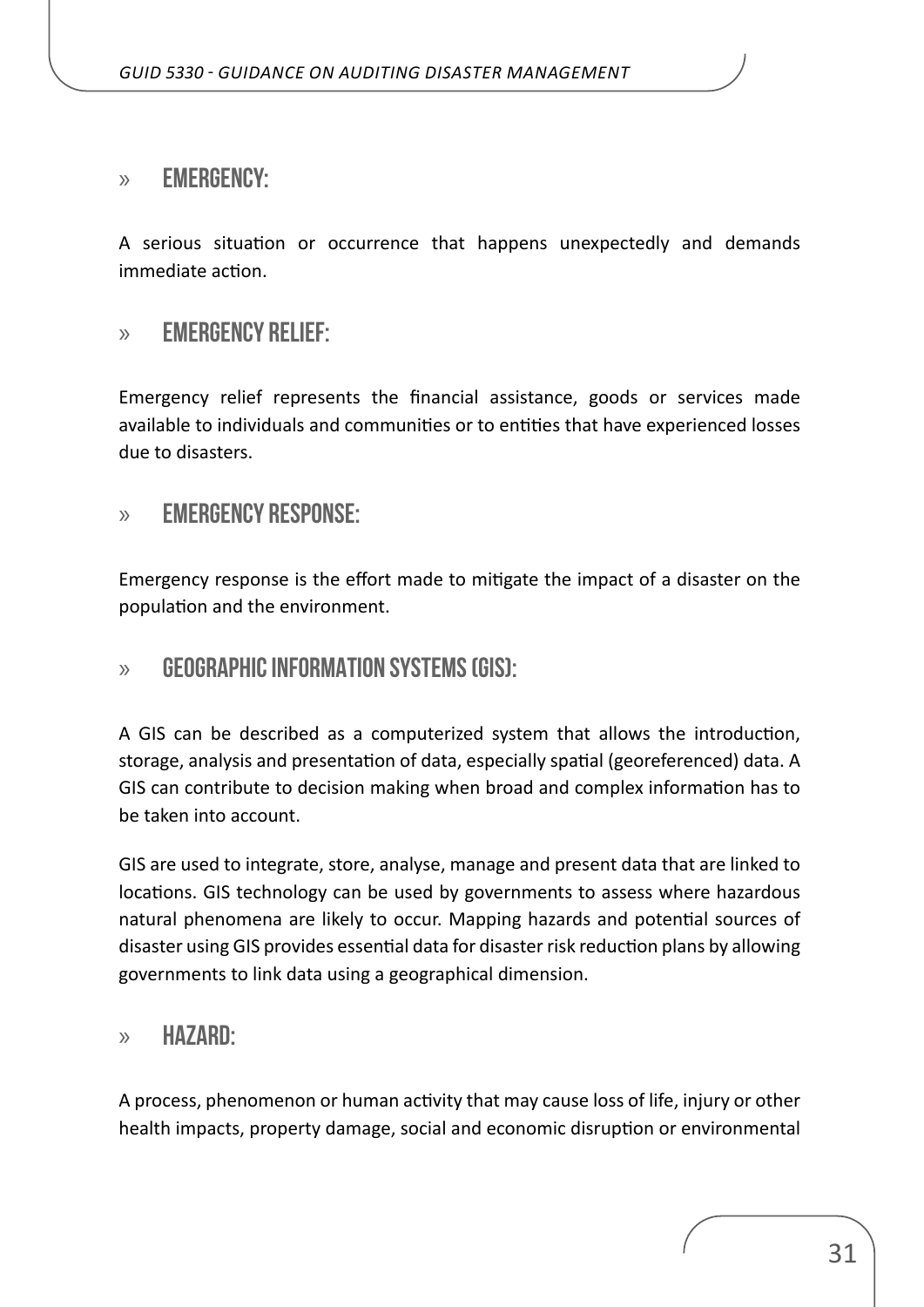degradation. Hazards may be single, sequential or combined in their origin and effects. Each hazard is characterised by its location, intensity or magnitude, frequency and probability.

#### » **MITIGATION:**

Activities and measures to lessen or limit the adverse impact of disasters.

### » **PREVENTION:**

Activities and measures to avoid existing and new disaster risks. Prevention (i.e., disaster prevention) expresses the concept and intention to completely avoid potential adverse impacts of hazardous events. While certain disaster risks cannot be eliminated, prevention aims at reducing vulnerability and exposure in such contexts where, as a result, the risk of disaster is removed. Examples include dams or embankments that eliminate flood risks, land-use regulations that do not permit any settlement in high-risk zones, seismic engineering designs that ensure the survival and function of a critical building in any likely earthquake and immunisation against vaccine-preventable diseases. Prevention measures can also be taken during or after a hazardous event or disaster to prevent secondary hazards or their consequences, such as measures to prevent the contamination of water.

#### » **RECONSTRUCTION:**

The medium- and long-term rebuilding and sustainable restoration of resilient critical infrastructures, services, housing, facilities and livelihoods required for the full functioning of a community or a society affected by a disaster, aligning with the principles of sustainable development and "build back better", to avoid or reduce future disaster risk.

#### » **RECOVERY:**

The restoring or improving of livelihoods and health, as well as economic, physical, social, cultural and environmental assets, systems and activities, of a disaster-affected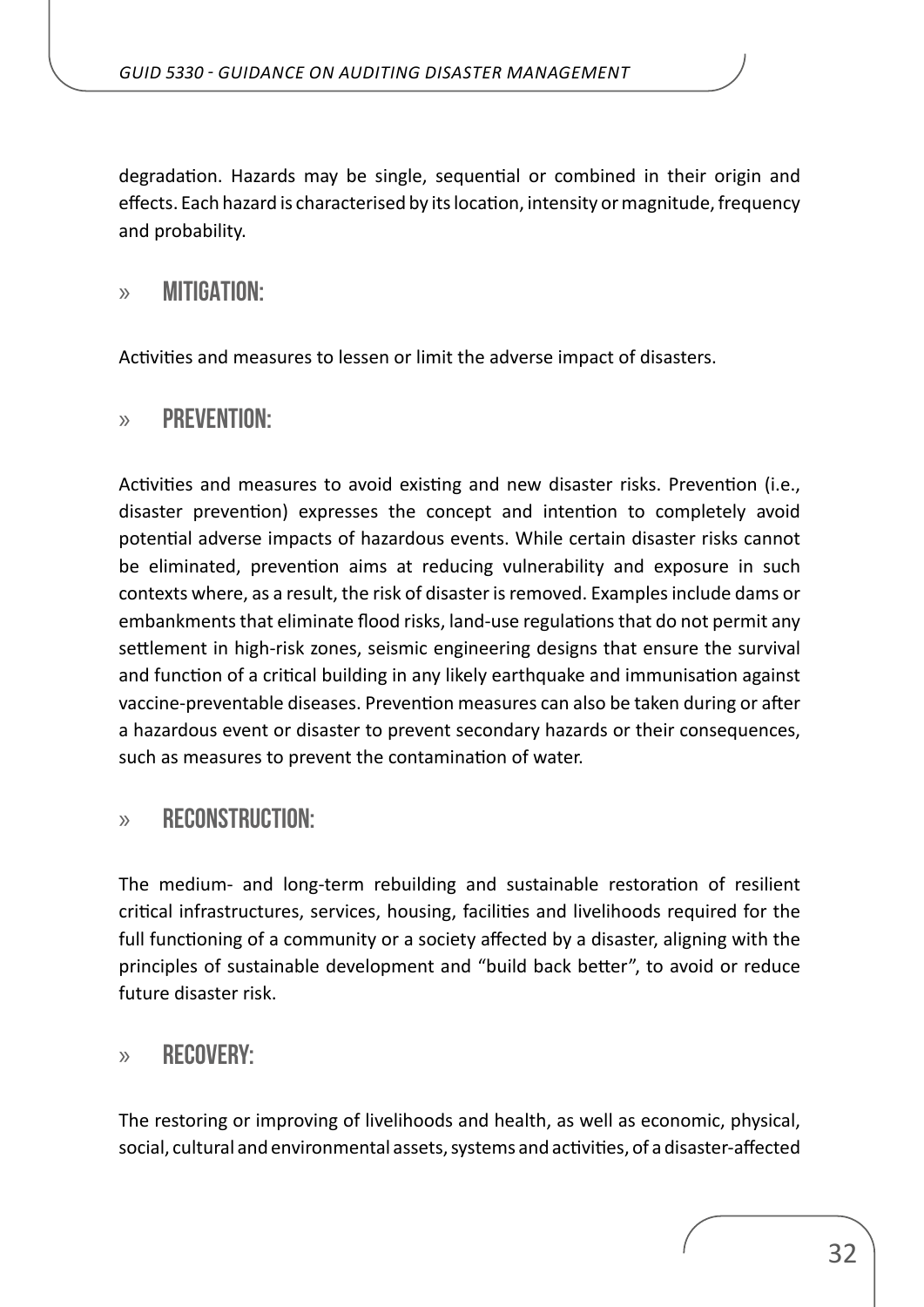community or society, aligning with the principles of sustainable development and "build back better", to avoid or reduce future disaster risk.

### » **REHABILITATION:**

The restoration of basic services and facilities for the functioning of a community or a society affected by a disaster.

### » **RESILIENCE:**

Resilience is the capacity of a community, society or ecosystem to absorb the negative impacts produced, or to recover, once an emergency and/or disaster has occurred. It allows strengthening through the acquisition of experiences to diminish vulnerability.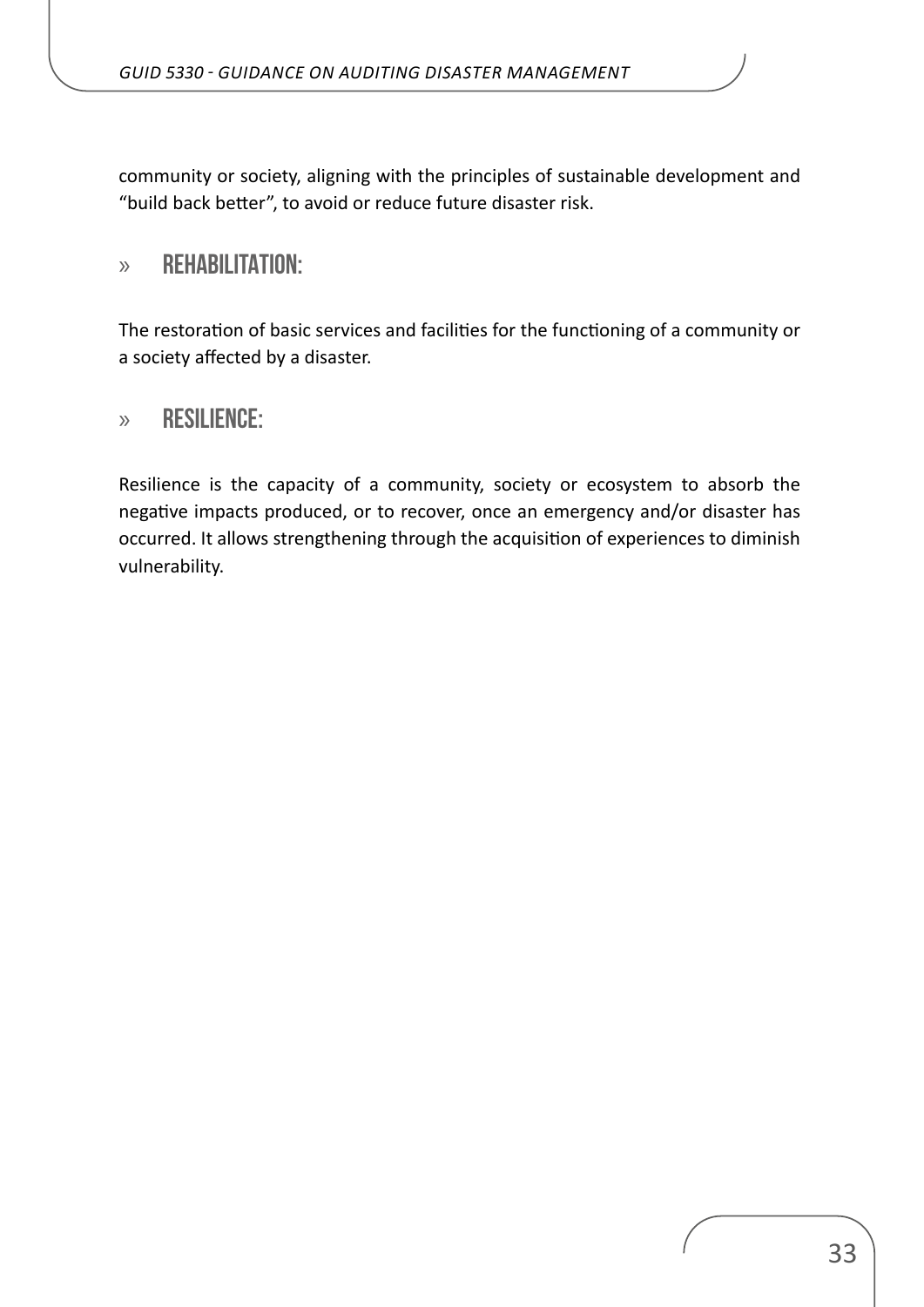## <span id="page-33-0"></span>**Annex II: Examples of audit objectives**

#### **Examples of performance audit objectives:**

- Determine if Government's activities to accomplish the goal of disaster risk reduction, such as legislation, emergency exercises, training and public awareness-raising or management tools in the form of Geographic Information Systems or Early Warning Systems are likely to mitigate the impact of disaster when it strikes and/or reduce vulnerability or exposure to hazards;
- Determine if disaster preparedness activities are based on identified characteristics of the potential disasters and the likelihood with which they are expected to occur;
- Determine if activities are based on national strategy and action plans which are themselves based on sound risk assessment, and if they are coordinated, with responsibilities specified;
- Assess the appropriateness of the policies to reduce disaster risk and their implementation;
- Assess the appropriateness of the responses of disaster management agencies in the event of disaster, including the use of disaster management tools such as Remote Sensing and a Global Positioning System, for instance;
- Assess whether the aid pledged has been provided, and has led to appropriate expenditure and has been used to reach the intended objectives;
- Assess whether the aid has been spent on the intended purposes, as efficiently and effectively as possible and following an economic procurement of resources;
- Determine if the affected population received the help needed: determine if the goods and services reached the intended affected populations in time, in the right quantity/quality and at the lowest cost possible;
- Assess whether recovery and control of operations were planned effectively and executed efficiently;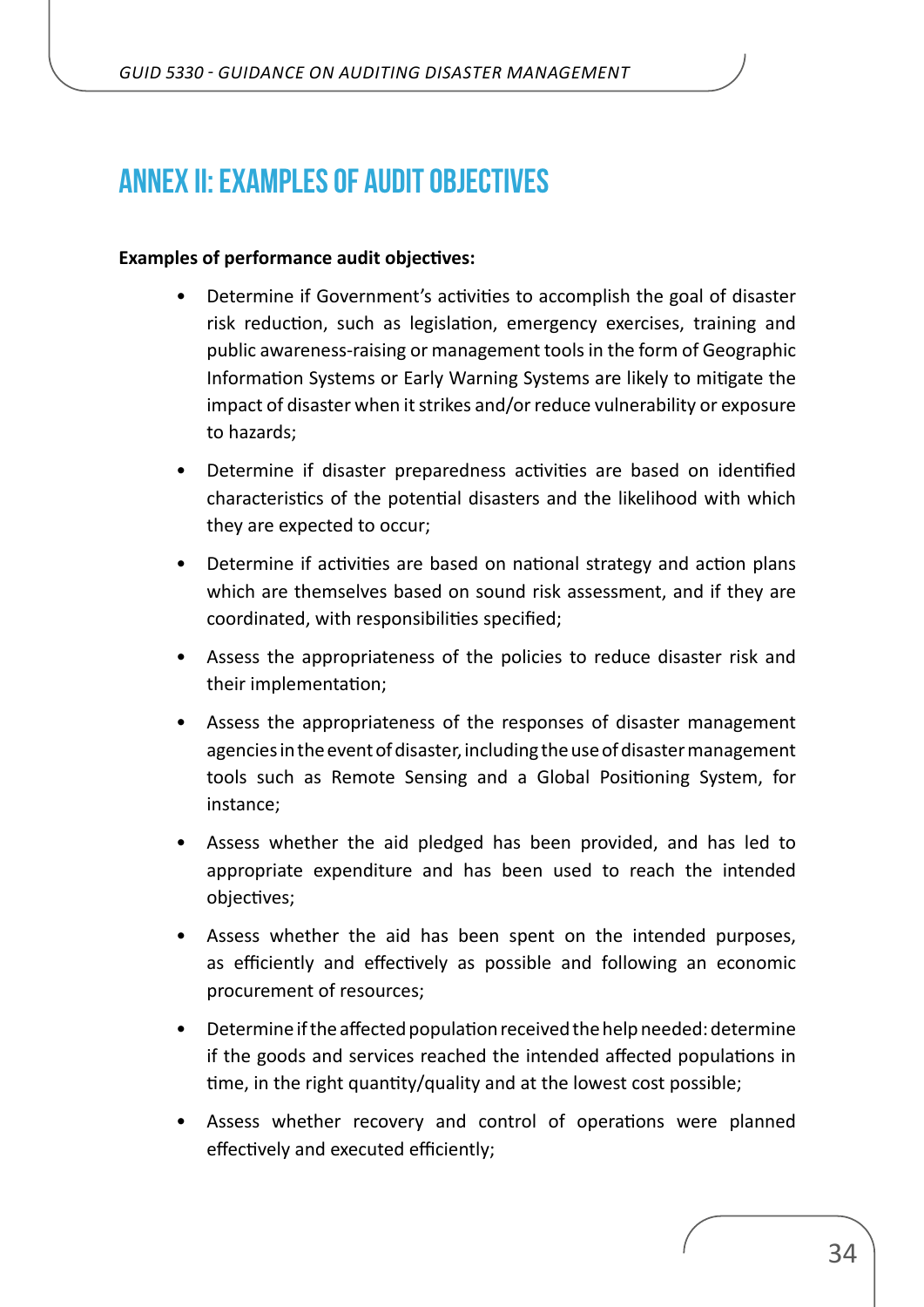- Determine if resources or disaster-related aid was procured economically;
- Determine if human, financial and other resources were used efficiently;

#### **Examples of compliance audit objectives:**

- Determine and document whether disaster risk reduction policies comply with the Sendai Protocol or any relevant international agreements on disaster risk reduction;
- Determine and document whether the rehabilitation and reconstruction projects are compliant with the terms of the contractual agreements and/or the tender/procurement procedures;
- Determine and assess whether the Government has put in place and implemented an anti-fraud strategy in order to prevent, or detect and correct identified risks in a manner consistent with the legal and regulatory framework;
- Verify compliance with the requirements of international agreements covering recovery, relief, rehabilitation and reconstruction measures and activities (for instance with the United General Assembly Resolutions 46/182 of 1991 and 58/114 of 2004 to adhere to the humanitarian principles of humanity, neutrality, impartiality and operational independence);
- Assess the extent to which potential deviations from rules, laws and regulations, which may be required in order to save lives and alleviate human suffering, are documented and explained.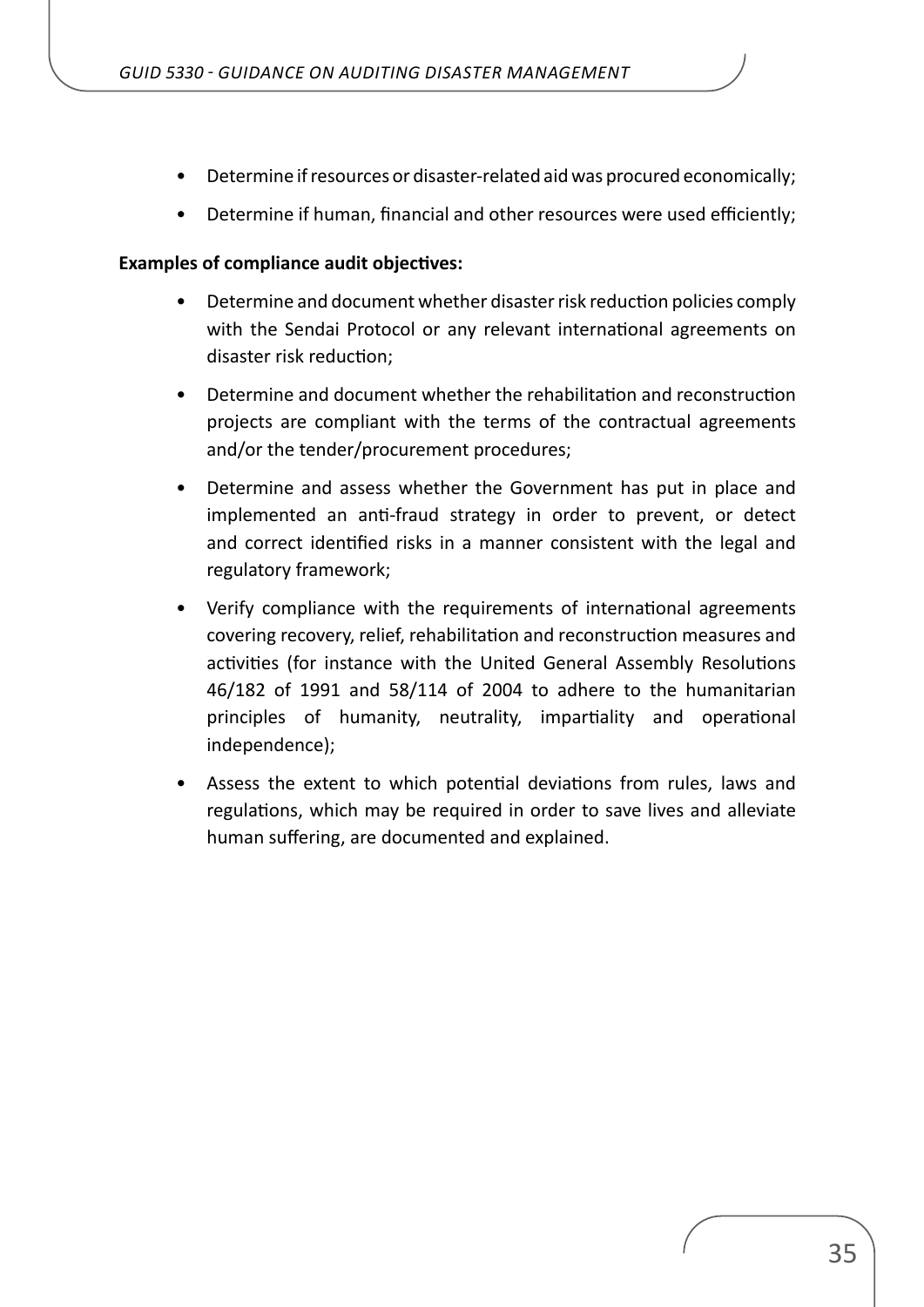# <span id="page-35-0"></span>**Annex III: Examples of elements to consider when planning an audit**

## » **A. Understand the subject matter and its context.**

#### Questions to be asked

- 1) Identification of the disasters' characteristics
	- » Specifying disaster types and the likelihood with which they are expected to occur can be the first step in auditing disaster management. Government approaches and policy preparedness activities depend on this first step.
	- » What types of disaster affect each country?
	- » What is the probability and frequency of each type of disaster?
	- » Does the government (specific agency) prepare risk assessments, taking into account the following aspects, among others:
		- natural, human, indirect hazards;
		- specific vulnerabilities;
		- specific geographic locations;
		- disaster management capacities?
	- » Are there up-to-date hazard maps and/or hazard analyses?
	- » What are the possible combinations of types of disasters?
	- » What is the likely average annual and probable maximum extent of loss or damage?
	- » What is the government's approach to prepare for such disasters and increase the resilience of the country?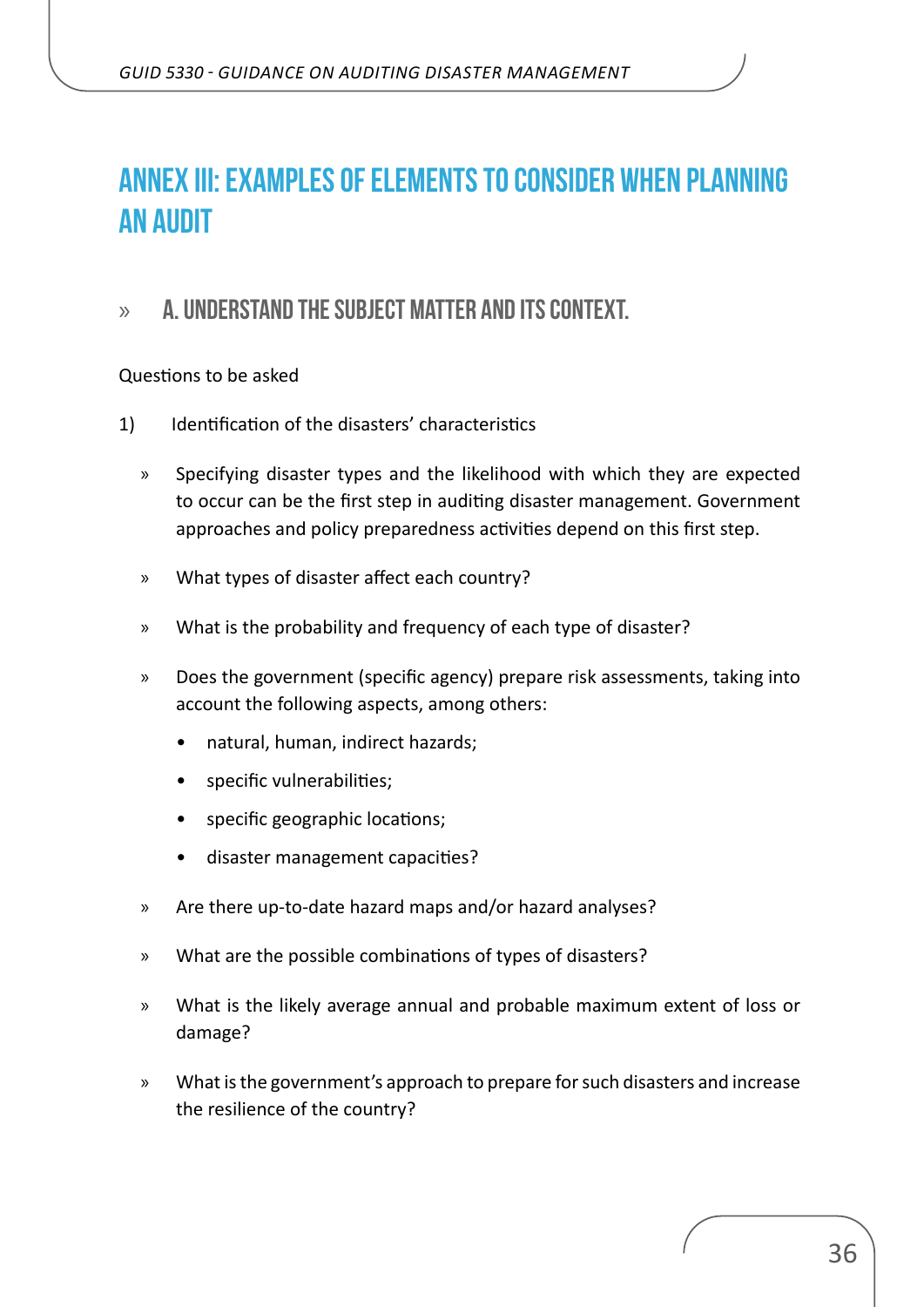- » What is the country's recent experience of major disasters? What were the government's responses?
- » What lessons have been learned?
- » What was the worst disaster experienced by the country and how great was the damage?
- 2) Governance framework and policies
	- » What are the framework and policies in place?
		- At central, regional and/or local level?
		- What are the accountablity practices and national requirements?
		- What is the legal framework underpinning emergency procedures, procurement procedures, tax revenue issues, insurance contracts, recoveries?
		- What are the internal controls in place (e.g. preparation and testing of national disaster plans)?
		- What are legislative measures in place to prevent or mitigate the vulnerability of certain areas / population? (such as measures for the control of land use, building regulations, land planning…)?
		- Has the State signed any bilateral or multilateral treaties or agreements on reducing disaster risks and/or promoting cooperation against the threat of hazardous events?
		- Has the State assessed the scope and scale of the disaster risks and the disasters to be covered by the framework and policies?
		- Has the State cover residual risks with insurance or market products such as cat-bonds? Is the coverage adequate?
	- » Do the framework provide for:
		- Developing a national disaster management policy and allocating funds to the disaster management plan?
		- An integrated risk based approach between different possible disaster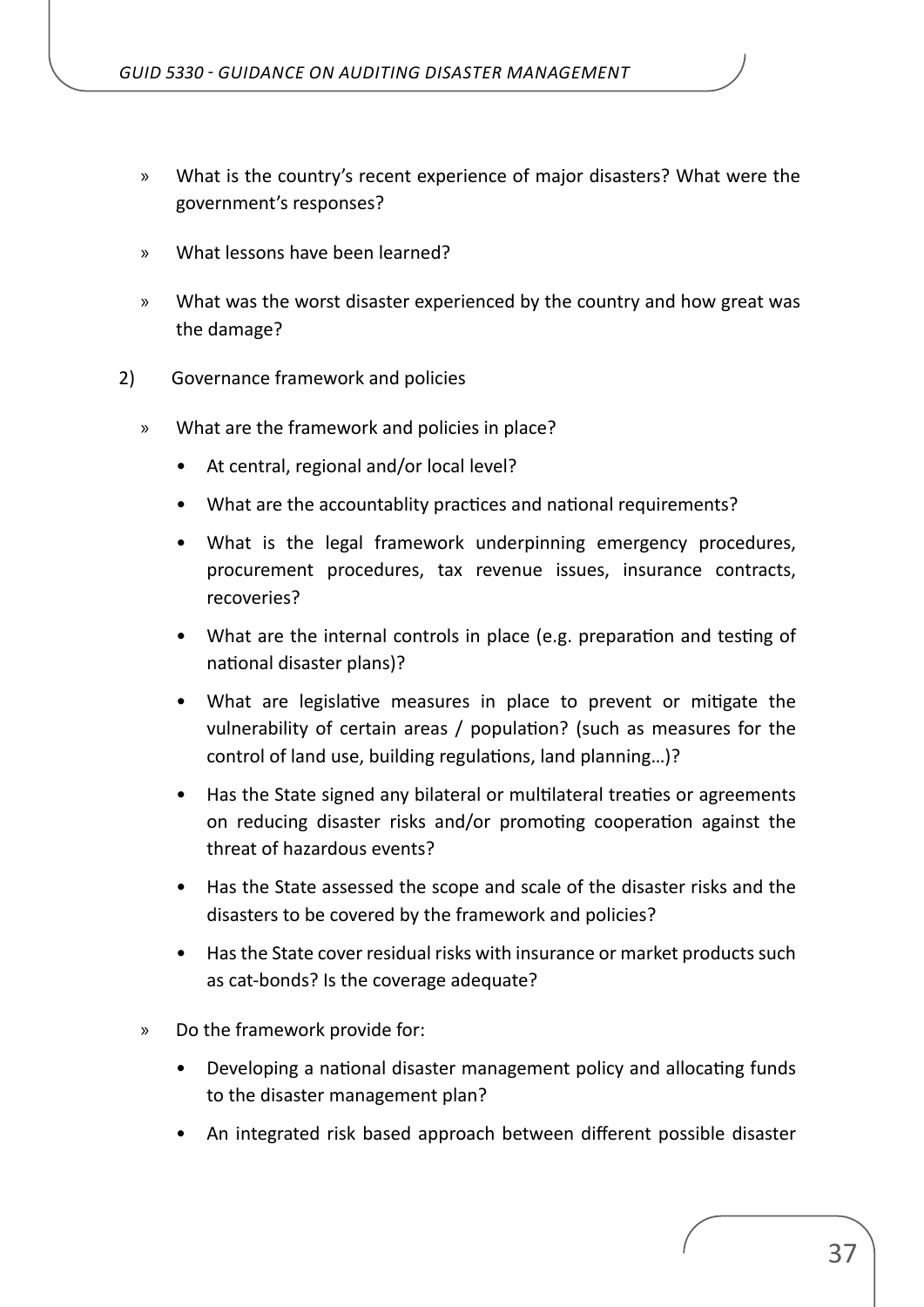types?

- Preparing national plans and programs under this policy?
- Setting up a general framework for the responsabilitites and roles of the institutions involved in disaster management and the arrangements for coordination between these institutions?
- A facilitating framework for international disaster relief and recovery assistance?
- "A specific budget for the institutions involved in disaster management, and if yes, is this budget in harmony with the tasks and responsibilities of those institutions?"
- » Are there disaster plans (or substitutes)?
	- At central, regional and/or local level if in high-risk areas or in case of cross border risks? Is consistency and harmonisation ensured?
	- Are NGOs/International Organisations involved in the design of the National Disaster Plan?
	- Are there specific criteria such as accountability or transparency for NGOs determined as part of disaster management plans?
	- Are they updated regularly?
	- Do the plans include risk scenarios for multi-disastrous events which trigger each other?
	- Are there procedures for systematically reviewing plans for timeliness, completeness, consistency with existing guidelines and overall usefulness?
	- What information has been used for the plans? What is the quality of the information used? Have experts been involved?
	- To what extent do the disaster plans have priority over other legislation? (e.g. limitations of ownership or property rights in the event of an emergency.)
	- Does the national plan contain operational details to provide a good basis for timely, clear and organised action or is it complemented by more detailed sub-plans?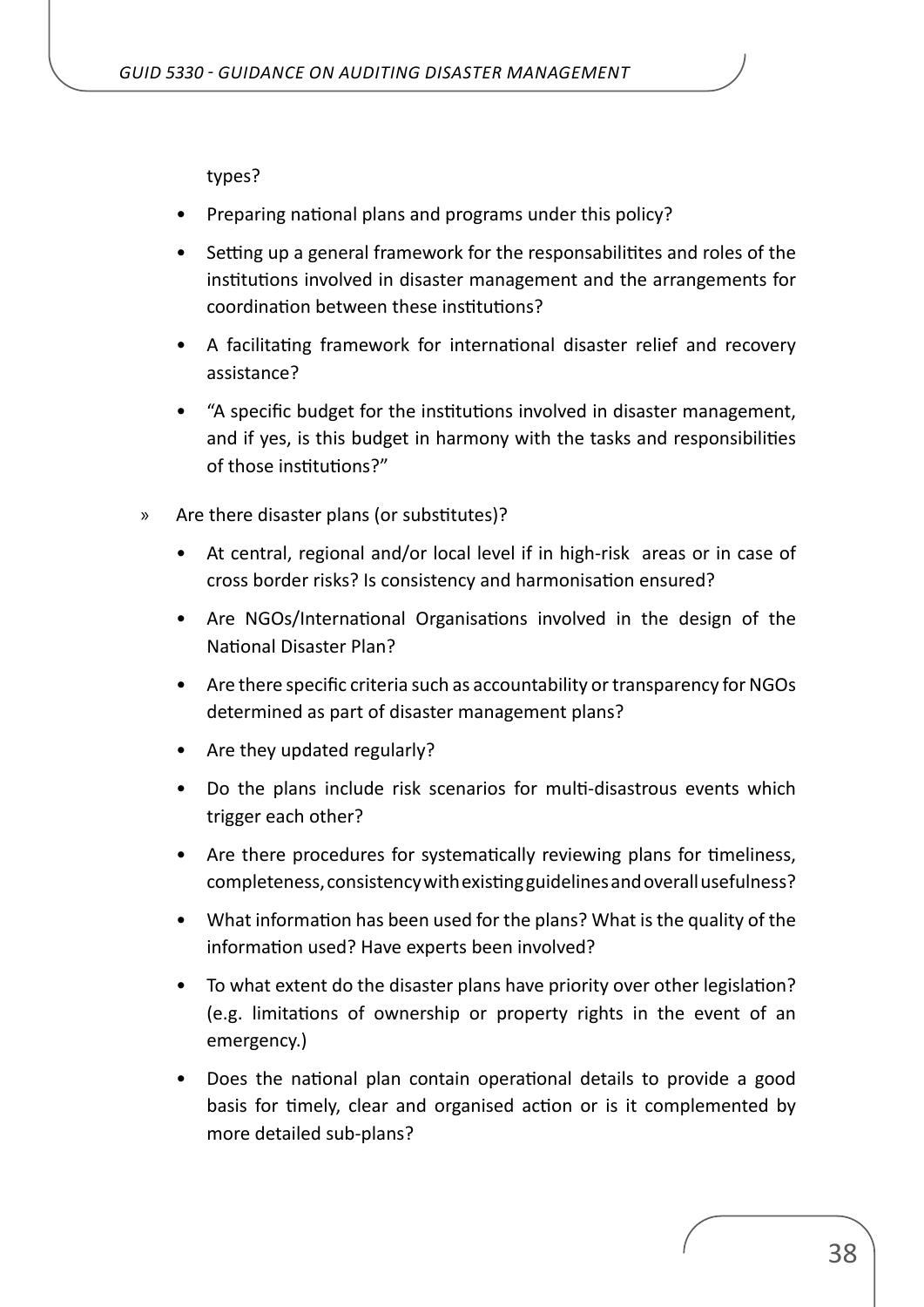- Is the critical infrastructure determined on a national scale within the scope of disaster plans/substitute tools?
- Do the disaster plans promote regular disaster risk reduction exercises, including evacuation drills, with a view to ensuring rapid and effective disaster response and access to essential food and non-food relief supplies, as appropriate to local needs?
- Does the plan cover the international treaty/agreement obligations if any?
- 3) Entities involved
	- » The many institutions and agencies involved in disaster risk reduction should be identified. For this, the auditor should have a comprehensive knowledge of the legal framework and organisational structure, of all entities involved. Establishing their roles, responsibilities and cooperation among them will help the auditor assess where and how to collect data, who is responsible for what actions, etc.
	- » How are roles and responsabilities defined and allocated?
	- » Which body is responsible for coordinating disaster planning and management?
	- » Which bodies are related to disaster management at each level? (evaluate the organisation structure as a whole, for example, by preparing an organisational map)
	- » Are the organisational structures and systems well defined and designed to facilitate successful disaster management activities?
	- » Are authority and responsibility clearly assigned at each level?
	- » Does the main body responsible have capable and sufficient human resources?
	- » Is there a Quick Response Team to respond to disasters as they occur (at national, municipal, and community level)?
	- » What are the reviewing entities of the disaster plans? Are they independent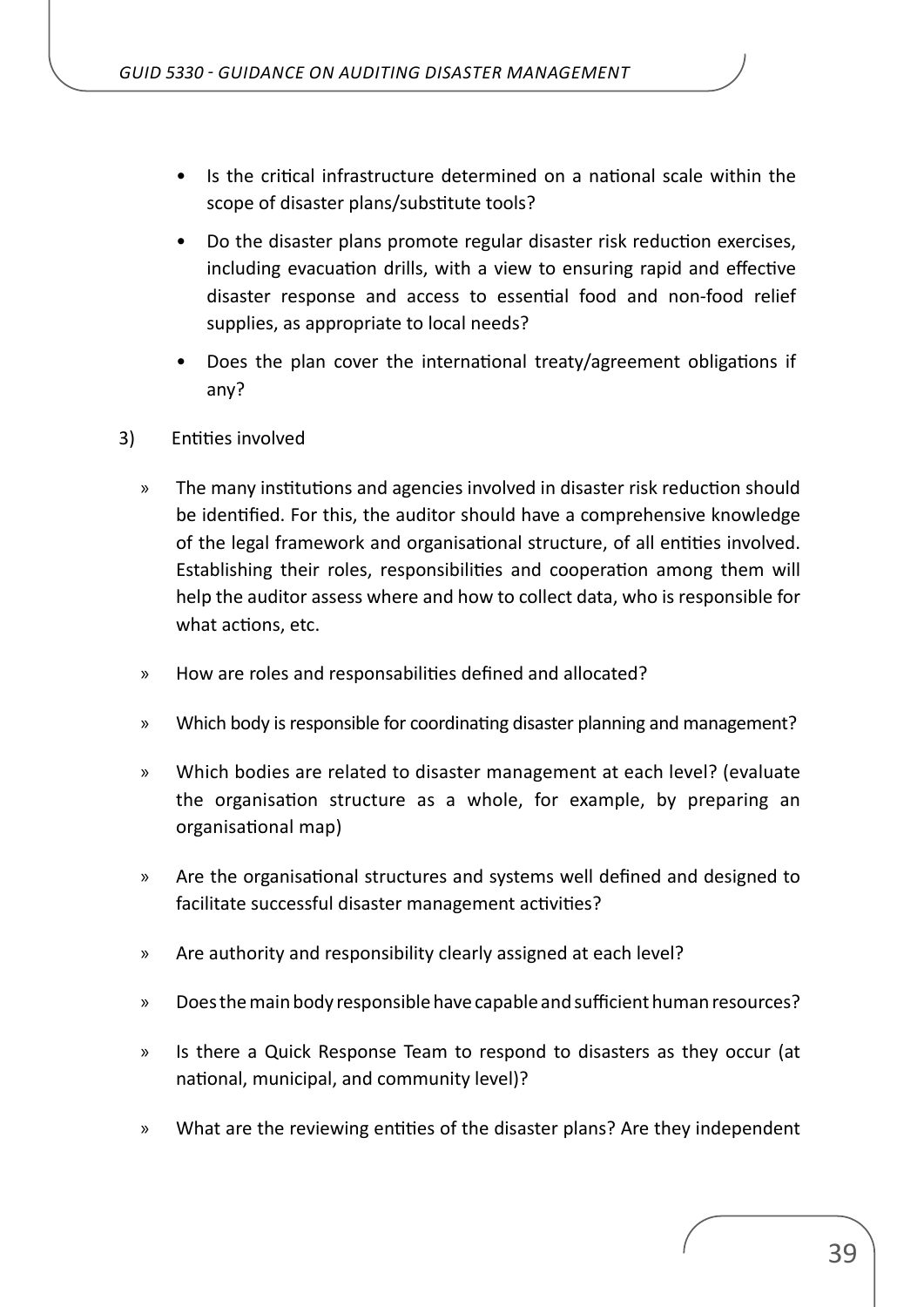with objective views?

- » What is the chain of command?
- » What are the feedback mechanisms?
- » How are information flows designed among the various actors?
- » What lessons have been learned from previous experiences of disasters in view of the position and authority of the relevant organisations? Have these lessons been properly reflected in such areas as the reorganisation and strengthening of authorities?
- » **B. Conduct risk assessment or problem analysis.**

Questions to be asked

- 1) General risk assessment for compliance and performance audits
	- » Risk that the assessments of hazard risk, vulnerability and disaster risk, at national and subnational levels are not undertaken on a regular basis?
	- » Risk that the following issues have not been covered by the assessments:
		- areas of the territory that are the most vulnerable to a particular hazard?
		- type of disasters and likelihood of each disaster (natural, human, indirect hazards, earthquake, tsunami, epidemic, major accident, pandemic etc.)?
		- possible combinations of types of disasters?
		- vulnerability of people living in that area (identification of affected or potentially affected people, their needs and interests)?
		- vulnerability of critical infrastructures in that area?
		- extent to which communities, structures, services and geographic areas are likely to be damaged or disrupted by the impact of a particular hazard, on account of their nature, construction and proximity to hazardous terrain or to a disaster-prone area (physical & socio economic vulnerabilities)?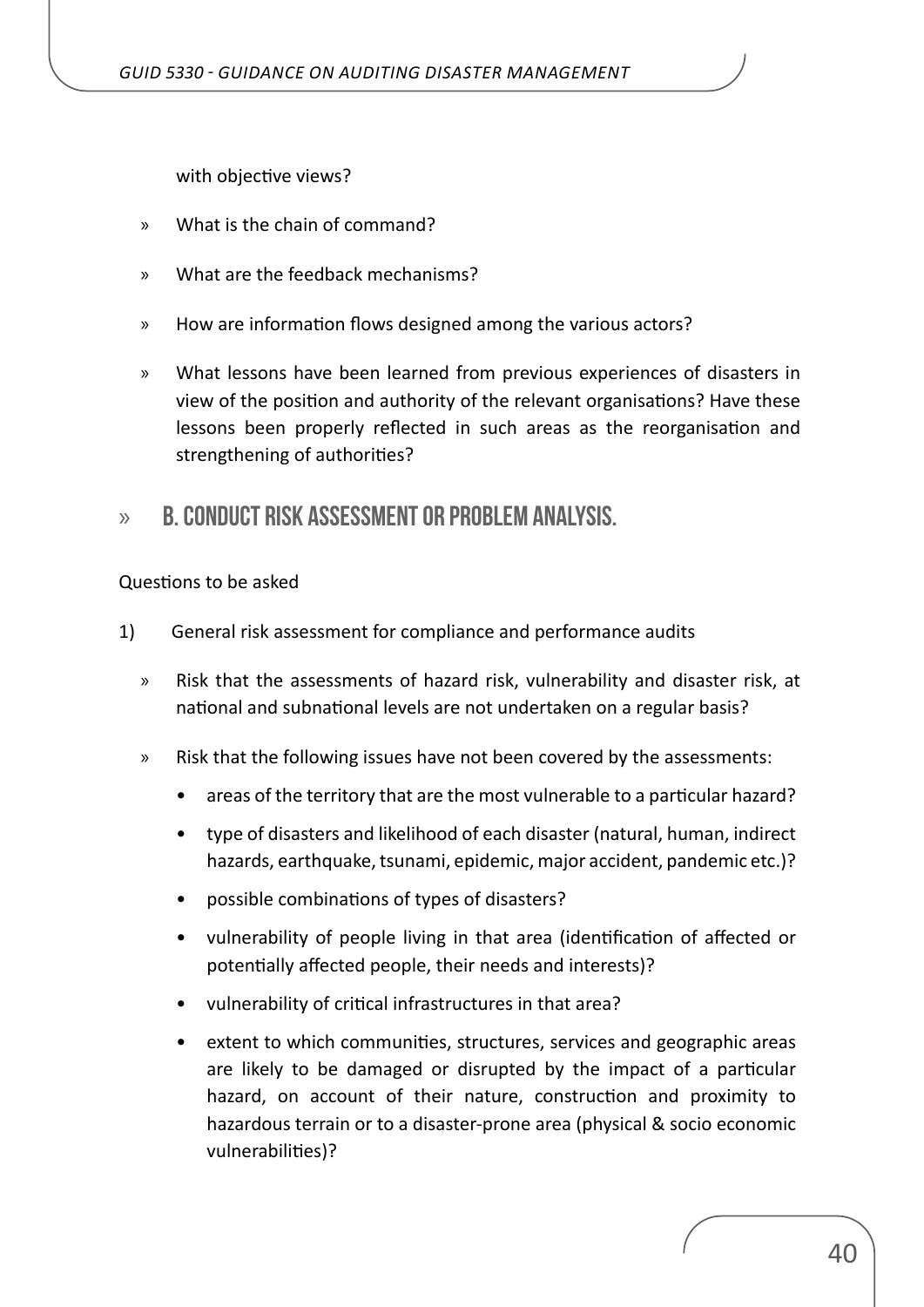- impact/influence of a disaster on other areas of the country?
- disaster management capacities?
- » Risk that those assessments do not use information generated from GIS?
- » Risk that lessons have not been learned from recents experience of major disasters?
- » Risk that the risk and vulnerability assessments are not properly documented for reference and audit purposes?
- » Risk that data used for these assessments are not the data needed, or that there are insufficient quality measures in place to ensure quality of information/data used, and/or that this information cannot be exchanged between relevant entities?
	- Is there a systematized and updated information system that provides the necessary data for decision-making in disaster matters?
	- does it evaluate the magnitude and likelihood of potential losses/ damages?
	- does it provide full understanding of the causes and impact of potential losses?
- » Risk of incompletess linked to the fact that the governement has not used the voluntary framework developped by the OECD (see [http://www.oecd.org/](http://www.oecd.org/gov/risk/g20oecdframeworkfordisasterriskmanagement.htm) [gov/risk/g20oecdframeworkfordisasterriskmanagement.htm\)](http://www.oecd.org/gov/risk/g20oecdframeworkfordisasterriskmanagement.htm)?
- » Risk that the assessment does not take sufficient account of the risks related to the effects of climate change?
- » Risk that the risk assessment is not used to guide the allocation of resources?
- » Risk that cost-benefit analyses of a range of disaster risk reduction measures are not performed on a regular basis and are not a requirement for public investment planning?
- » Absence of a strategic reserve of disaster relief goods?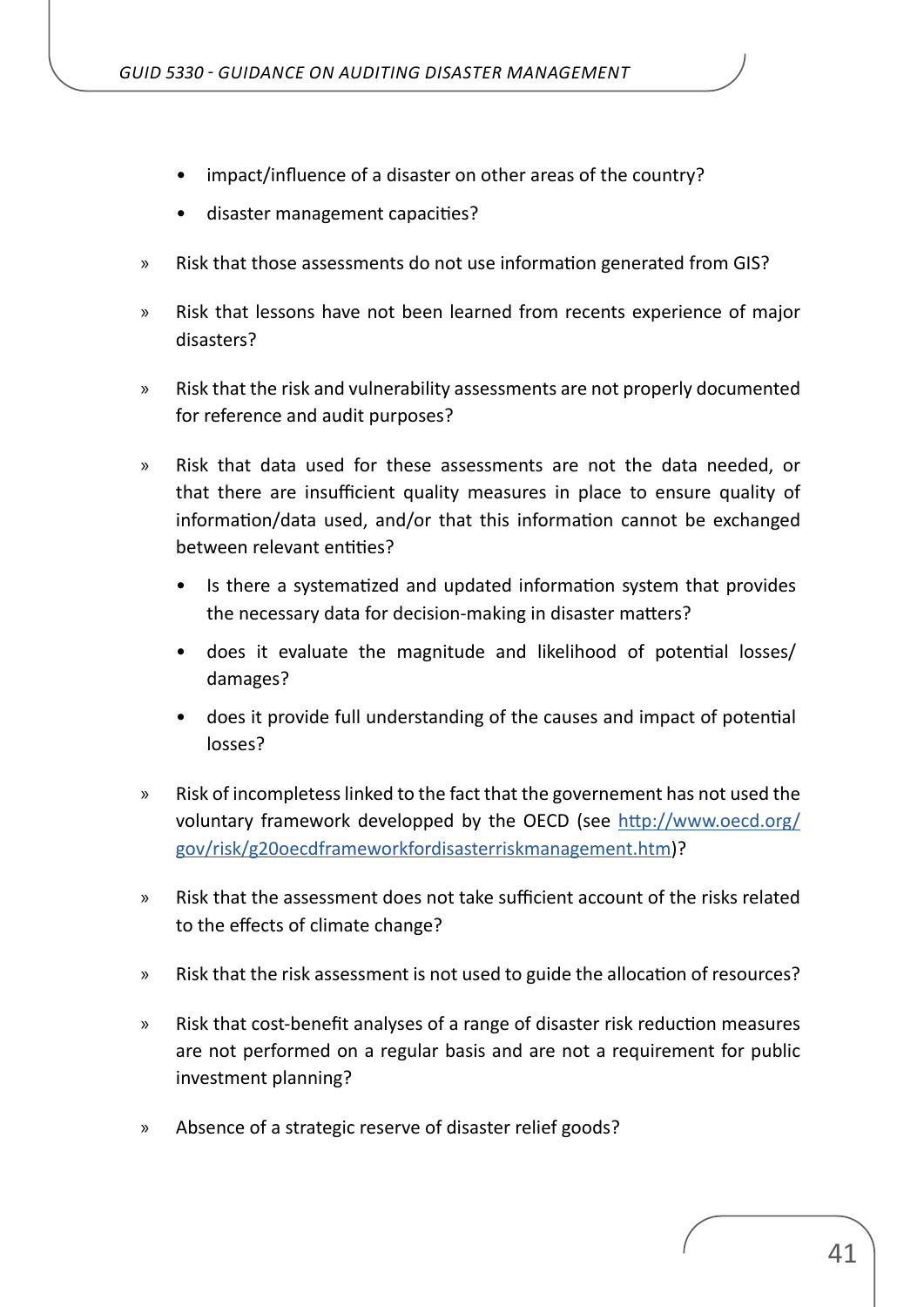- » Risks related to procurement processes and flow of funds evaluated not welldefined and tested to assess whether services and goods can be delivered swiftly to the affected population?
- » Procurement processes not flexible enough in desing to accomodate unexpected events?
- » No pre-specification for services and goods which may be delivered in urgent circumstances in order to avoid low quality?
- » Do the procurement processes include prior controls that avoid conflicts of interest?
- » In urban settlements, the auditor can consider the key risks to be able to evaluate local disaster risk reduction activities and perform sampling in a sound manner:
	- Risk that rising urban populations and increased population density is leading to poor quality of housing, infrastructure and services or poor sanitary conditions.
	- Weak urban governance preventing local authorities to provide infrastructure, services or safe land housing.
	- Unsustainable urbanisation: unplanned urban development taking place outside the official legal building codes, land use regulations and land transactions.
	- Increased risks in case of disaster if economic assets are clustered in large cities.
	- Risks that public buildings do not meet safety standards and are not upgraded.
- 2) General risk assessment for financial audits (in case financial statements of audited entities are effected by a disaster)
	- » To what extent the documentation and evidence have been destroyed by the disaster?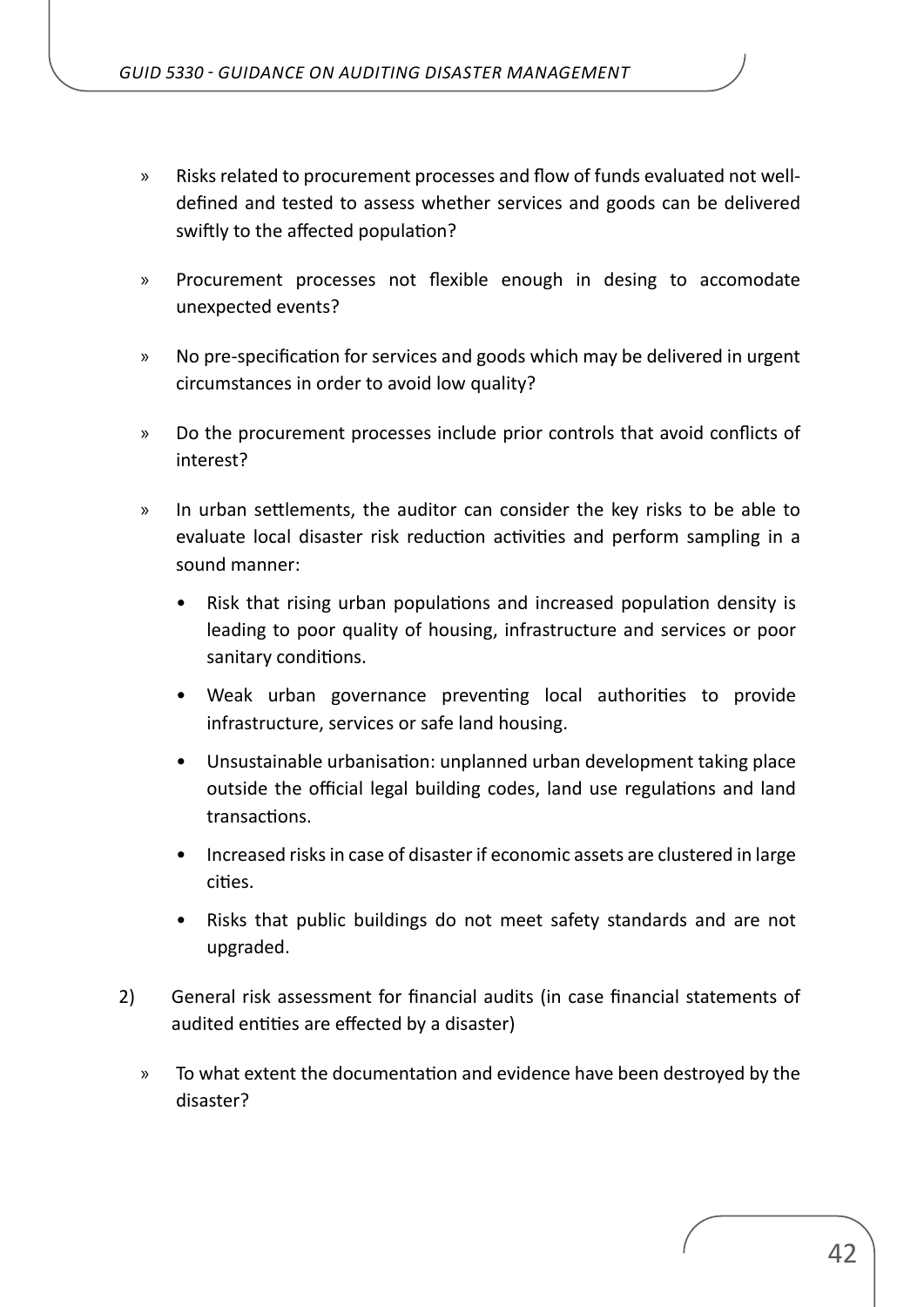- » Are essential functioning of the entity or the Government significantly weakened by the scale of the disaster?
- » Is the aid collected from donors being recorded correctly in the accounts (non-cash donations, committed donations that are not yet received)?
- » Are procurement rules followed/complied with?
- » Are goods and materials donated in kind or purchased stored properly?
- » Are damages to infrastrucures properly assessed?
- » Have the processes for receiving, managing, spending and recording disasterrelated funds been clearly established for each of the various funding channels, such as governmental funds and domestic and foreign donations?
- » Is there any periodic reporting on disaster fund allocation and utilisation by recipient agencies?
- » Is the management and use of the financial and in kind contributions received recorded and reported?
- » Are provisions for risks of loss of assets caused by disasters recorded (in case of frequent disasters)?
- » Are accountability principles respected? (such as government's record of commitment to rehabilitate or reconstruct infrastructure in the next period, government's accounting of assets given or built by a donation fund, disclosure of matters related to the receipt and use of disaster-related aid funds in the notes to the financial statements)?
- 3) Risks/problem analysis linked to Disaster Monitoring/Management Information
	- » Is a monitoring system in place to determine the extent of loss or damage following a disaster?
	- » Is there an up-to-date disaster management information system?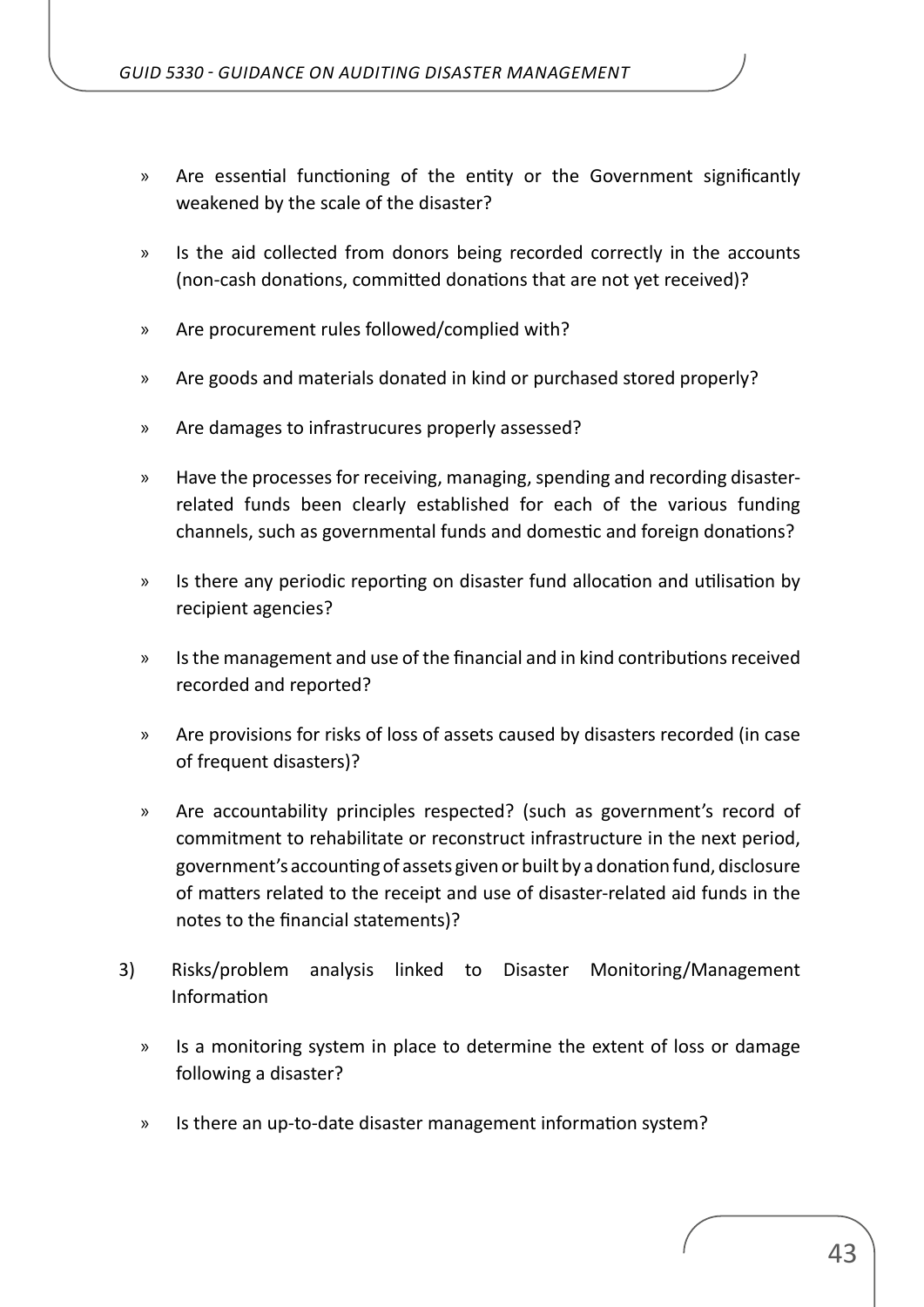- » Is the information system accessible to all entities responsible for disaster management?
- » Is the existing disaster management information system suitable for analyzing risks and planning efforts to reduce the risk and/or mitigate the impact of disasters?
- » Does the management information system contain enough information on hazards and risks to determine, at the local level, who is exposed and who is vulnerable?
- » Has the main authority developed effective and appropriate instruments to guide the local authorities in making the risk assessment in their own areas in accordance with the national strategy and policies?
- » Does the main agency responsible regularly review disaster management tools and measure on their efficiency and effectiveness? When is this assessment done?
- » Are the results of this assessment used for decision-making and the improvement of future disaster management initiatives?
- » Does the main authority enable an integrated database system among and between local and central units?
- » Does the design of critical infrastructure consider effects that could increase the occurrence of disasters (for example, climate change)?
- » Does the area / province / state / municipality have territorial planning instruments that demarcate risk zones?
- » Does the authority allow people to settle in areas classified as "at risk" in the event of a disaster?
- » Does the design of infrastructure and buildings consider the neeed for resilience?
- 4) Risks/problem analysis linked to Geographical Information System(GIS)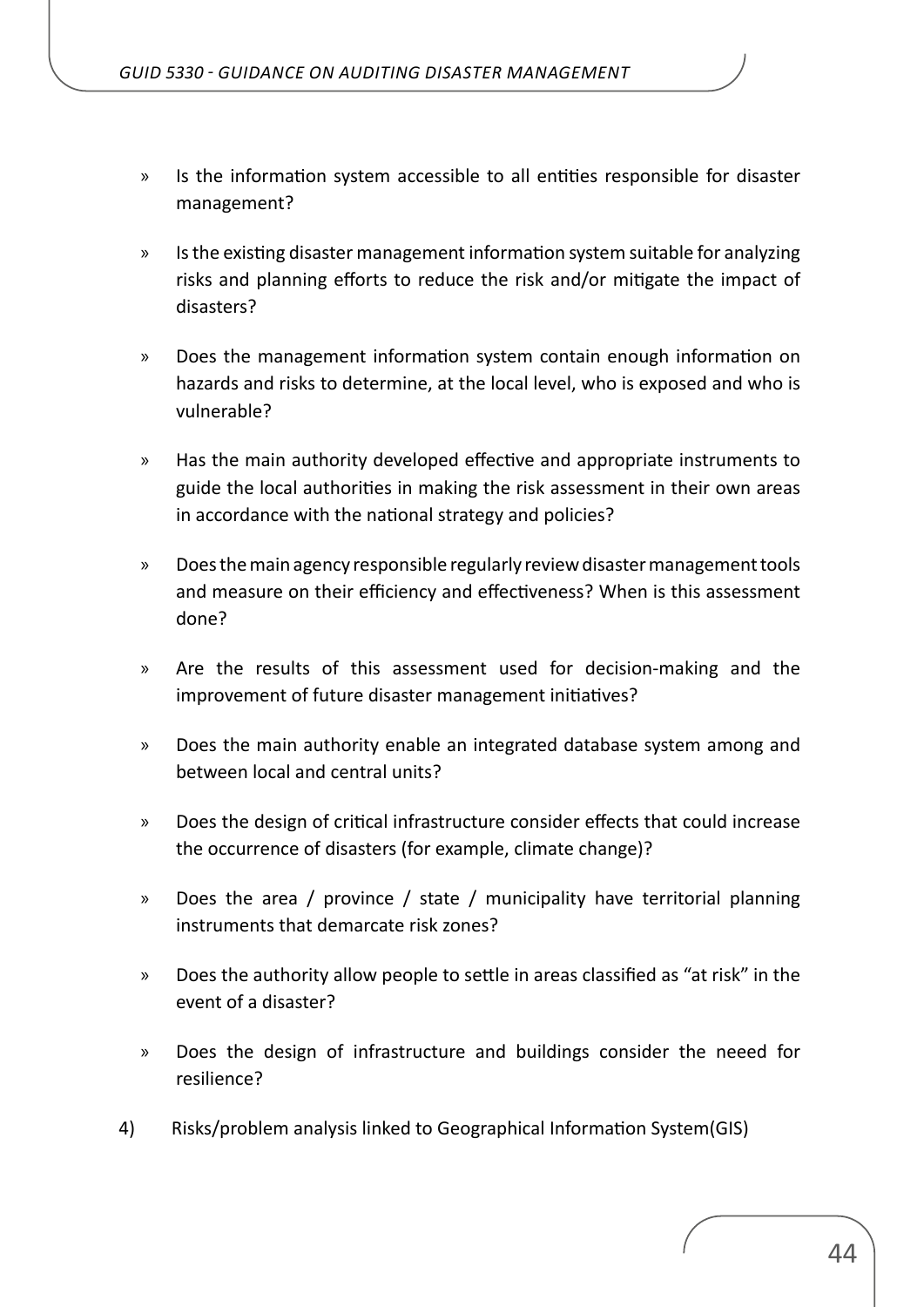- » Is an appropriate geographical information system used? For what purpose?
- » Is there a need for using a GIS in disaster risk reduction?
	- What planning decisions need to be made?
	- Which decisions involve the use of mapped information and information appropriate for map display?
	- What information cannot be managed efficiently with manual techniques?
	- What information management activities can be supported by the proposed GIS?
	- What types of decisions can be supported with a GIS?
	- Are they updated periodically?
	- Are the person responsible for their update indentied?
	- Are the GIS appropriate for the analysis? Will it produce the necessary maps?
	- Is the GIS helping achieving the desired objectives?
- » Is the GIS suitable?
	- Are its capabilities compatible with the needs of the new users ?
	- Is the in-house technical expertise capable of serving the new users?
	- What are the institutional arrangements that would enable the appropriate use of this GIS?
- » Is the GIS sustainable?
	- Who will be the users of the information generated with the GIS?
	- In terms of information, time, and training needs, what is required to obtain the desired results? Can these requirements be fulfilled?
	- Is the budget sufficient and is staff availability adequate?
	- Is the in-house technical expertise capable of interpreting and managing information provided?
	- What agencies are participating in similar projects?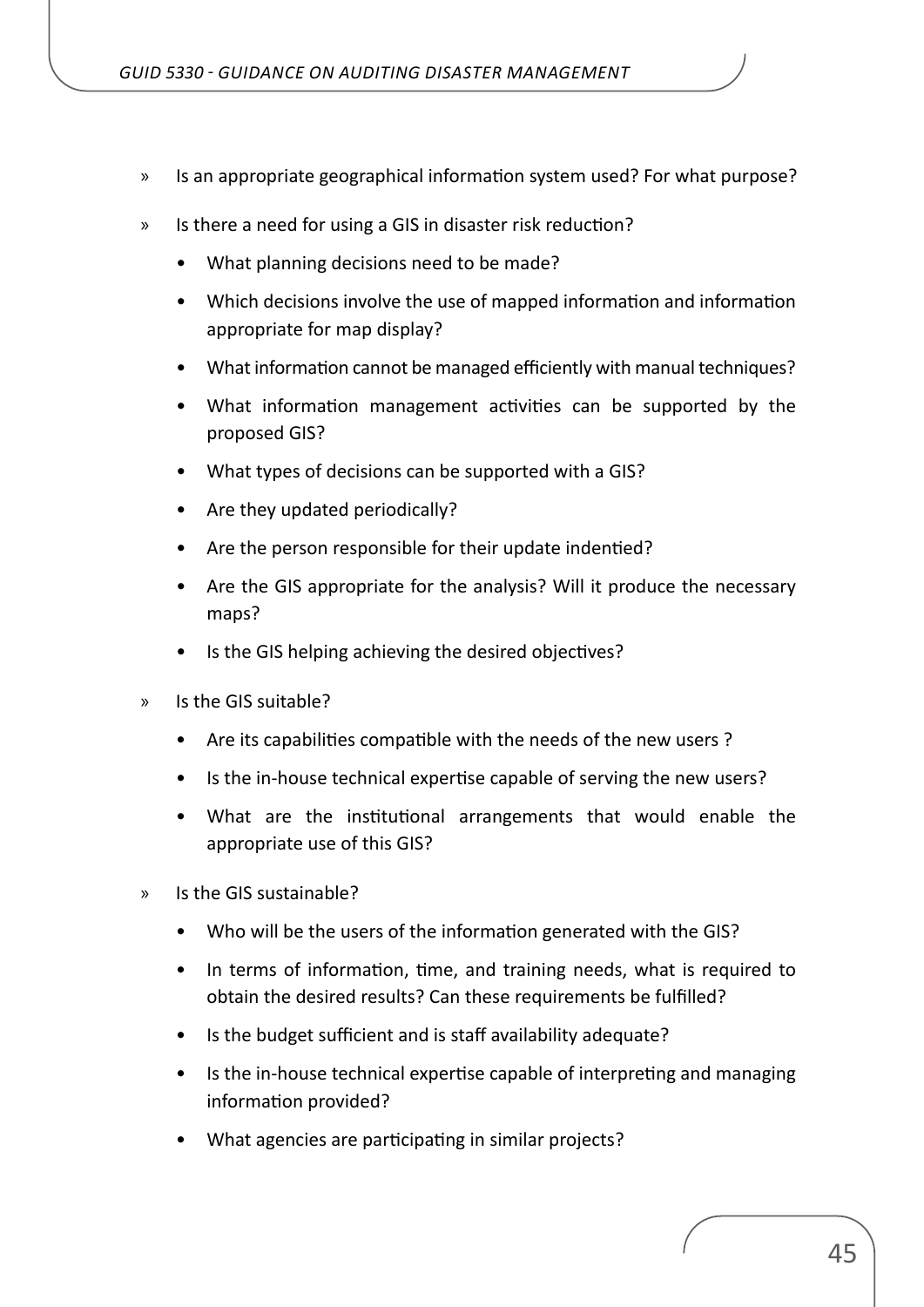- To what extent would a GIS help to attract the interest of other agencies and facilitate cooperation?
- 5) Risks/problem analysis linked to Alert Mechanisms, Hazard Maps, and Other Tools
	- » Does the country have early warning mechanisms to predict calamities that may hit the country during a certain period?
	- » Are the warning systems built based on identified risks for relevant areas?
	- » Are hazard maps prepared taking into consideration the existing environmental plans, land use planning and building development schemes, etc.?
	- » Are hazard maps prepared taking into consideration housing settlements without adequate sanitary conditions?
	- » Are hazard maps and/or hazard analyses updated?
	- » Are there any special tools intended to mitigate disaster risks and impacts?
	- » Are there any standby arrangements for purchasing, receiving, storing and distributing disaster relief supplies?
- 6) Risks/problem analysis linked to pre-disaster activities
	- » Taking multi-national and stakeholders structure of disaster management into account, auditors would focus on how coordination and concerted action can be achieved by the various bodies involved.
	- » Is the government promoting public awareness and education and strengthening community participation in the area of disaster risk reduction? Are there plans for disaster risk reduction training for the public and/or public education campaigns in order to raise public awareness? Are these executed according to plan?
	- » Are education programmes and training on disaster risk reduction planned and realized in schools and local communities?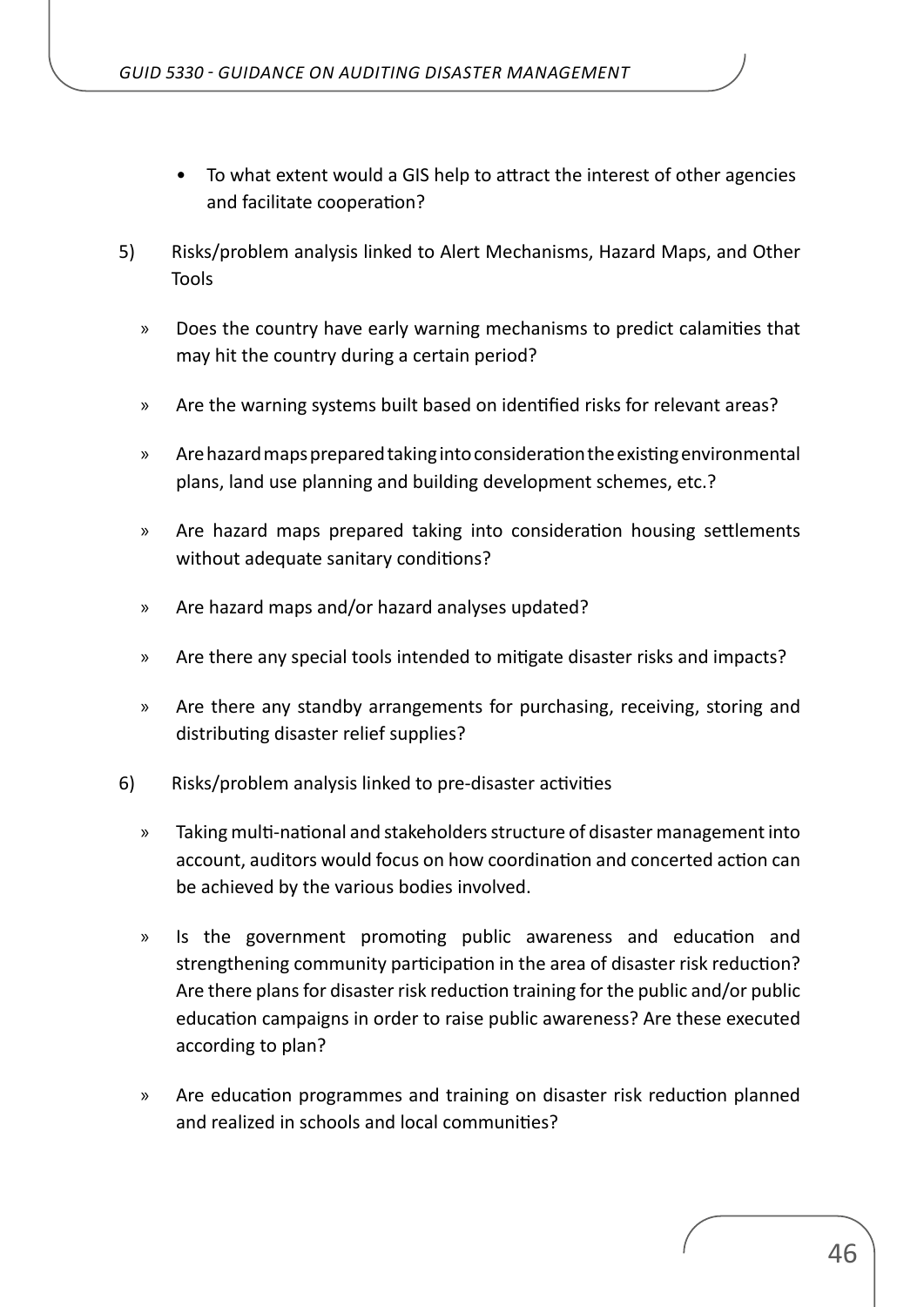- » Have training requirements and effective training plans been established and are they being updated as appropriate?
- » Do programmes provide organisations and individuals with the necessary knowledge and skills to respond effectively and quickly recover from various types of disaster?
- » At the local level, have more practical matters such as evacuation areas/ routes and possible shelters been considered, disseminated and reflected in the disaster drills?
- » Is responsibility for developing and conducting emergency exercises and training clearly defined and assigned to an appropriate agency, department or individual?
- » Are local drills and simulation exercises conducted at all levels of government?
- » Are training/emergency exercises at the national and local levels, including at the town level, implemented and/or supervised by an authorised body/ agency? Is it ensured that training functions and activities are not unnecessarily duplicated or overlapping?
- » Is there any specific programme for training/emergency exercises for particularly vulnerable people (Patients in hospitals, students in schools, employees in government/private sectors housed in tall buildings/dilapidated buildings, people living in low-lying areas or near river banks)? Are various local departments (fire dept., police, and hospitals), community-based organisations, NGOs, the media and local businesses involved in the training/ emergency exercises?
- » Has the government been involved in capacity building by sending officials to other more developed countries for purposes of learning the most effective emergency exercises during disasters?
- » Is a communication mechanism established and introduced into the community?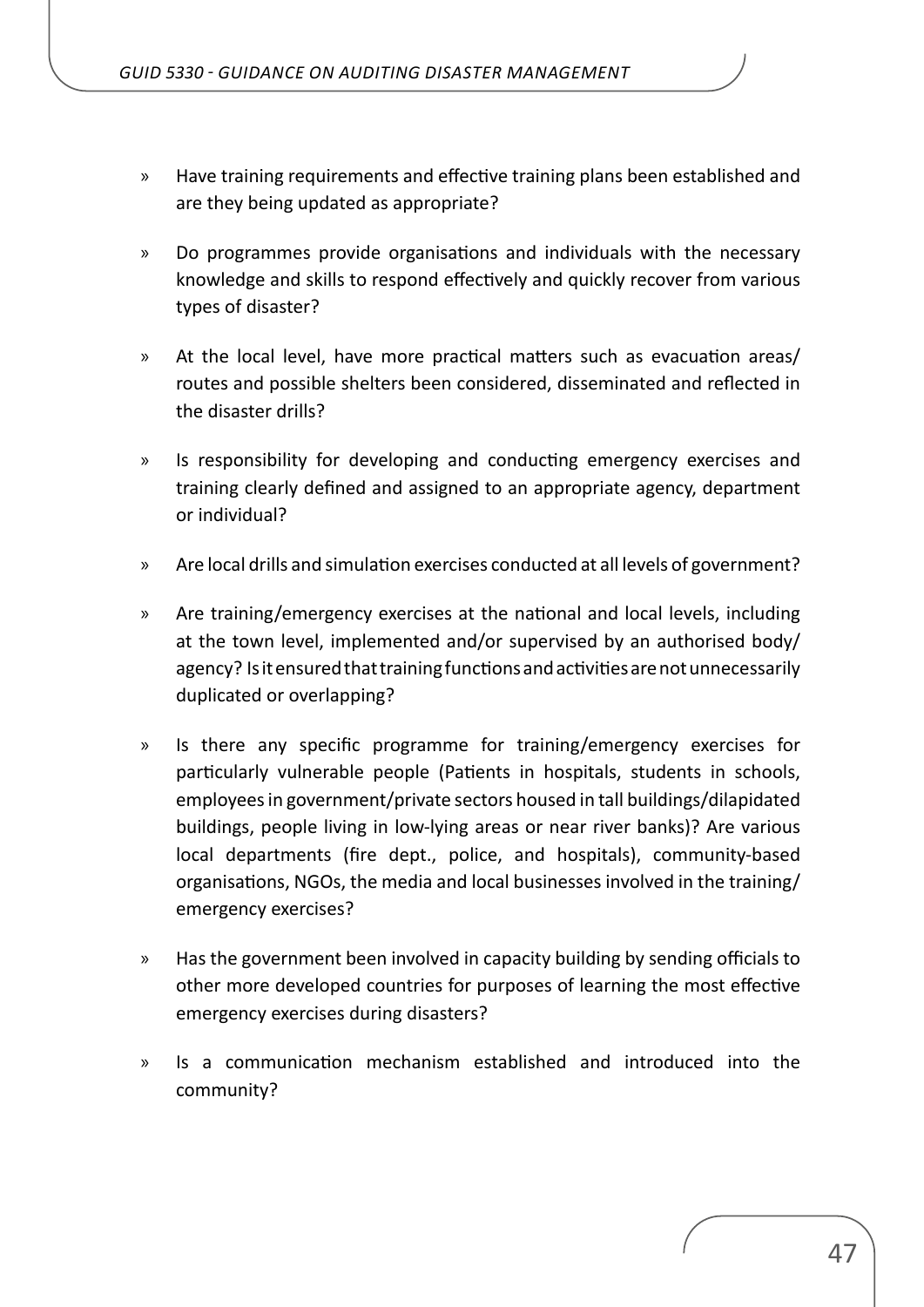#### 7) Risks/problem analysis linked to post disaster activitites

#### *Risks/problem analysis related to short-term post disaster activities*

- » Are damages and needs assessments performed to identify the destruction caused by a disaster, the location of the victims and/or their basic requirements in order to effectively select the aid needed?
- » Are those assessments the basis for providing shelter, emergency food and water, or any other support to victims?
- » Does the affected population receive the help needed?
	- Goals attainment: did the affected population receive the help it needed in a timely manner, including crisis counseling?
	- Process: were procedures adequately prepared in advance and then respected during the post-disaster period? Are procurement processes cost-effective with due regards to quality, quantity and timeliness?
	- Cost/benefit: were the objectives of the disaster-related aid met at the lowest possible cost?
	- Quality: was the quality of the output (food aid, shelters, etc) acceptable? (no damaged or outdated stock for instance)
- » Are the goods and materials donated in kind or purchased using financial aid inventoried and stored so that they can be retrieved to meet the victims' requirements?
- » Is the aid distribution organised in an effective manner either directly to victims or through appropriate distribution channels?

#### *Risks/problem analysis related to medium and long-term post disaster activities*

- » Are the newly built infrastructures disaster-resilient to prevent and mitigate future potential disasters, socially acceptable and sustainable?
- » Are the maintenance and operating costs of the newly built infrastructures ensured?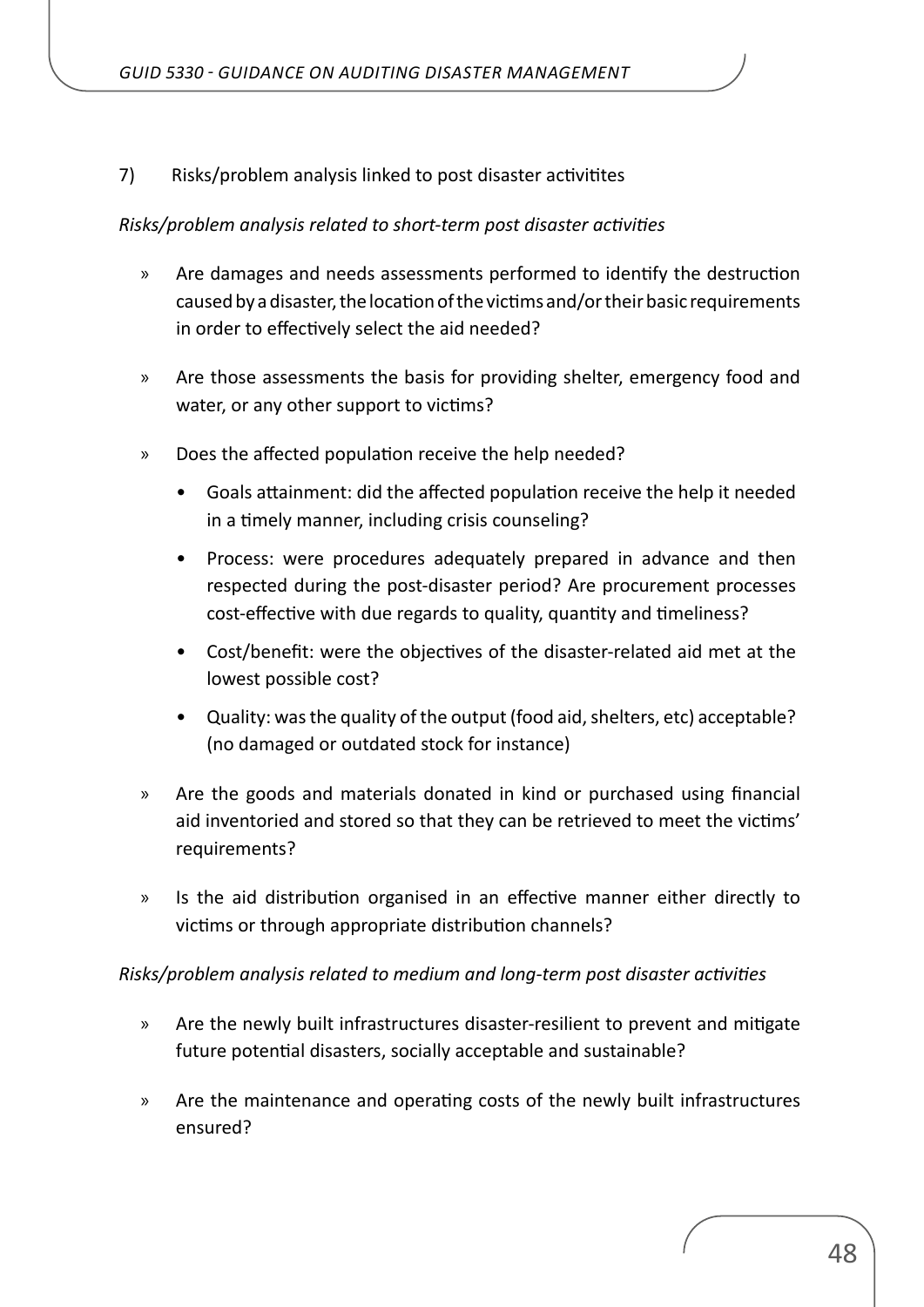- » Are there reporting mechanisms on disaster-related aid and its economy, efficiency and effectiveness?
- » Have the planned reconstruction projects actually taken place?
- » Is the need for creating or updating adequate policies that would decrease disaster vulnerabilty being evaluated?
- » Are there any instances of disaster related aid or funds being diverted for building infrastructure or developing projects not related to post disaster reconstruction?
- 8) Risks/problem analysis linked to coordination between the different bodies at regional, national and international level
	- » Has a coordination mechanism been established that should function in the event of a disaster?
	- » Is this mechanism well known by the concerned bodies?
	- » Are responsibilities clear to everyone at every layer of government: "who, when, what?"
	- » What are the responsibilities of private entities, NGOs?
	- » Could the main body responsible provide the facilities and support necessary for the activities of the non-government bodies?
	- » Are all relevant participants identified and included in this coordination mechanism (national/regional/local level and the main contact point for external bodies)?
	- » Has the expected level of coordination between and among the agencies concerned been achieved during recent disasters (if any) or by means of test exercises?
	- » Is there a monitoring mechanism to provide information to help ensure cooperation, as appropriate, with different bodies at the regional, national and international levels?